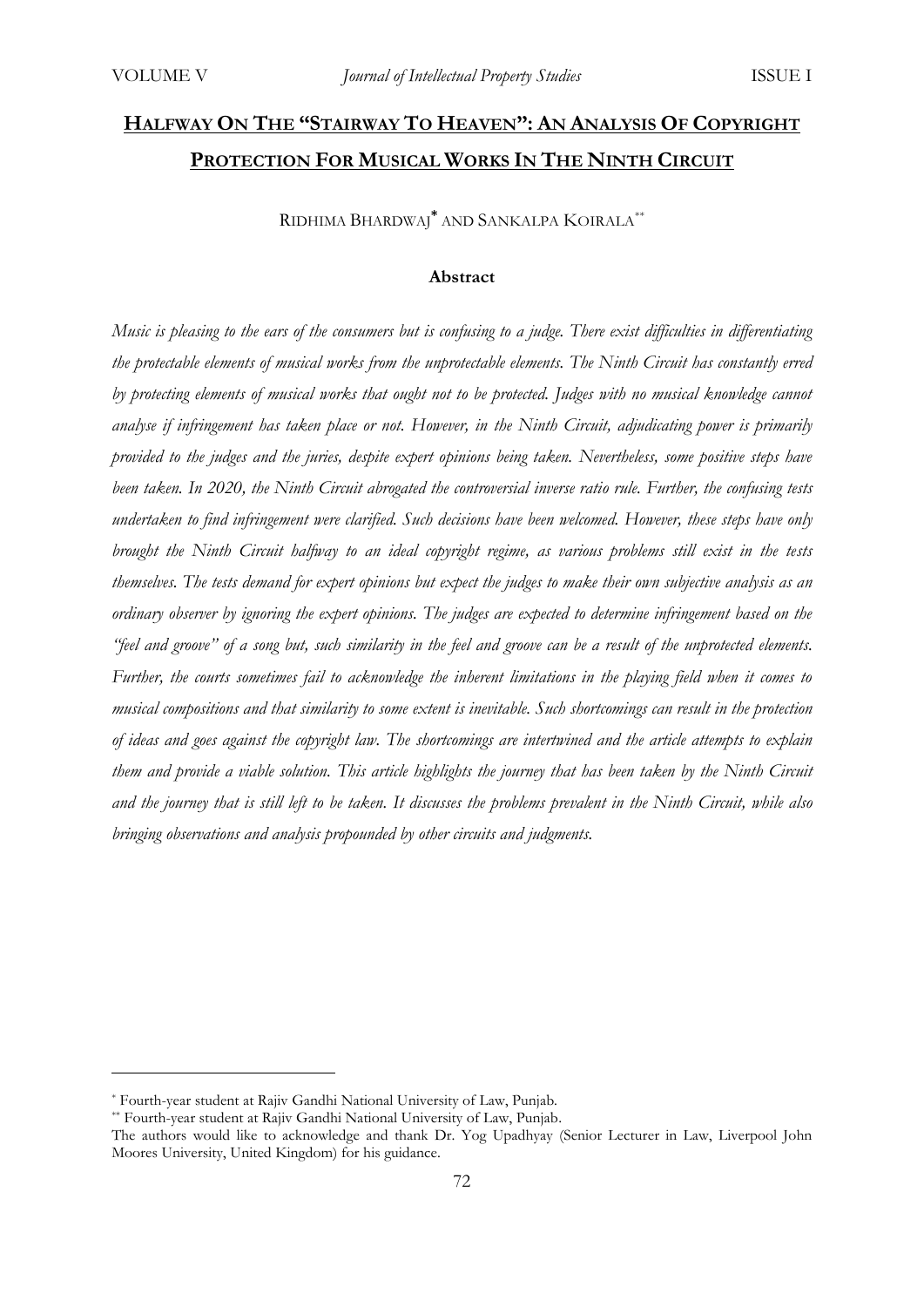#### **I. INTRODUCTION**

The very first copyright law of the United States of America ("US") did not protect musical works until its revision in 1831.<sup>1</sup> Currently, in the US, the purpose of copyright law has been described in economic terms.<sup>2</sup> While economic gain is not the only consideration of copyright protection,<sup>3</sup> we can observe that music has today become a commodity bought and sold in the marketplace.<sup>4</sup> Courts, while dealing with infringement cases, have also seen *"whether the secondary use usurps the market of the original work".*<sup>5</sup> In the case of *Oyewole*, the court decided in favour of the defendants, as one of the factors that it observed was that, it was unlikely that the target audience of the defendant and the plaintiff were the same, which therefore did not affect the potential market value of the song.<sup>6</sup> Therefore, copyright protects a composer's market interest. *'The plaintiff's legally protected interest is not, as such, his reputation as a musician but his interest in the potential financial returns from his compositions, which is derived from the lay public's approbation of his efforts."* <sup>7</sup> Later, it was further clarified that it is not just monetary gain of the author that is seen but also if the user of the work profits from the use of the copyrighted work without payment of the customary price to the author.<sup>8</sup> This further puts a light on the economic value that the copyright regime seeks to protect.

Different circuits in the US have different approaches to determine copyright infringement in the case of musical compositions.<sup>9</sup> There exists a lot of confusion and shortcomings in the judicial system when it comes to the determination of infringement, especially in the case of musical works. For example, it can be observed that the inverse ratio rule (See, **II (B)**), as earlier adopted by the Ninth Circuit, disproportionately protected popular musical works. However, it is largely observed that the rule has been plaintiff-centric as the rule has helped in establishing infringement even against popular musical works, where its artist(s) were the defendants.<sup>10</sup> It can also be observed that even in cases of dissimilarities between the musical works, courts in the

<sup>&</sup>lt;sup>1</sup> Maria Scheid, *When does music enter the public domain in the United States?*, Ohio State University (July 27, 2020), https://library.osu.edu/site/publicdomain/2020/07/27/when-does-music-enter-the-public-domain-in-the-unitedstates/.

<sup>2</sup> *See* Jean-Luc Piotraut, *An Authors' Rights-Based Copyright Law: The Fairness and Morality of French and American Law Compared,* 24 CARDOZO ARTS & ENT. L.J. 549, 554 (2006).

<sup>3</sup> *See* Mazer v. Stein, 347 U.S. 201, 219 (1954).

<sup>4</sup> STEVEN MILES, CONSUMERISM AS A WAY OF LIFE 107 (1998).

<sup>5</sup> Blanch v. Koons, 467 F.3d 244, 258 (2d Cir. 2006).

<sup>6</sup> Oyewole v. Ora, 291 F. Supp. 3d 422, 436 (S.D.N.Y. 2018).

<sup>7</sup> Arnstein v. Porter, 154 F.2d 464, 473 (2d Cir. 1946).

<sup>8</sup> Harper & Row, Publishers, Inc. v. Nation Enters., 471 U.S. 539, 562 (1985).

<sup>9</sup> Eric Rogers, *Substantially Unfair: An Empirical Examination of Copyright Substantial Similarity Analysis among the Federal Circuits,* 2013 MICH. ST. L. REV. 893, 911 (2013) [hereinafter "Rogers"].

<sup>10</sup> *See* Williams v. Gaye, 895 F.3d 1106, 1138 (9th Cir. 2018).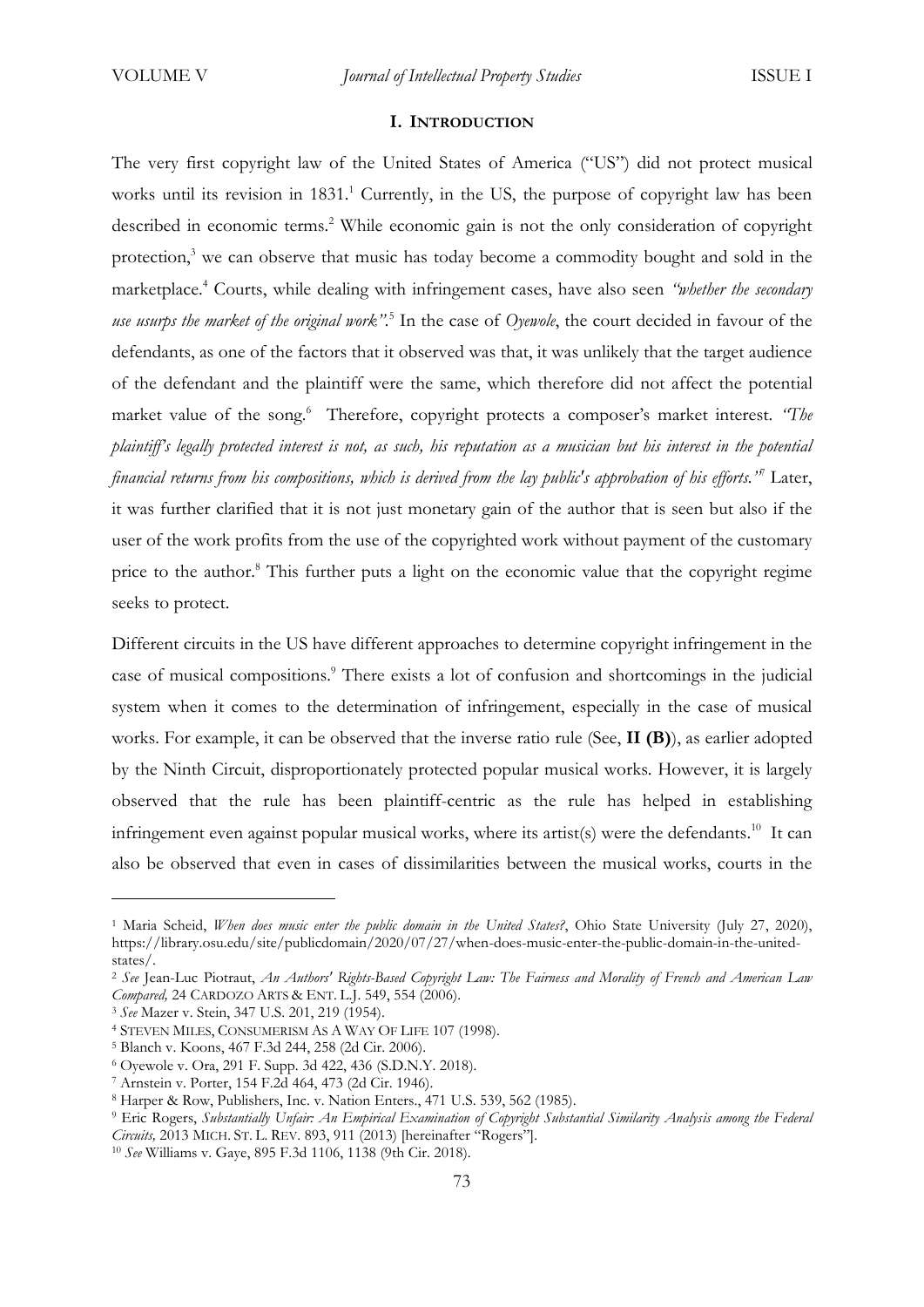Ninth Circuit have found infringement.<sup>11</sup> Further, given the monetary stake at hand, along with the shortcomings that exist, cases of infringement are filed invariably against popular songs, $12$ thus depriving the artists of the monetary value of their works.

Western music and the litigation on it suffer from a lack of familiarity with music theory, unhelpful contribution by music experts, failure to acknowledge inherent constraints in the western tonality and, difficulty in differentiating between the plaintiff's work from the music in the public domain.<sup>13</sup> While some confusions have been clarified by the Ninth Circuit, the copyright regime, when it comes to the protection of musical works, is still halfway from an ideal copyright regime.

## **A. Tests Undertaken by the Ninth Circuit: A Brief History**

Methods used by the courts to analyse and decide cases of copyright infringement are different among different circuits.<sup>14</sup> The Second Circuit, as provided in *Arnstein v. Porter*, follows a threestep requirement of; (a) proof of access, (b) substantial similarity, and (c) improper appropriation. It is essentially a two-part test where the plaintiff has to prove "copying" and "illicit copying".<sup>15</sup> However, the Ninth Circuit has taken a slightly different stance, since, to prove infringement, it requires; (a) valid copyright, (b) proof of access along with similarity, and (c) substantial similarity.<sup>16</sup> One must prove that he has valid copyright on the work and that the other copied the protected elements of the copyright.<sup>17</sup> The question as to whether the copying amounts to improper appropriation is not explicitly considered by the Ninth Circuit, but is implicit in the courts' consideration of the similarities among the works.<sup>18</sup>

The extrinsic-intrinsic (two-prong-test) approach was pioneered in the Ninth Circuit<sup>19</sup>and later adopted by the Fourth and the Eighth Circuits.<sup>20</sup> Until 1977, the Ninth Circuit essentially

<sup>11</sup> *See* Alex Abad-Santos, *A jury said Katy Perry's "Dark Horse" copied another song. The \$2.8 million verdict is alarming,* Vox (Aug. 2, 2019, 2:02 PM), https://www.vox.com/culture/2019/7/30/20747100/katy-perry-dark-horse-joyful-noisecopyright-2-8-million.

<sup>12</sup> *See* Arnstein v. Edward B. Marks Music Corp., 82 F.2d 275, 277 (2d Cir. 1936); *see also* Fred Fisher, Inc. v. Dillingham, 298 F. 145, 147-148 (S.D.N.Y. 1924); *see also* Hein v. Harris, 175 F. 875, 876 (C.C.S.D.N.Y. 1910); *see also* Williams v. Gaye, 895 F.3d 1106 (9th Cir. 2018).

<sup>13</sup> Margit Livingston & Joseph Urbinato, *Copyright Infringement of Music: Determining Whether What Sounds Alike Is Alike*, 15 VAND. J. ENT. & TECH. L. 227, 275 (2013) [hereinafter "Livingston"].

<sup>14</sup> Rogers, *supra* note 9.

<sup>15</sup> *See* Arnstein v. Porter, 154 F.2d 464, 468 (2d Cir. 1946).

<sup>16</sup> *See* Darian Hogan, *Stairway To Inverse Ratio Rule Abrogation*, The Biederman Blog (Mar. 16, 2020), https://www.biedermanblog.com/stairway-to-inverse-ratio-rule-abrogation/.

<sup>17</sup> Apple Computer, Inc. v. Microsoft Corp., 35 F.3d 1435, 1442 (9th Cir. 1994).

<sup>18</sup> Aaron M. Broaddus, *Eliminating the Confusion: A Restatement of the Test for Copyright Infringement,* 5 DEPAUL-LCA J. ART & ENT. L. 43, 46 n.18 (1994-1995) [hereinafter "Broaddus"].

<sup>19</sup> *See* Sid & Marty Krofft Television Productions., Inc. v. McDonald's Corp., 562 F.2d 1157, 1164 (9th. Cir. 1977).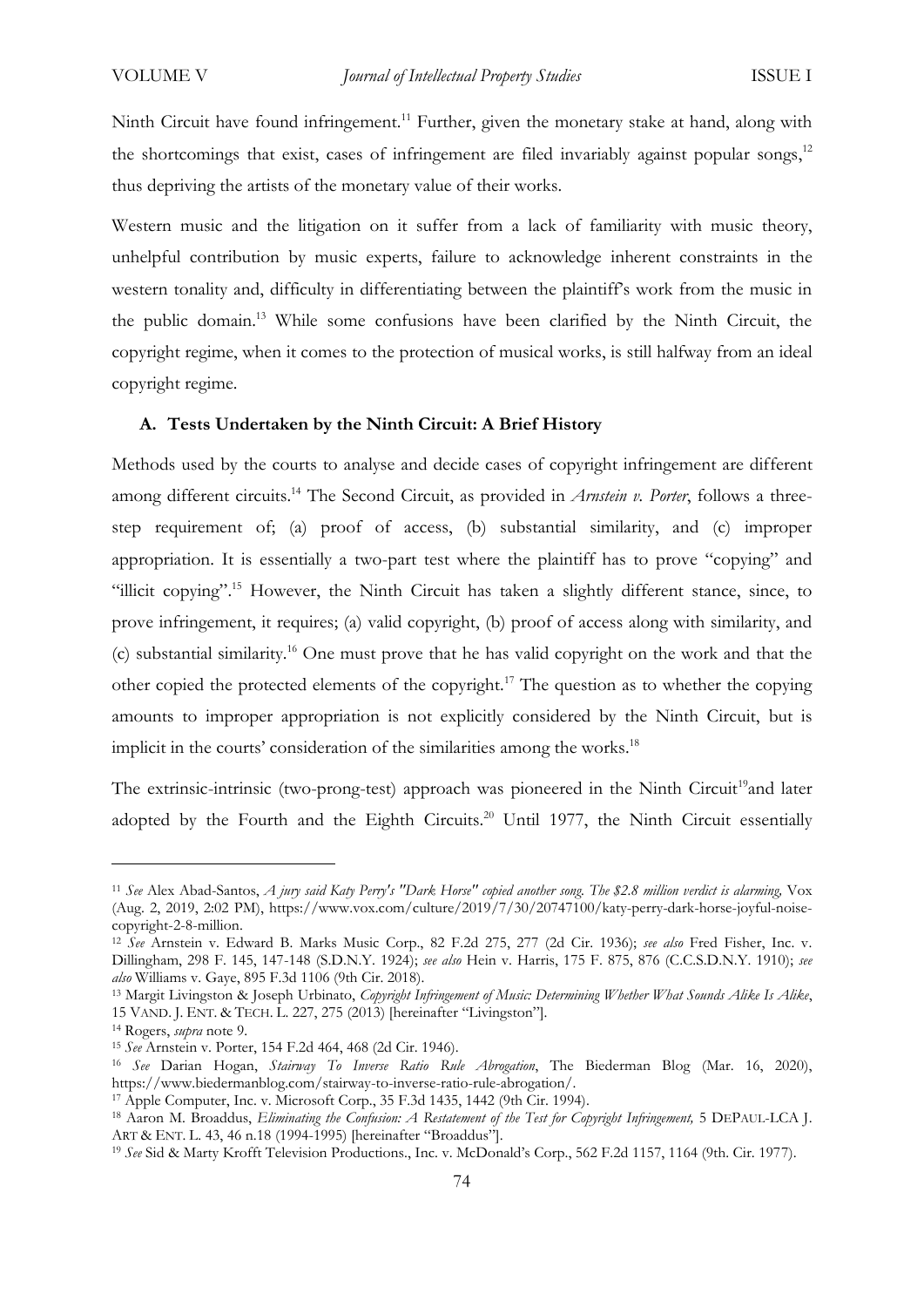followed the ordinary observer test developed by the Second Circuit.<sup>21</sup> In 1977, the case of *Sid & Marty Krofft Television Productions, Inc. v. McDonald's Corp*, in the Ninth Circuit, developed the concept of the extrinsic and intrinsic test.<sup>22</sup> It was decided that, in the first part, i.e. the extrinsic test, only the work's ideas are compared. *Krofft's* reasoning was questionable. Similarities in ideas are often found but are not a ground for infringement. *Krofft* largely eliminated the possibility of the case being won by a defendant on summary judgment grounds.<sup>23</sup> (See, **VI (B)**) *Krofft* created more problems than it solved, as it misread *Arnstein*'s two-part test as an idea-expression dichotomy.<sup>24</sup> Finally, in *Shaw v. Lindheim*,<sup>25</sup> the Ninth Circuit corrected itself<sup>26</sup> and held that the extrinsic test should be used to determine similarity of expressions. The extrinsic test and the intrinsic test are now more sensibly termed as "objective test" and "subjective test", respectively.<sup>27</sup> While in *Shaw* the use of the extrinsic test was limited to literary works, the case of *Brown Bag Software v. Symantec Corp*. <sup>28</sup> made it clear that the expansive reading of the extrinsic test was not limited to literary works.

# **B. Tests Undertaken by the Ninth Circuit in the Present**

Initially, other circuits adopted the tests propounded in these two circuits (i.e., the Ninth and the Second Circuit), some with their own modifications.<sup>29</sup> It has been observed that the two circuits' analyses have converged together in the present.<sup>30</sup> However, some differences do exist. Currently, the steps to establish infringement in the Ninth Circuit have been provided in the flowchart below:

<sup>25</sup> *See* Shaw v. Lindheim, 908 F.2d 531, 535 (9th Cir. 1990).

<sup>27</sup> *See* Antonick v. Elec. Arts, Inc., 841 F.3d 1062, 1066 (9th Cir. 2016).

<sup>29</sup> Livingston, *supra* note 13, at 262.

<sup>20</sup> *See* Towler v. Sayles, 76 F.3d 579, 583–84 (4th Cir. 1996); *see also* Hartman v. Hallmark Cards, Inc., 833 F.2d 117, 120 (8th Cir. 1987).

<sup>21</sup> Rogers, *supra* note 9, at 907.

<sup>22</sup> *See* Sid & Marty Krofft Television Productions, Inc. v. McDonald's Corp., 562 F.2d 1157, 1164 (9th Cir. 1977).

<sup>23</sup> Broaddus, *supra* note 18, at 53.

<sup>24</sup> Montgomery Frankel, *From Krofft to Shaw, and Beyond - The Shifting Test for Copyright Infringement in the Ninth Circuit*, 40 COPYRIGHT L. SYMP. 429, 434 (1990-1991) [hereinafter "Frankel"].

<sup>26</sup> Christopher Jon Springman & Samantha F. Hednik, *The Filtration Problem in Copyright's "Substantial Similarity" Infringement Test*, 23 LEWIS & CLARK L. REV. 571, 579 (2019) [hereinafter "Springman"].

<sup>28</sup> *See* Brown Bag Software v. Symantec Corp, 960 F.2d 1465, 1476 (9th Cir. 1992).

<sup>30</sup> *See* Jenny Small, *The Illusion of Copyright Infringement Protection*, 12 CHI-KENT J. INTELL. PROP. 217, 221-222 (2013).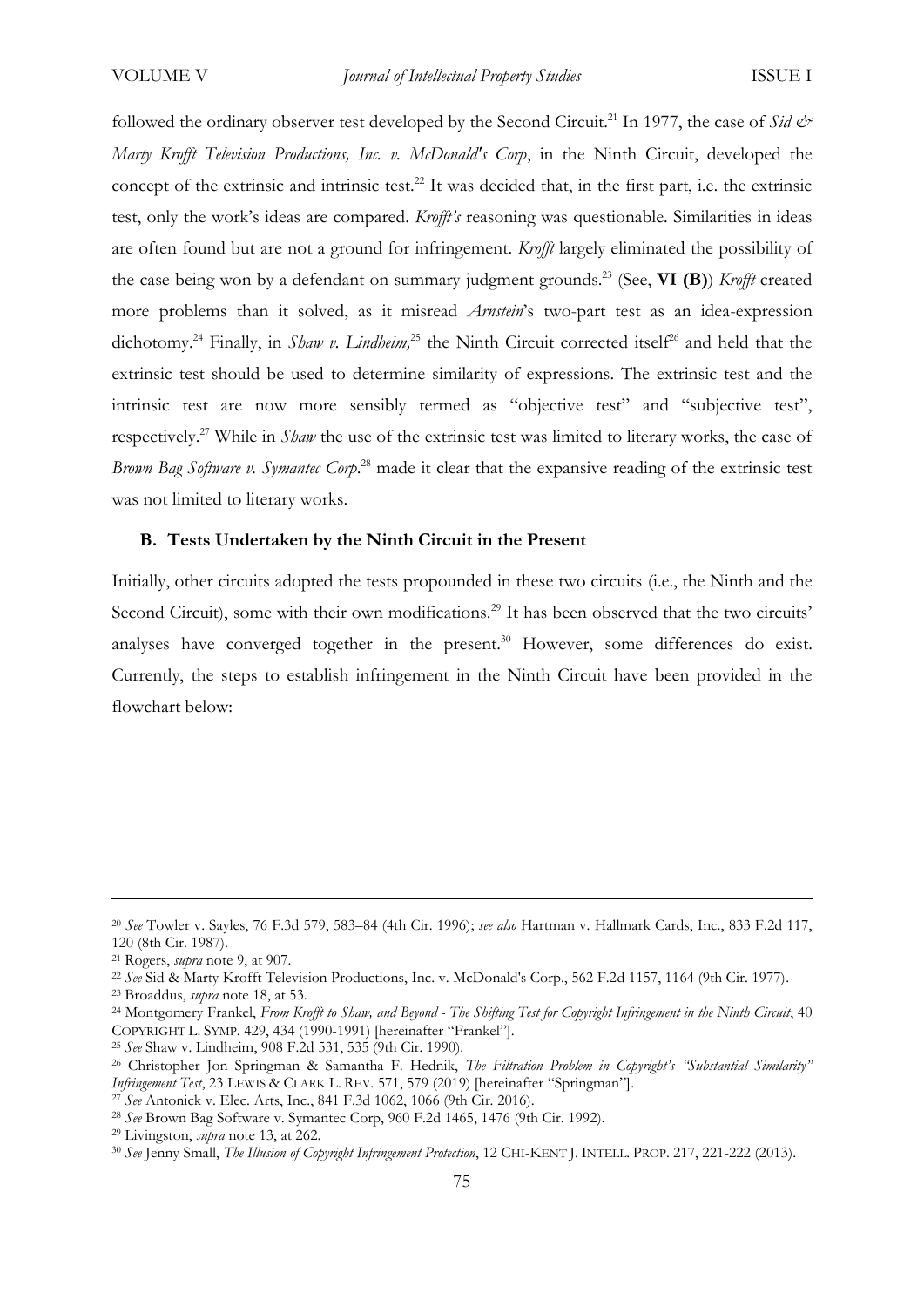

# Figure-1: Tests Undertaken in the Ninth Circuit to Determine Infringement of Musical **Copyright**

While the Ninth Circuit has moved closer to the Second Circuit in its approach towards infringement cases, especially with respect to the extrinsic test, there still exist loopholes in the approach taken by the Ninth Circuit.<sup>31</sup>

There is a large discussion on the usage of the words like "copying", "similarity" and "substantial similarity",<sup>32</sup> which must be clarified before studying infringement analysis by the Ninth Circuit. The terms have a distinct meaning but have been used incorrectly in various judgments. Further,

<sup>31</sup> *Id.* at 261.

<sup>32</sup> *See* Broaddus, *supra* note 18, at 46-52.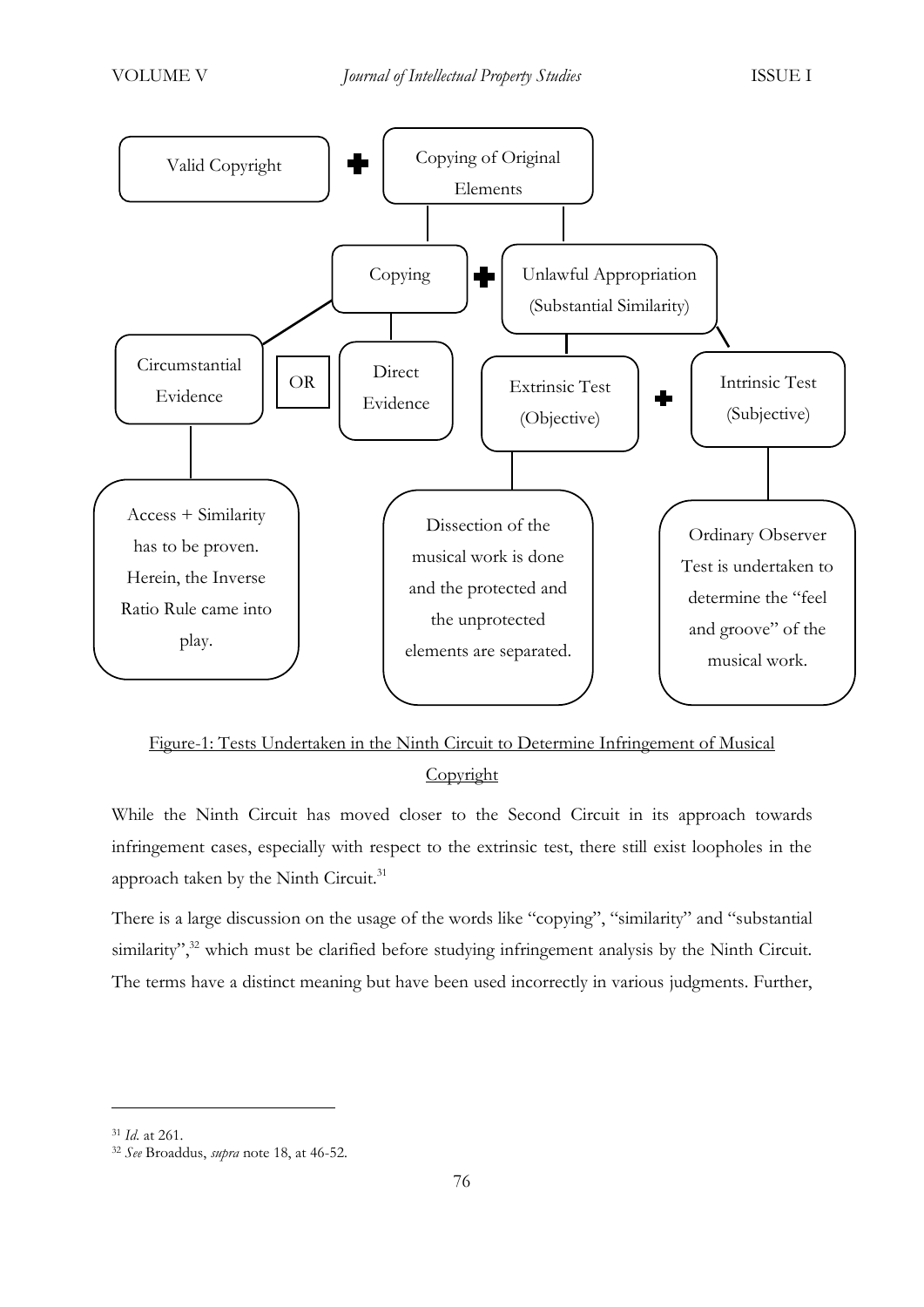the procedure for determining substantial similarity is clouded.<sup>33</sup> This adds to the already existing problems in analysing infringement in musical compositions.<sup>34</sup>

The Ninth Circuit considers a two-part extrinsic-intrinsic test in determining substantial similarity.<sup>35</sup> The Second Circuit has clarified that "probative similarity" is a threshold matter in showing "copying", while "substantial similarity" is a comprehensive test to determine "actionable copying".<sup>36</sup> While the Ninth Circuit has also recently accepted such differentiation, $37$ it is important to note that, historically the term "substantial similarity" has been used in literature and numerous cases,<sup>38</sup> while dealing with "copying", which is incorrect. Therefore, for the purpose of clarity, while dealing with "copying" or the "inverse ratio rule", (even for the purpose of this article) one must remember that it deals with "probative similarity", even though other terms might have been used. Courts in the US have used the terms "probative similarity", "striking similarity" and "substantial similarity", which are not on a sliding scale. The terms "probative similarity" and "striking similarity", are analytical tools to determine factual copying while the term "substantial similarity" is used to determine if the factual copying is legally actionable i.e., if the protected elements of a song have been infringed. Therefore, while dealing with "copying", factual copying is established and while dealing with "substantial similarity", actionable copying is established. (See further, the case of *Skidmore v. Led Zeppelin* at **III**, which has clarified the confusion.)

# **II. DIRECT AND CIRCUMSTANTIAL EVIDENCE**

Earlier, Courts recognised the importance of the two elements i.e., access,<sup>39</sup> and similarity.<sup>40</sup> It also recognised that direct evidence of copying is rarely available. <sup>41</sup> Since actual copying is rarely,

<sup>33</sup> Joshua M. Dalton & Sara Cable, *The Copyright Defendant's Guide to Disproving Substantial Similarity on Summary Judgment*, 3 LANDSLIDE 26, 26 (2011) [hereinafter "Dalton"].

<sup>34</sup> *See* Jamie Lund, *An Empirical Examination of the Lay Listener Test in Music Composition Copyright Infringement*, 11 VA. SPORTS & ENT. L.J. 137, 175 (2011) [hereinafter "Lund"].

<sup>35</sup> Smith v. Jackson, 84 F.3d 1213, 1218 (9th Cir. 1996).

<sup>36</sup> Sergiu Gherman, *Harmony and Its Functionality: A Gloss on the Substantial Similarity Test in Music Copyrights*, 19 FORDHAM INTELL. PROP. MEDIA & ENT. L.J. 483, 488 (2009) [hereinafter "Gherman"].

<sup>37</sup> *See* Skidmore v. Led Zeppelin, 952 F.3d 1051, 1064 (9th Cir. 2020).

<sup>38</sup> *See* Three Boys Music Corp. v. Bolton, 212 F.3d 477, 486 (9th Cir. 2000).

<sup>39</sup> *See* Arnstein v. Edward B. Marks Music Corp., 82 F.2d 275, 275-76 (2d Cir. 1936); *see also* Wilkie v. Santly Bros., 13 F. Supp. 136, 136 (S.D.N.Y. 1935).

<sup>40</sup> *See* Fred Fisher v. Dillingham*,* 298 F. 145, 147 (S.D.N.Y 1924); *see also* Haas v. Leo Fiest*,* 234 F. 105, 107 (S.D.N.Y 1916); *see also* Boosey v. Empire Music, 224 F. 646, 647 (S.D.N.Y 1915); Hein v. Harris, 175 F. 875, 877 (C.C.N.Y. 1910).

<sup>41</sup> JCW Invs., Inc. v. Novelty, Inc., 482 F.3d 910, 915 (7th Cir. 2007); Smith v. Jackson, 84 F.3d 1213, 1218 (9th Cir. 1996); Lipton v. Nature Co., 71 F.3d 464, 471 (2d Cir. 1995).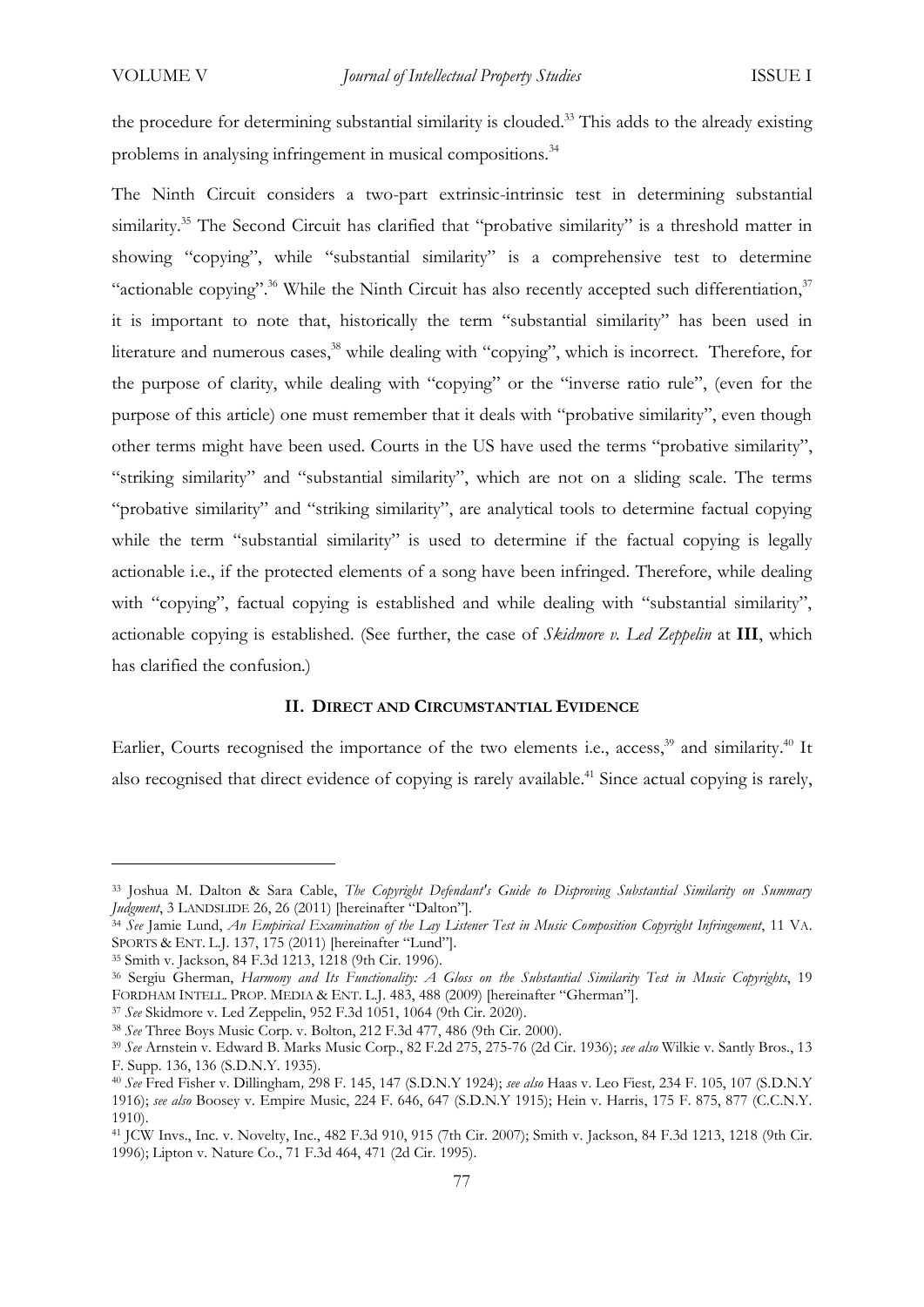if ever, witnessed, $42$  circumstantial evidence is sought to prove copying, which entails plaintiffs showing that the defendant had access to their works. <sup>43</sup> Then, plaintiffs establish that there is probative similarity<sup>44</sup> (as observed by the Fifth Circuit) which means, defendant's work contains similarity with the plaintiff's work, which can only be a result of copying and not a result of the use of public domain materials or coincidence.<sup>45</sup> In the Ninth Circuit as well, the plaintiffs are required to prove similarity between the works probative of copying, in addition to proving access, in absence of direct evidence.<sup>46</sup> However, the Circuit used to require a lower standard of proof of similarity if high access is shown (inverse ratio rule) while determining similarity.<sup>47</sup> The rule was rightly abrogated by the Ninth Circuit in 2020. (See, **III**)

#### **A. Access**

Courts have used the "chain of events theory", the "wide-dissemination theory" and the theory of "striking similarity" to establish access.<sup>48</sup> These theories have been acknowledged by the Ninth Circuit as well.<sup>49</sup> Under the chain of events theory, the plaintiff is required to prove that the musical copy had passed through one or more hands and had reached the defendant.<sup>50</sup> Courts have even found the possibility of access of the plaintiff's work based on the fact that the plaintiff, the defendant, and the producer "[ran] in the same musical circles".<sup>51</sup> In the modern world, such a judgment can have a negative impact, as a single producer can be involved in the production of multiple musical works.

Additionally, access has been construed where there was wide dissemination of work,<sup>52</sup> and objective factors like record sales and radio performances have also been looked upon to prove access.<sup>53</sup> Similarly, the number of plays on MySpace and YouTube have also been considered.<sup>54</sup> However, with the emergence of music streaming apps and websites, it has been questioned if it

<sup>42</sup> Roth Greeting Cards v. United Card Co., 429 F.2d 1106, 1110 (9th Cir. 1970).

<sup>43</sup> Sarah Burstein, *Not (Necessarily) Narrower: Rethinking the Relative Scope of Copyright Protection for Designs*, 3 IP THEORY 114, 119 (2013) [hereinafter "Burstein"].

<sup>44</sup> *See* Armour v. Knowles, 512 F.3d 147, 152 (5th Cir. 2007).

<sup>45</sup> *See* Alan Latman, *Probative Similarity as Proof of Copying: Toward Dispelling Some Myths in Copyright Infringement,* 90 COLUM. L. REV. 1187, 1204 (1990).

<sup>46</sup> *See* Rentmeester v. Nike, Inc*.*, 883 F.3d 1111, 1117 (9th Cir. 2018).

<sup>47</sup> Sid & Marty Krofft Television Productions., Inc. v. McDonald's Corp., 562 F.2d 1157, 1172 (9th. Cir. 1977).

<sup>48</sup> *See* Selle v. Gibb, 741 F.2d 896, 901 (7th Cir. 1984); *see also* Peters v. West, 776 F. Supp. 2d 742, 748 (N.D. Ill. 2011); *see also* Alyssa Chavers, *Williams v. Gaye: Further Blurring the Lines between Inspiration and Infringement*, 50 GOLDEN GATE U. L. REV. 3, 14 (2020) [hereinafter "Chavers"].

<sup>49</sup> *See* Three Boys Music Corp. v. Bolton, 212 F.3d 477, 482-485 (9th Cir. 2000).

<sup>50</sup> *See id.* at 482; *see also* Gaste v. Kaiserman, 863 F.2d. 1061, 1067 (2d Cir. 1988).

<sup>51</sup> Straughter v. Raymond, CV 08-2170 CAS (CWx), 19 (C.D. Cal. Aug. 19, 2011).

<sup>52</sup> *See* L.A. Printex Indus. Inc. v. Aeropostale, Inc. 676 F.3d 841, 846-47 (9th Cir. 2012).

<sup>53</sup> Three Boys Music Corp. v. Bolton, 212 F.3d 477, 482 (9th Cir. 2000).

<sup>54</sup> Gray v. Perry, No. 2:15-cv-05642-CAS(JCx), 2019 WL 2992007, 13-15 (C.D. Cal. 2019).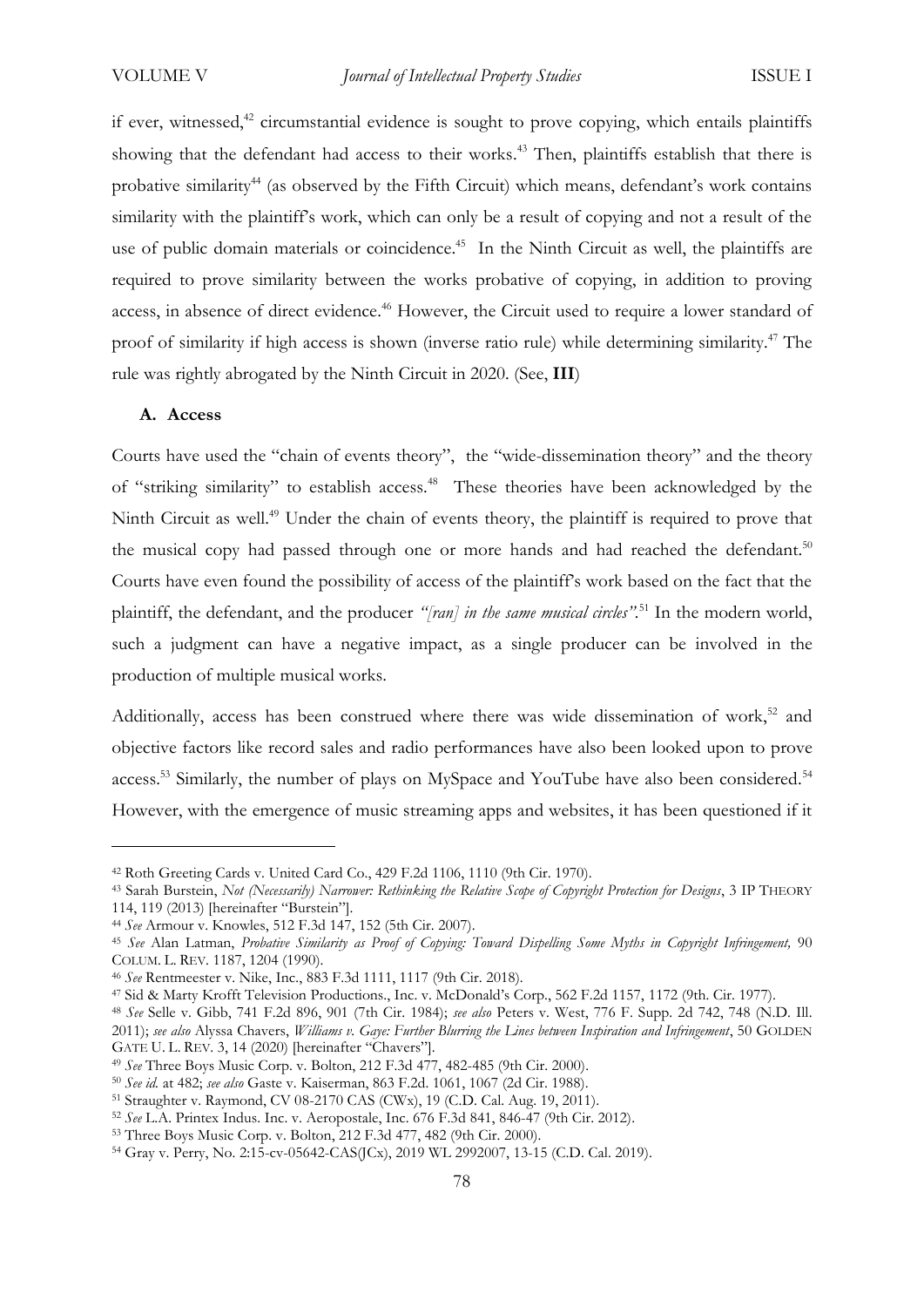is reasonable to assume access to such a large quantity of videos that are present in such platforms, even if their views are taken into consideration.<sup>55</sup> Logically, the answer should be negative.

Where a work is widely disseminated (for example, where the original work's DVD had earned \$7,000,000 in the first two years since its release), its access by the defendant has been presumed.<sup>56</sup> In the case of *Rice v. Fox Broadcasting*, it was decided that since only 17,000 copies had been sold from 1986 to 1999, it could not be considered as widely disseminated.<sup>57</sup> In the internet world, it can be observed that if the musical work has an online presence and ease of access, access must be presumed. In this regard, it has been suggested that the defendants can rebut by showing improbability of access.<sup>58</sup> However, such a shift in the burden on the defendant further helps the plaintiff and can give rise to frivolous cases. Failure to evolve infringement standards with evolving technology poses a great risk.<sup>59</sup> Further, such finding of access based on wide dissemination is often accompanied by the issue of sub-conscious copying,<sup>60</sup> which adds to the problem. (See **VI (C)**)

It can be seen that popularity and wide distribution of work are elements that can result in an infringement being established easily.<sup>61</sup> The alleged infringer is also presumed to have access if the songs are so similar that the alleged copied work replaces the need for the original in the marketplace.<sup>62</sup> However, as observed in the Second and the Fifth Circuit, mere speculation or conjecture would not amount to access.<sup>63</sup> Access must be proved with significant, affirmative and probative evidence.<sup>64</sup> However, in the Ninth Circuit, the requirement is that there must be a reasonable opportunity of viewing the plaintiff's work by the defendant, not just a bare possibility.<sup>65</sup> It has been observed that, while previously, access was mostly a defence available to

<sup>60</sup> Three Boys Music Corp. v. Bolton, 212 F.3d 477, 482 (9th Cir. 2000).

<sup>55</sup> *See* Jeanne C. Fromer, *The New Copyright Opportunist*, 67 J. COPYRIGHT SOC'Y U.S.A. 1, 12 (2020)

<sup>56</sup> Capcom Co. v. MKR Group, Inc., No. C 08-0904 RS, 2 (N.D. Cal. 2008).

<sup>57</sup> Rice v. Fox Broadcasting, 330 F.3d 1170, 1178 (9th Cir. 2003).

<sup>58</sup> Livingston, *supra* note 13, at 291.

<sup>59</sup> *Metro-Goldwyn-Meyer Studios, Inc. v. Grokster, LTD. - Brief of Professors Peter S. Menell, David Nimmer, Robert P. Merges, and Justin Hughes, as Amici Curiae in Support of Petitioners,* 20 BERKELEY TECH. L.J. 511, 514 (2005).

<sup>61</sup> *See* ABKCO Music, Inc. v. Harrisongs Music, Ltd., 722 F.2d 988, 998 (2d Cir. 1983); *see also* L.A. Printex Indus. Inc. v. Aeropostale, Inc. 676 F.3d 841, 846-47 (9th Cir. 2012).

<sup>62</sup> *See* Campbell v. Acuff-Rose Music, Inc., 510 U.S. 569, 587-88 (1994).

<sup>63</sup> Armour v. Knowles, 512 F.3d 147, 153 (5th Cir. 2007); Intersong-USA v. CBS, 757 F. Supp. 274, 281 (S.D.N.Y. 1991).

<sup>64</sup> Intersong-USA v. CBS, 757 F. Supp. 274, 281 (S.D.N.Y. 1991).

<sup>65</sup> Three Boys Music Corp. v. Bolton, 212 F.3d 477, 482 (9th Cir. 2000).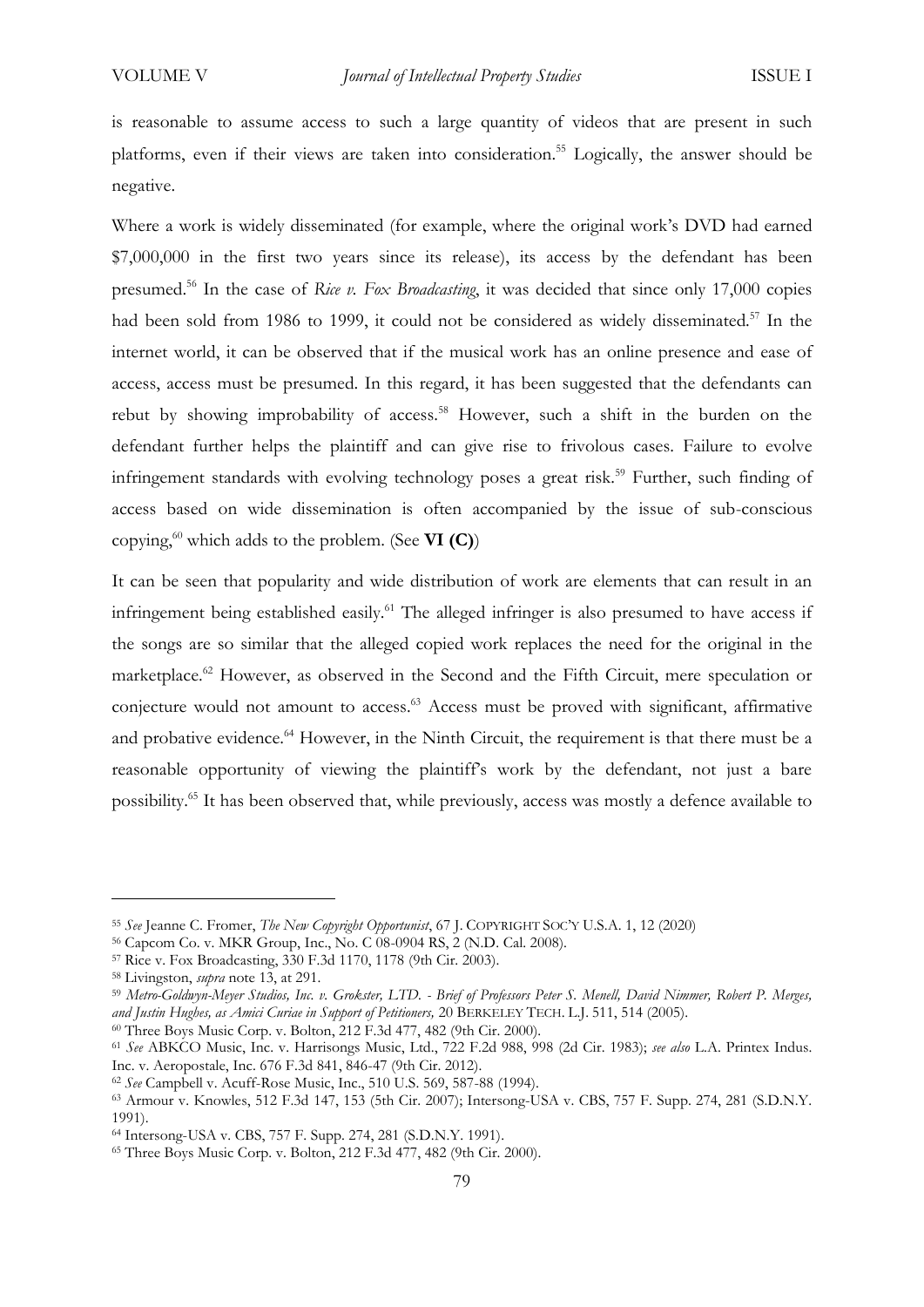the defendant, the access requirement has become a plaintiff's tool in the modern world.<sup>66</sup> Therefore, there is a need to create a balance in the test to find access, by considering the aspects that direct evidence is rarely available as well as that dissemination is easily possible in the modern world.

#### **B. Inverse Ratio Rule**

The inverse ratio rule is a common law doctrine that was used by many courts in infringement analysis.<sup>67</sup> The rule is that, for strong proof of access, weak proof of similarity is enough to prove copying.<sup>68</sup> Nimmer asserts that *"since a very high degree of similarity is required in order to dispense with proof of access, it must logically follow that where proof of access is offered, the required degree of similarity may be somewhat less than would be necessary in the absence of such proof."*<sup>69</sup> However, the Ninth Circuit finally did away with the rule in 2020, in the case of *Skidmore v. Led Zeppelin*<sup>70</sup> (See, **III**). This highly controversial rule severely impacted the copyright regime, especially with respect to musical works in today's world. The Ninth Circuit has historically used the inverse ratio rule in infringement cases.<sup>71</sup> Currently, it is only in the Sixth Circuit that the rule remains as a valid law.<sup>72</sup>

# *1. Access does not imply Similarity*

A wide distribution of the work often allows inferring of access.<sup>73</sup> To prove access, the plaintiff only has to prove that the defendant had an opportunity to view the work. The plaintiff is not required to prove that the defendant actually viewed his or her work. Again, access may be inferred in cases of striking similarity among the two works.<sup>74</sup> Therefore, the requirement to prove access has been made easy, especially due to wide dissemination of work through the internet, thus correctly contradicting what Nimmer had stated. Further, access to musical work is not the same as access to other artistic expressions as many of the fundamental concepts of

<sup>66</sup> Karen Bevill, *Copyright Infringement and Access: Has the Access Requirement Lost Its Probative Value*, 52 RUTGERS L. REV. 311, 331 (1999).

<sup>67</sup> Steven Shonack, *Postmodern Piracy: How Copyright Law Constrains Contemporary Art,* 14 Loy LA Ent. L.J. 281, 313 n.256 (1994) [hereinafter "Shonack"].

<sup>68</sup> *See* Three Boys Music Corp. v. Bolton, 212 F.3d 477, 486 (9th Cir. 2000).

<sup>69</sup> Sid & Marty Krofft Television Productions., Inc. v. McDonald's Corp., 562 F.2d 1157, 1172 (9th. Cir. 1977).

<sup>70</sup> Skidmore v. Led Zeppelin, 952 F.3d 1051 (9th Cir. 2020).

<sup>71</sup> *See* Three Boys Music Corp. v. Bolton, 212 F.3d 477, 485 (9th Cir. 2000); *see also* Shaw v. Lindheim, 919 F.2d 1353, 1361-62 (9th Cir. 1990); *see also* Sid & Marty Krofft Television Productions., Inc. v. McDonald's Corp., 562 F.2d 1157, 1172 (9th. Cir. 1977).

<sup>72</sup> *See* David A. Steinberg & James Berkley, *Appeals Court Rules In Favor Of Zeppelin*, 10 NAT'L L. REV. 71 (2020).

<sup>73</sup> Selle v. Gibb, 741 F.2d 896, 901 (7th Cir. 1984).

<sup>74</sup> Broaddus, *supra* note 18, at 47.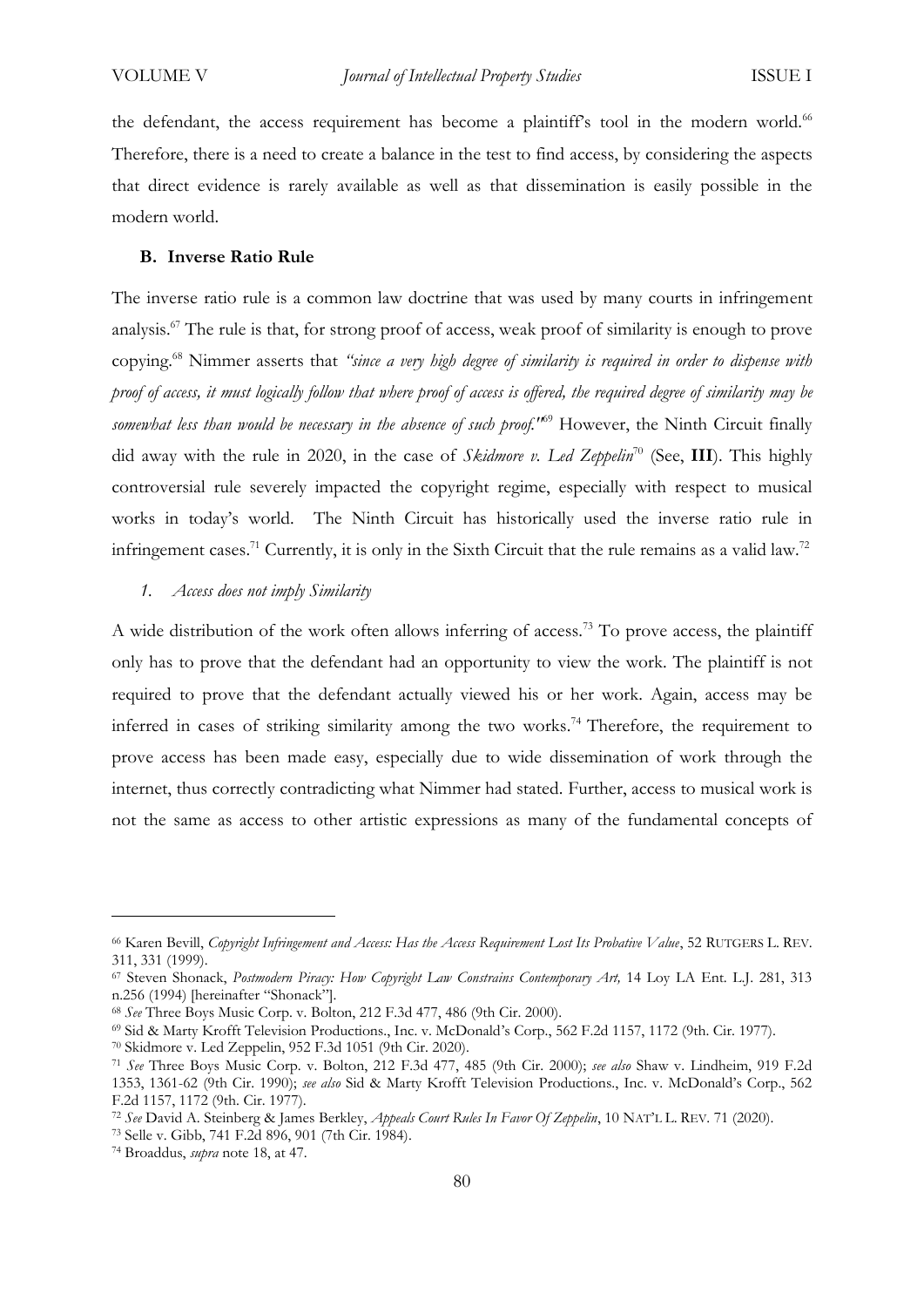music are accessible to anyone. Based on this argument, it was suggested that the inverse ratio rule needs revision.<sup>75</sup>

While the concept of inverse ratio has been supported in principle (and also by some courts), $\frac{7}{6}$  in practice, it has been unsound. According to Justice Clark in the case of *Music Corp. v. Lee*, 77 *"the logical outcome of the claimed principle is obviously that proof of actual access will render a showing of similarities entirely unnecessary."* Furthermore, he stated the rule to be *"a superficially attractive apophthegm which upon examination confuses more than it clarifies".* The Second Circuit further referred to the rule as an *"ingeniously fabricated principle of law"*. 78

If there is no similarity, no amount of evidence of access will prove copying.<sup>79</sup> If due to a high level of access, a lower level of similarity suffices to establish infringement, it can lead to improper infringements based on similarity of ideas or unoriginal expressions. <sup>80</sup> Regardless of the quantum of proof of access, the requirement to show similarity is a matter of threshold.<sup>81</sup> The requirement to show similarities does not vary as proof of access increases or decreases. No amount to access amounts to copying where the works are devoid of similarity.<sup>82</sup> However, the inverse ratio rule accepted a lower degree of similarity if there was evidence of a high amount of access.<sup>83</sup> Therefore, the inverse ratio rule, which suggests a decrease in requirement to prove similarity is flawed.<sup>84</sup>

#### *2. Plaintiff Centric Rule*

The inverse ratio rule significantly impaired a defendant's case and has been said to be logically infirm.<sup>85</sup> This rule made it easier for the plaintiff-owner, whose copyright is well-known and successful, to prove copying on the part of the defendant.<sup>86</sup> In the case of *Three Boys Music Corp v*. *Bolton*, <sup>87</sup> the court found similarity between the works despite the claims that the defendant's

<sup>75</sup> Nicholas Booth, *Backing down: Blurred Lines in the Standards for Analysis of Substantial Similarity in Copyright Infringement for Musical Works,* 24 J. INTELL. PROP. L. 99, 127 (2016).

<sup>76</sup> *See* Sid & Marty Krofft Television Productions, Inc. v. McDonald's Corp., 562 F.2d 1157,1172 (9th Cir. 1977); *see also* Teinberg v. Columbia Pictures Indus., Inc. 663 F. Supp. 706, 714 (S.D.N.Y. 1987).

<sup>77</sup> Music Corp. v. Lee, 296 F.2d 186, 187 (2d Cir. 1961).

<sup>78</sup> *Id*.at 187.

<sup>79</sup> Jones v. Supreme Music Corp., 101 F. Supp. 989, 990 (S.D.N.Y. 1951).

<sup>80</sup> David Aronoff, *Exploding the Inverse Ratio Rule*, 55 J. COPYRIGHT SOC'Y USA 125, 126 (2008) [hereinafter "Aronoff"].

<sup>81</sup> Gherman, *supra* note 36.

<sup>82</sup> Arnstein v. Porter, 154 F.2d 464, 468 (2d Cir. 1946).

<sup>83</sup> Rice v. Fox Broadcasting, 330 F.3d 1170, 1178 (9th Cir. 2003).

<sup>84</sup> *See* Broaddus, *supra* note 18, at 48-49.

<sup>85</sup> Dalton, *supra* note 33, at 31.

<sup>86</sup> *See* Burstein, *supra* note 43, at 122.

<sup>87</sup> *See* Three Boys Music Corp. v. Bolton, 212 F.3d 477, 486 (9th Cir. 2000).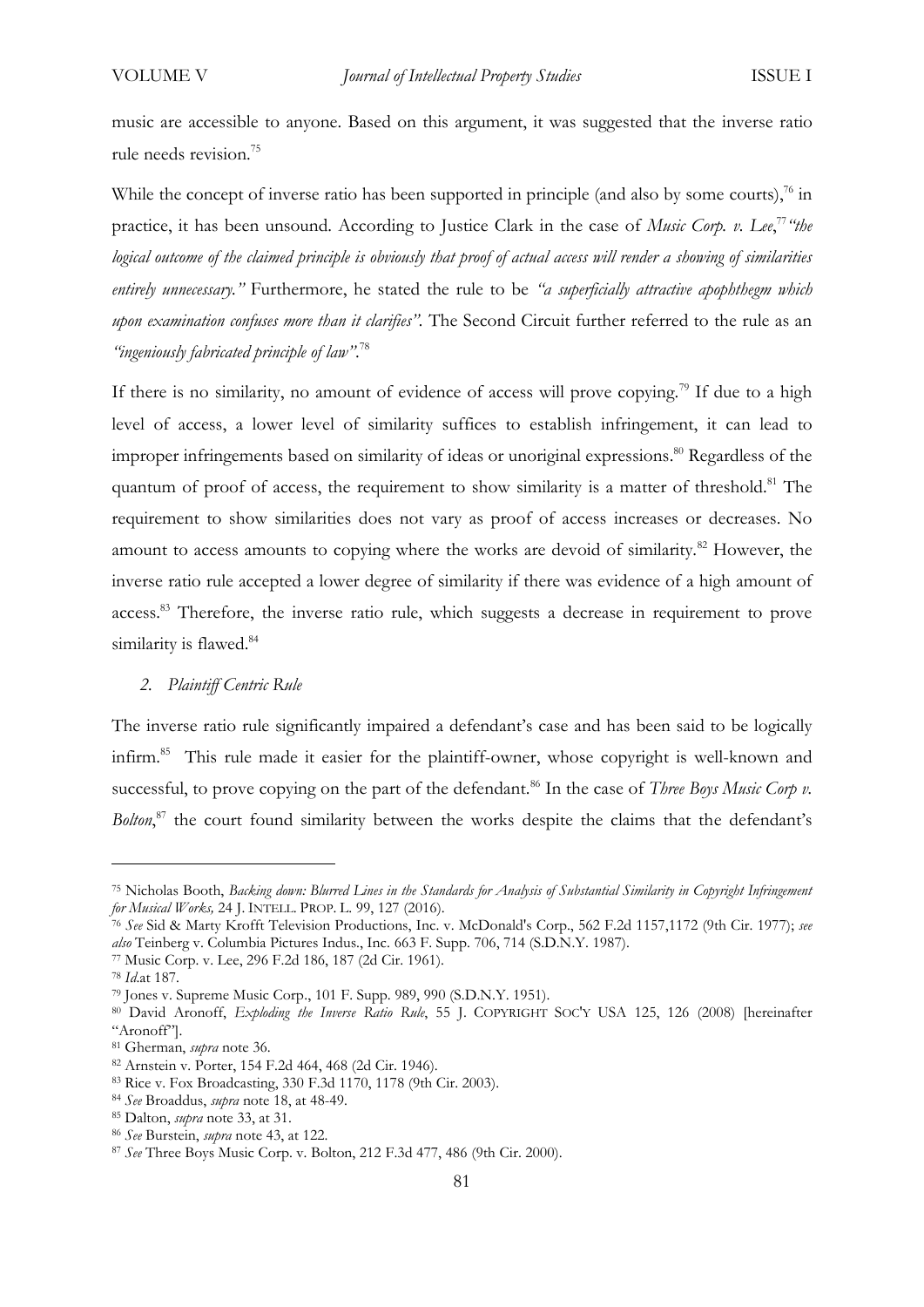song contained a mere similar combination of unprotected elements.<sup>88</sup> The court further stated that *"we have never held, however, that the inverse ratio rule says a weak showing of access requires a stronger showing of substantial similarity*."<sup>89</sup> Therefore, according to the case, if there is a weak showing of access, it is not required for the plaintiff to prove a stronger similarity. However, in the case of the presence of high proof of access, low proof of similarity suffices to prove copying. This further puts a light on the plaintiff-centric nature of the rule.

In *Metcalf v. Bochco*, it was observed that the defendant had seen the work more than once, and thus, the case largely favoured the plaintiff, although not expressly dealing with the rule.<sup>90</sup> In an increasingly small world, the inverse ratio rule becomes largely misleading, often inapplicable and, in some cases, useless.<sup>91</sup> The rule led to infringement being established even in a minimal degree of similarity. The rule must not be applied to reduce the burden of proof on the plaintiff. Rather the plaintiff must provide independent proof to establish similarity.<sup>92</sup>

The case of *Williams v. Gaye*<sup>93</sup> (See, **VI (G) (2)**) caused an uproar as it disproportionately favoured Gaye, whose work was said to have been infringed. However, in this case, in the first opinion published by the court on March 21, 2018, it was stated that the court was *"bound to apply [the inverse ratio rule]"* but, in a modified opinion published on July 11, 2018, all the discussions on the inverse ratio rules were gone.<sup>94</sup> Therefore, while the Ninth Circuit in this case (i.e. before the case of *Skidmore v. Led Zeppelin*) did not highlight any weakness, it certainly implied that an infringement case can be settled without the application of the rule. <sup>95</sup> While the court did favour Gaye, its silence on its second opinion is of significance.

## *3. Additional Shortcomings of the Rule*

The majority have taken a contrary position to the inverse ratio rule.<sup>96</sup> The rule is deleterious and lacks any analytical benefit.<sup>97</sup> Further, it has been pertinently asked, with respect to the

<sup>88</sup> *Id.*

<sup>89</sup> *Id.*

<sup>90</sup> *See* Metcalf v. Bochco, 294 F.3d 1069, 1075 (9th Cir. 2002).

<sup>91</sup> *See* Karlyn Ruth Meyer, *Doctrine of the Dead: How Capcom v. MKR Exposes the Decreasing Fit between Modern Copyright Infringement Analysis and Modern Video Games*, 9 CHI-KENT J. INTELL. PROP. 132, 141 (2010).

<sup>92</sup> Jamie Busching, *Shaw v. Lindheim: The Ninth Circuit's Attempt to Equalize the Odds in Copyright Infringement*, 11 LOY. ENT. L.J. 67, 85 (1991).

<sup>93</sup> Williams v. Gaye, 885 F.3d 1150 (9th Cir. 2018).

<sup>94</sup> Chavers, *supra* note 48, at 8-10.

<sup>95</sup> *See id.* at 20.

<sup>96</sup> James S. Altman, *Copyright Protection of Computer Software*, 5 COMPUTER/L.J. 413, 420 n.42 (1985).

<sup>97</sup> Aronoff, *supra* note 80, at 143.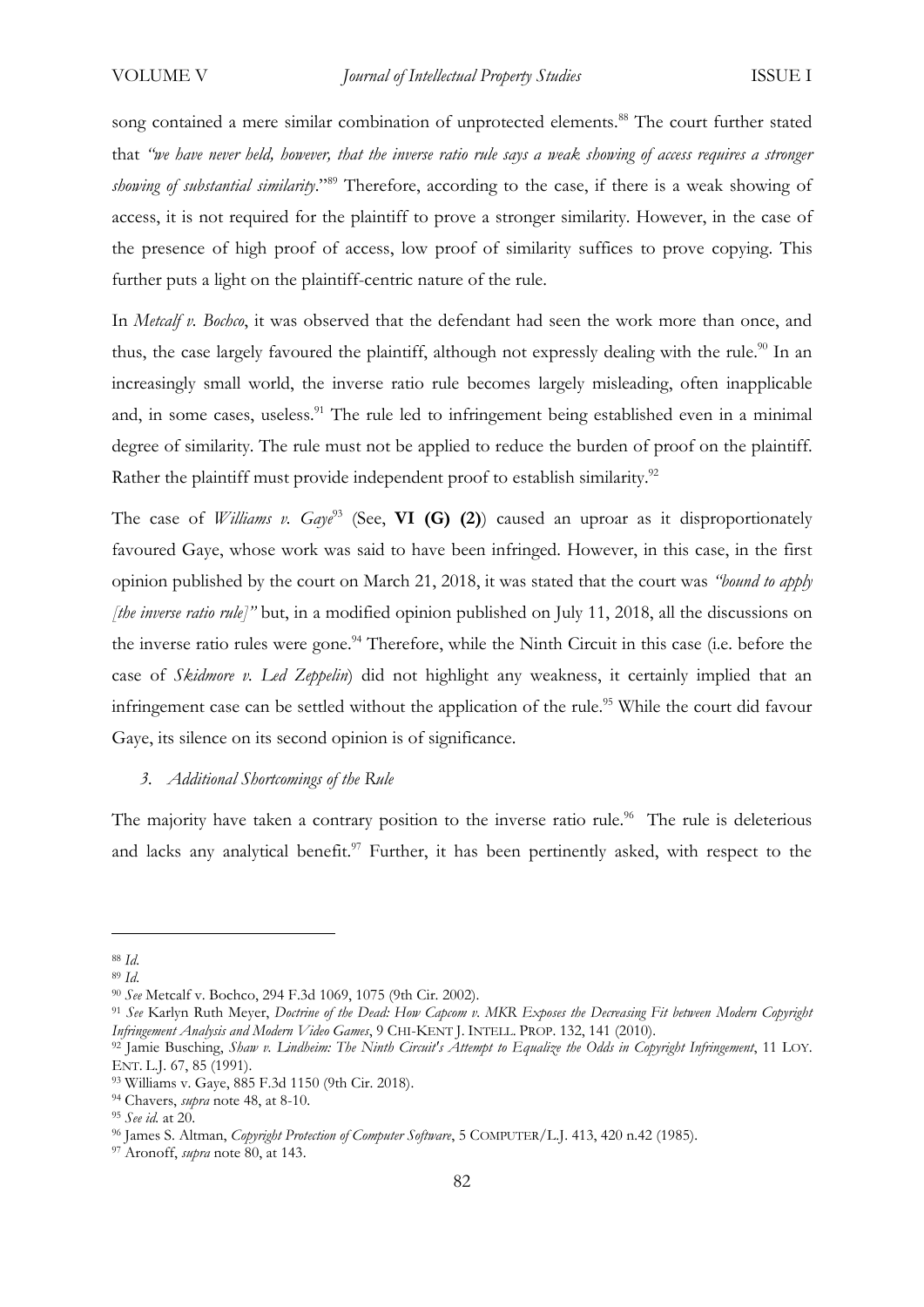nomenclature of the rule that, *"if the rule is genuinely a ratio, what quantum of additional strong access excuses what measure of weak similarity? Does 15% greater access excuse 15% less similarity?"*<sup>98</sup>

The rule entails an inherent bias against commercial use.<sup>99</sup> While the economic objective of copyright law does secure payment to the author, another reason for the existence of copyright law is to motivate creativity.<sup>100</sup> The inverse ratio rule instead discourages creativity. Because of the vague nature of the rule, $101$  it incurred a significant risk when litigating similarity and access issues.<sup>102</sup> The problem starts with proving access itself. While access should be denied if the proof is too far-fetched,<sup>103</sup> courts have had trouble establishing a minimum threshold to establish access.<sup>104</sup> Proving the defendant's access to the plaintiff's work is a requirement,<sup>105</sup> but the inverse ratio rule that is applied along with this requirement has been unreasonable. Therefore, its abrogation has been a welcomed step.

# **III. CLARIFICATIONS PROVIDED BY SKIDMORE V. LED ZEPPELIN**

In 2014, Micheal Skidmore, as a trustee for the estate of Randy Craig Wolfe, filed an action against Led Zeppelin's famous song "Stairway to Heaven" alleging that the opening notes<sup>106</sup> were copied from Sprit's song named "Taurus".<sup>107</sup> In this case, the requirements for infringement were finally clarified by the Ninth Circuit and the circuit joined the majority of other circuits by abrogating the controversial inverse ratio rule.<sup>108</sup>

Wolfe was a guitarist, a singer, and a songwriter to the band Spirit and wrote the song "Taurus" in 1967. In this case, there was evidence that the band Led Zeppelin had performed on the same day, in the same festival in which Spirit had also played, in at least three separate instances. Further, the band Led Zeppelin had also performed a cover version of one of the Spirit's songs

<sup>98</sup> *Id.* at 140.

<sup>99</sup> Shonack, *supra* note 67, at 313.

<sup>100</sup> Fogerty v. Fantasy, Inc., 510 U.S. 517, 526-527(1994).

<sup>101</sup> Robert S. Gawthrop III, *An Inquiry into Criminal Copyright Infringement,* 20 COPYRIGHT L. SYMP. 154, 162 (1970).

<sup>102</sup> Stephen P. Anway, *Mediation in Copyright Disputes: From Compromise Created Incentives to Incentive Created Compromises*, 18 OHIO ST. J. DISP. RESOL. 439, 449 n.57 (2003) [hereinafter "Anway"].

<sup>103</sup> *See* Selle v. Gibb, 741 F.2d 896, 905 (7th Cir. 1984).

<sup>104</sup> Michael Landau & Donald E Biederman, *The Case for a Specialized Copyright Court: Eliminating the Jurisdictional Advantage*, 21 HASTINGS COMM. & ENT. L.J. 717, 726-727 (1998) [hereinafter "Landau and Biederman"]. <sup>105</sup> *See* Rice v. Fox Broadcasting, 330 F.3d 1170, 1178 (9th Cir. 2003).

<sup>106</sup> Sean O'Connor, *Why Stairway to Heaven Doesn't Infringe Taurus Copyright: Analysis & Demo of "Scène à faire" Motif Common to Both*, SpicyIP (June 19, 2016), https://spicyip.com/2016/06/why-stairway-to-heaven-doesnt-infringetaurus-copyright-analysis-demo-of-scenes-a-faire-motif-common-to-both.html.

<sup>107</sup> Skidmore v. Led Zeppelin, 952 F.3d 1051, 1057 (9th Cir. 2020).

<sup>108</sup> Alexander R. Wolfe, *Skidmore v. Led Zeppelin: Changing Music Infringement Analysis in the Ninth Circuit*, 23 U. DENV. SPORTS & ENT. L.J. 1, 1 (2020).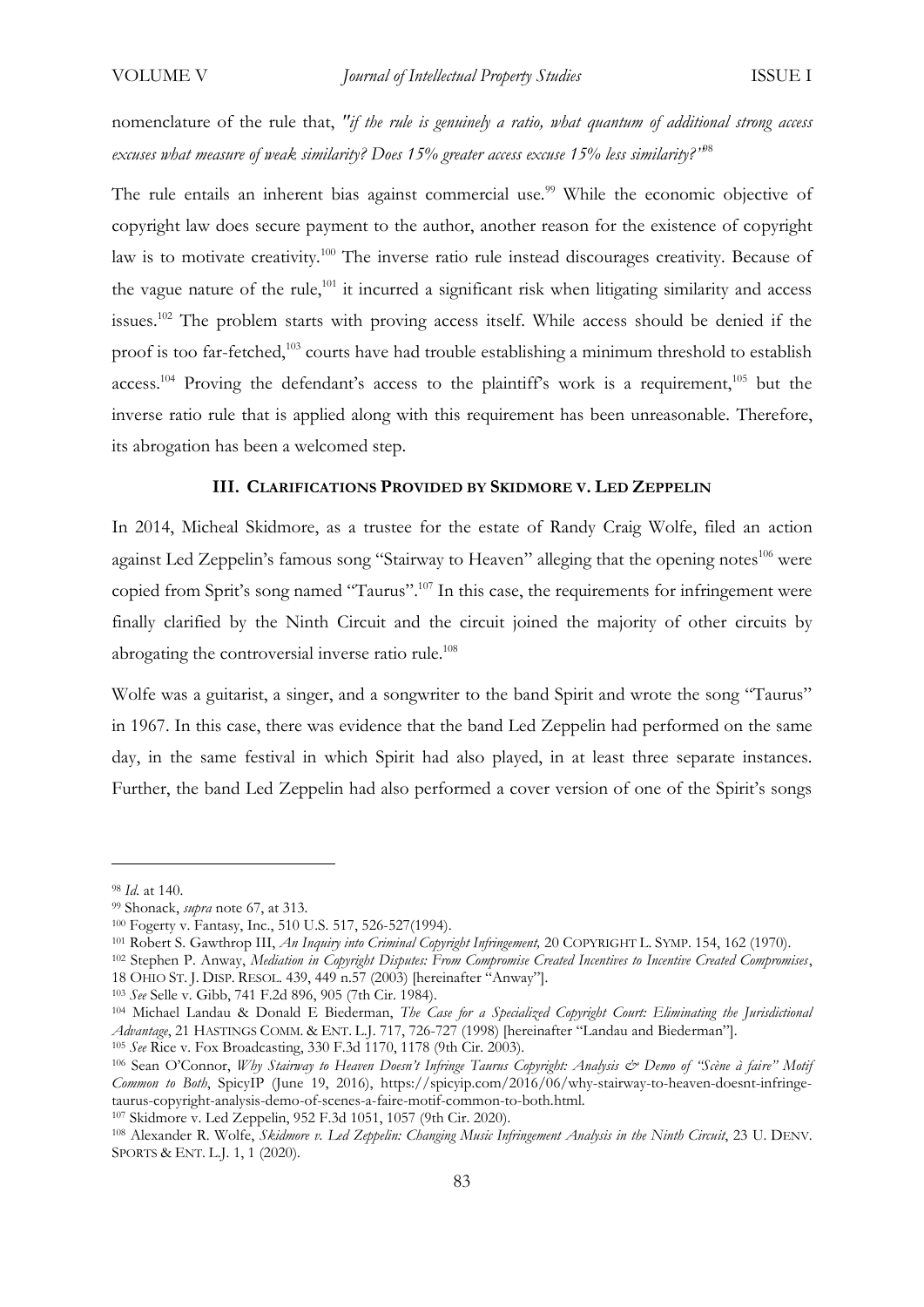titled "Fresh Garbage".<sup>109</sup> However, there was no evidence that any members of Led Zeppelin had ever heard "Taurus" prior to the release of their hit song "Stairway to Heaven". The case was brought forty-three years after the release of the song "Stairway to Heaven" and nearly two decades after the passing away of Wolfe.<sup>110</sup>

The trial court ruled that the Copyright Act of 1909 was applicable rather than the 1976 Act since the songs were released prior to the 1976 Act. Since the Act of 1909 protects musical compositions in the form of sheet music and such protection is not provided to sound recordings, only the sheet music was used to enquire on substantial similarity. Further, the trial court did not provide the jury with inverse ratio rule instructions. The jury returned a verdict in favour of Led Zeppelin as it was found that there was no substantial similarity despite Led Zeppelin having access to the song "Taurus".<sup>111</sup> Skidmore appealed and challenged the trial court's decision to deny providing the jury with inverse ratio rule instruction. Eventually, the court again reinstated the trial court's ruling.<sup>112</sup>

In the appeal, the court analysed the test for copyright infringement. A plaintiff must prove ownership of copyright and that the defendant has copied protected aspects of the copyrighted work.<sup>113</sup> So as to prove copying of protected aspects, a plaintiff must prove both "actual copying" and "unlawful appropriation". The court further clarified that these tests are independent despite incorrectly and collectively, being referred to as "substantial similarity test".<sup>114</sup> The court provided that actual copying can be proven by circumstantial evidence of access and by establishing that the works share similarities probative of copying.

The second requirement of unlawful appropriation can be proven by showing that the protected elements of the work share "substantial similarity".<sup>115</sup> Now, the extrinsic-intrinsic test is undertaken to prove substantial similarity. The extrinsic test looks at what is protectable and what is not in the copyrighted work. Further, the test compares similarities of "specific expressive elements in the two works."<sup>116</sup> The intrinsic test looks at similarities between the

<sup>109</sup> Skidmore v. Led Zeppelin, 952 F.3d 1051, 1057 (9th Cir. 2020).

<sup>110</sup> Joseph A. Greene, *Skidmore v. Led Zeppelin: Extraordinary Circumstances and Perpetual Statute of Limitations in Copyright Infringement*, 69 ME. L. REV. 307, 311-316 (2017).

<sup>111</sup> *See* Skidmore v. Led Zeppelin, 952 F.3d 1051, 1059 (9th Cir. 2020).

<sup>112</sup> *Id*. at 1060.

<sup>113</sup> *Id*. at 1064.

<sup>114</sup> *Id.*

<sup>115</sup> *Id*.

<sup>116</sup> *Id*.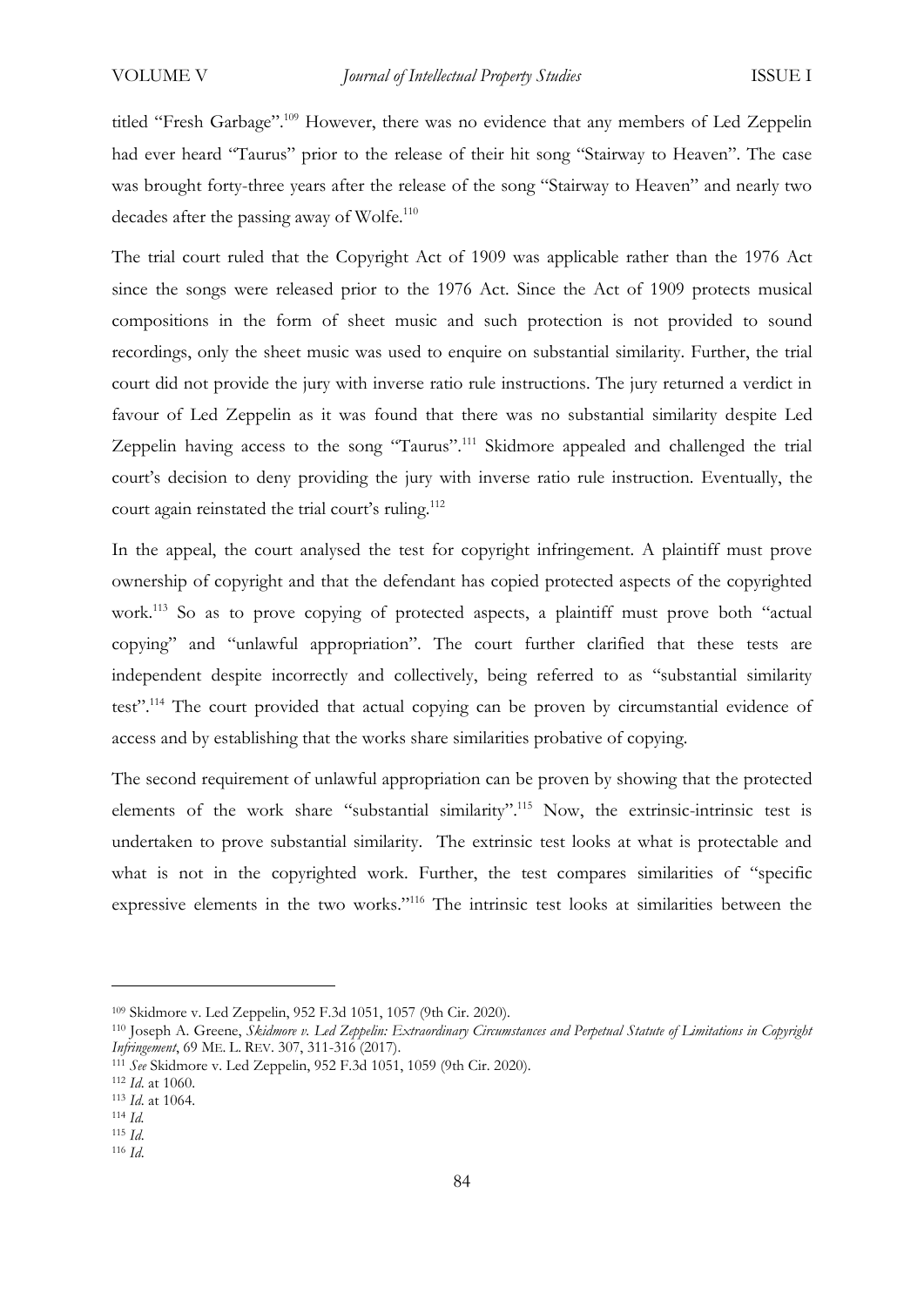works from the view of an "ordinary reasonable observer". Finally, if all these requirements are fulfilled, it amounts to infringement. (See, **Figure-1**)

The court noted the inverse ratio rule, which requires a *"lower standard of proof of substantial similarity when a high degree of access is shown".*<sup>117</sup> The trial court had denied Skidmore's proposal for an application of the controversial rule. Upon appeal, it was decided that the rule is a judge-made law and is *"not part of the copyright statute, defies logic, and creates uncertainty for the courts and the parties."* The court cited the confusion created by previous cases as to which part of the test — copying or unlawful appropriation — the rule was applied upon.<sup>118</sup> Further, the rule was subjective and did not provide what amount of access and similarity is needed to invoke the rule.<sup>119</sup> It decided that the rule disproportionately favoured popular works which have been widely disseminated through the internet and the media. The court stated that *"the constellation of problems and inconsistencies in the application of the inverse ratio rule prompts us to abrogate the rule."*<sup>120</sup>

Upon appeal, three jury instructions were in issue; (a) failure to give an inverse ratio rule instruction, (b) insufficiency of the court's originality instructions and, (c) failure to give selection and arrangement instruction.<sup>121</sup> (Jury instructions have been further discussed below, see **VI (A)**) Jury instruction no. 16 highlighted the essence of the "common musical elements". The instruction was found to have correctly listed the unprotectable elements.<sup>122</sup> Jury instruction no. 20 correctly highlighted that original expressions can be a result of borrowing from previous works or from the public domain since it is well accepted that the "original" parts of the work need not be new or novel.<sup>123</sup> However, it was also found that while the jury instructions provided were correct statements, they were misleading when it came to instructions for differentiation of protectable and unprotectable elements of the works (See **VI (C-F)**), as it omitted the principle that combinations of unprotected elements can be protected.<sup>124</sup> Judge Ikuta and Judge Bae, concurring in part and dissenting in part, stated that such originality instruction, coupled with failure to instruct the jury on selection and arrangement, amounted to a miscarriage

<sup>117</sup> *Id*. at 1066.

<sup>118</sup> *Id*.

<sup>119</sup> *Id*. at 1067.

<sup>120</sup> *Id*. at 1069.

<sup>121</sup> *Id*. at 1065.

<sup>122</sup> *Id*. at 1070.

<sup>123</sup> *Id*. at 1071.

<sup>124</sup> Elizabeth Sawyer, *Dazed and Confused: Copyright Limitation*, 29 DEPAUL J. ART, TECH. & INTELL. PROP. L. 93, 107 (2019); *Id*. at 1085.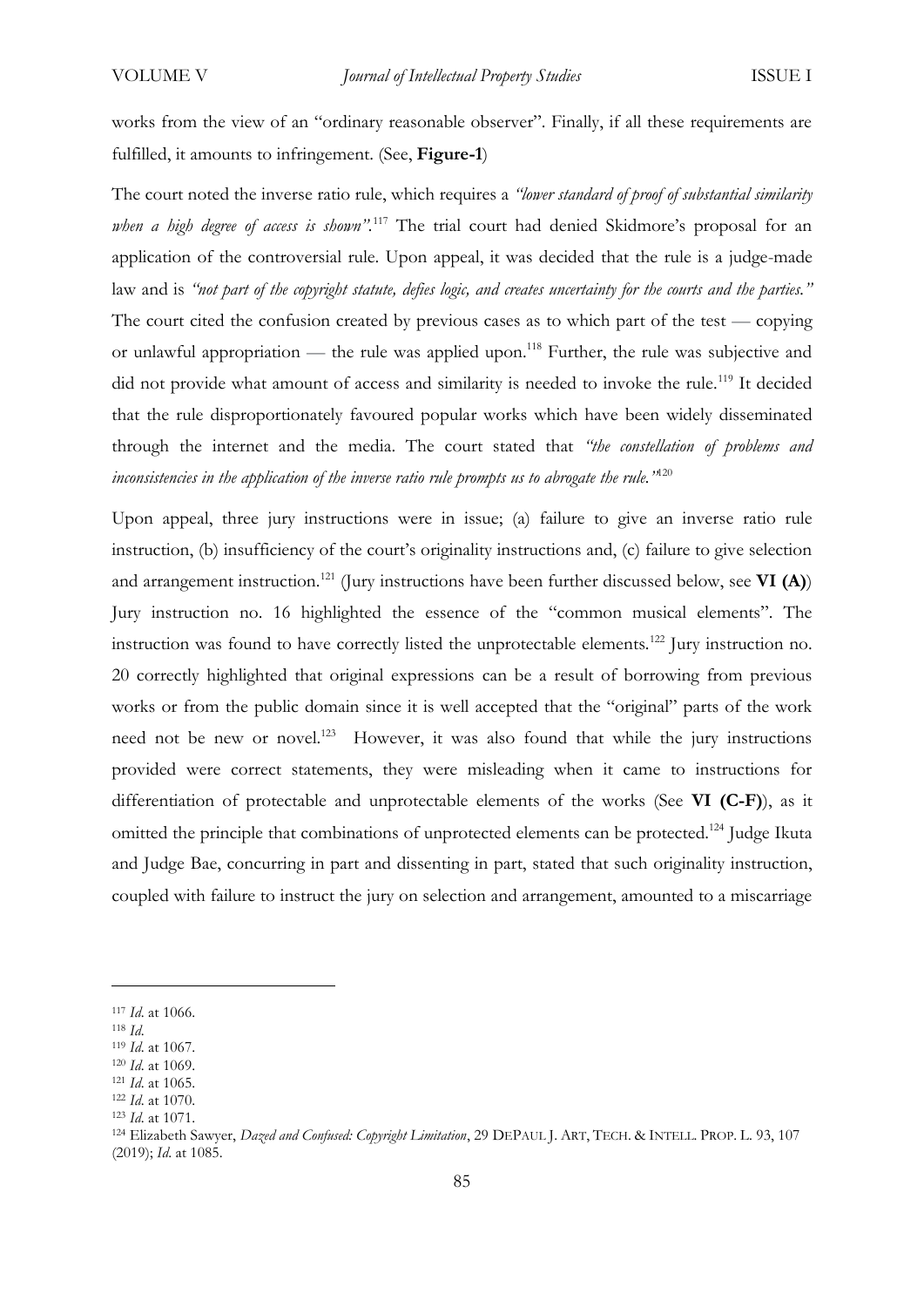of justice.<sup>125</sup> This highlights the importance of jury instructions in differentiating protectable and unprotectable elements of musical works.

The judgment abrogated the controversial inverse ratio rule and provided clarifications to remove confusion with regard to the tests undertaken. However, the journey is only halfway done. Inherent problems lie in the tests undertaken by Ninth Circuit itself which should be corrected.

## **IV. EXTRINSIC TEST (OBJECTIVE TEST)**

The "extrinsic test" relies on expert analysis to determine substantial similarity, unlike the "intrinsic test" where substantial similarity is determined based on the reactions of a "reasonable audience" for whom the works would normally be directed.<sup>126</sup> It is seen that only the extrinsic test deals with the matter of law.<sup>127</sup> Under the extrinsic test, the works are dissected into their elements for the determination of protected elements and their comparison. The "extrinsic test" relies on expert analysis to determine substantial similarity, unlike the "intrinsic test" where substantial similarity is determined based on the reactions of a "reasonable audience" for whom the works would normally be directed.

#### **A. Dissection**

Plaintiffs must prove that the defendants copied the protected elements of the copyrighted work.<sup>128</sup> Here, courts would determine the protected subject matter by dissecting melody, rhythm, and accompaniment of the musical works. For instance, Judge Learned Hand conducted an analytical dissection of musical works with an almost note-by-note comparison of the two songs in dispute.<sup>129</sup> The Ninth Circuit provided criteria like plot, theme, dialogue, mood, setting, pace, sequence of events, and characters for the extrinsic test with regards to literary works.<sup>130</sup>

<sup>125</sup> *Intellectual Property - Copyright in Musical Compositions - Ninth Circuit Confines the Scope of Copyright in Compositions under the 1909 Act to the Deposit Copy. - Skidmore v. Led Zeppelin, 952 F.3d 1051 (9th Cir. 2020)*, 134 Harv. L. Rev. 1543, 1547 (2021).

<sup>&</sup>lt;sup>126</sup> See Sid & Marty Krofft Television Productions, Inc. v. McDonald's Corp., 562 F.2d 1157, 1164-1166 (9th Cir. 1977).

<sup>127</sup> Rentmeester v. Nike, Inc*.*, 883 F.3d 1111, 1118 (9th Cir. 2018).

<sup>128</sup> Emily Miao & Nicole E. Grimm, *The Blurred Lines of What Constitutes Copyright Infringement of Music: Robin Thicke v. Marvin Gaye's Estate,* 20 WESTLAW J. INTELL. PROP. 1, 3-4 (2013).

<sup>129</sup> *See* Arnstein v. Edward B. Marks Music Corp., 82 F.2d 275, 277 (2d Cir. 1936); *see also* Fred Fisher, Inc. v. Dillingham, 298 F. 145, 148-150 (S.D.N.Y. 1924); *see also* Hein v. Harris, 175 F. 875, 876 (C.C.S.D.N.Y. 1910).

<sup>130</sup> Shaw v. Lindheim, 919 F.2d 1353, 1356-57 (9th Cir. 1990); Litchfield v. Spielberg, 736 F.2d 1352, 1356 (9th Cir. 1984).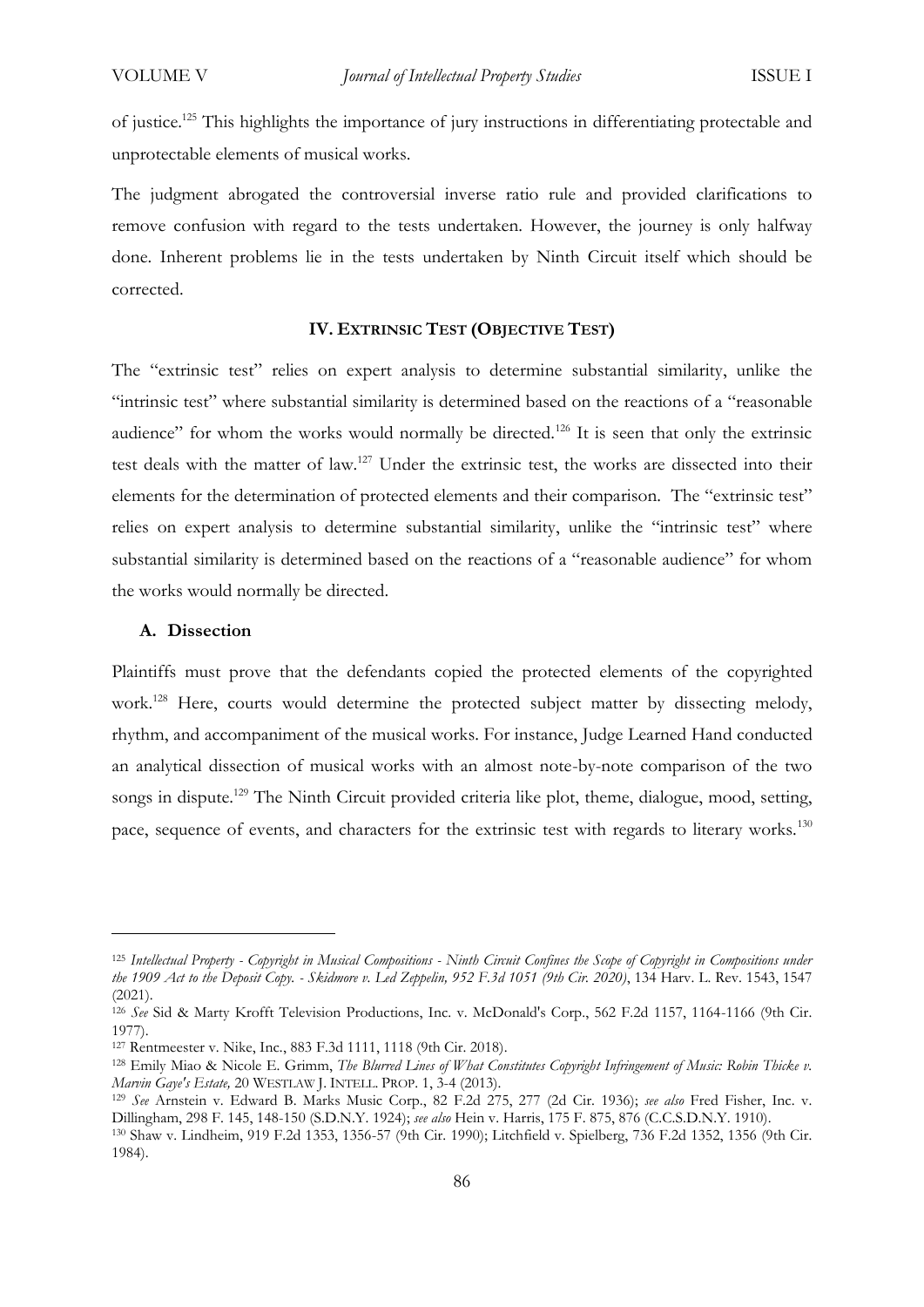However, it has failed to provide such elements for musical compositions,<sup>131</sup> which has made the extrinsic test face a difficult application in the courts, even if expert assistance is used.

# **B. Experts**

Similarity is generally established through expert opinion after dissection of the disputed works. While some courts have recognised the need for experts, some courts (in some cases) had discounted them.<sup>132</sup> Courts have in the late nineteenth and early twentieth century, relied on their own musical knowledge<sup>133</sup> and did not use expert testimony, and thus the juries seemed absent.<sup>134</sup> In the case of musical works, experts have gotten greater importance since the technical aspects that musical works have, are unfamiliar to the judge and the jury.<sup>135</sup> Courts, very early on, had addressed the need for expert opinion in cases of disputes regarding musical works.<sup>136</sup> However, it can be seen that before such a need was realised, judges took an egoistic step and relied upon their own musical knowledge to analyse the works.<sup>137</sup> Nevertheless, in the present, the requirement of an expert for the purpose of dissection of work, cannot be denied.

An expert can dissect musical works into its melody, harmony, rhythm, texture, and formal structure for comparison between the works.<sup>138</sup> However, even if there are several elements to musical construction, it is seen that similarities in melody have been the most probative of copying.<sup>139</sup> Further, while musicologists might have the required knowledge and database for search before composing a musical work, others do not. Therefore, the musicologists can sometimes establish similarities, despite the authors not being aware of it.<sup>140</sup> Additionally, there exists a problem of hyper-dissection wherein "overlooking the forest for the trees" takes place.<sup>141</sup> Such issues must be made aware to the experts.

Further, the very nature of popular music is the reason why many works share common elements. Musicians work within a limited boundary of musical elements to make a popular

<sup>131</sup> Swirsky v. Carey, 376 F.3d 841, 849 (9th Cir. 2004).

<sup>132</sup> *See* Overman v. Loesser, 205 F.2d 521, 524 (9th Cir. 1953); *see also* Supreme Records, Inc. v. Decca Records, Inc., 90 F. Supp. 904, 912 (S.D. Cal. 1950).

<sup>133</sup> *See* Haas v. Leo Feist, Inc., 234 F. 105, 107 (S.D.N.Y. 1916); *see also* Boosey v. Empire Music Co., 224 F. 646, 647 (S.D.N.Y. 1915).

<sup>134</sup> Livingston, *supra* note 13, at 256.

<sup>135</sup> *Id.* at 239.

<sup>136</sup> *See* Marks v. Leo Feist, Inc., 290 F. 959, 960 (2d Cir. 1923).

<sup>137</sup> *See* Livingston, *supra* note 13, at 271.

<sup>138</sup> *See* M. Fletcher Reynolds, *Selle v. Gibb and the Forensic Analysis of Plagiarism*, 32 C. MUSIC SYMP. 55 (1992).

<sup>139</sup> *See* Johnson v. Gordon, 409 F.3d 12, 21 (1st Cir. 2005); *see also* Swirsky v. Carey, 376 F.3d 841, 846-847 (9th Cir. 2004); *see also* Calhoun v. Lillenas Publ'g, 298 F.3d 1228, 1232-1233 (11th Cir. 2002).

<sup>140</sup> *See* Landau and Biederman, *supra* note 104, at 734.

<sup>141</sup> Johnson v. Gordon, 409 F.3d 12, 25 (1st Cir. 2005).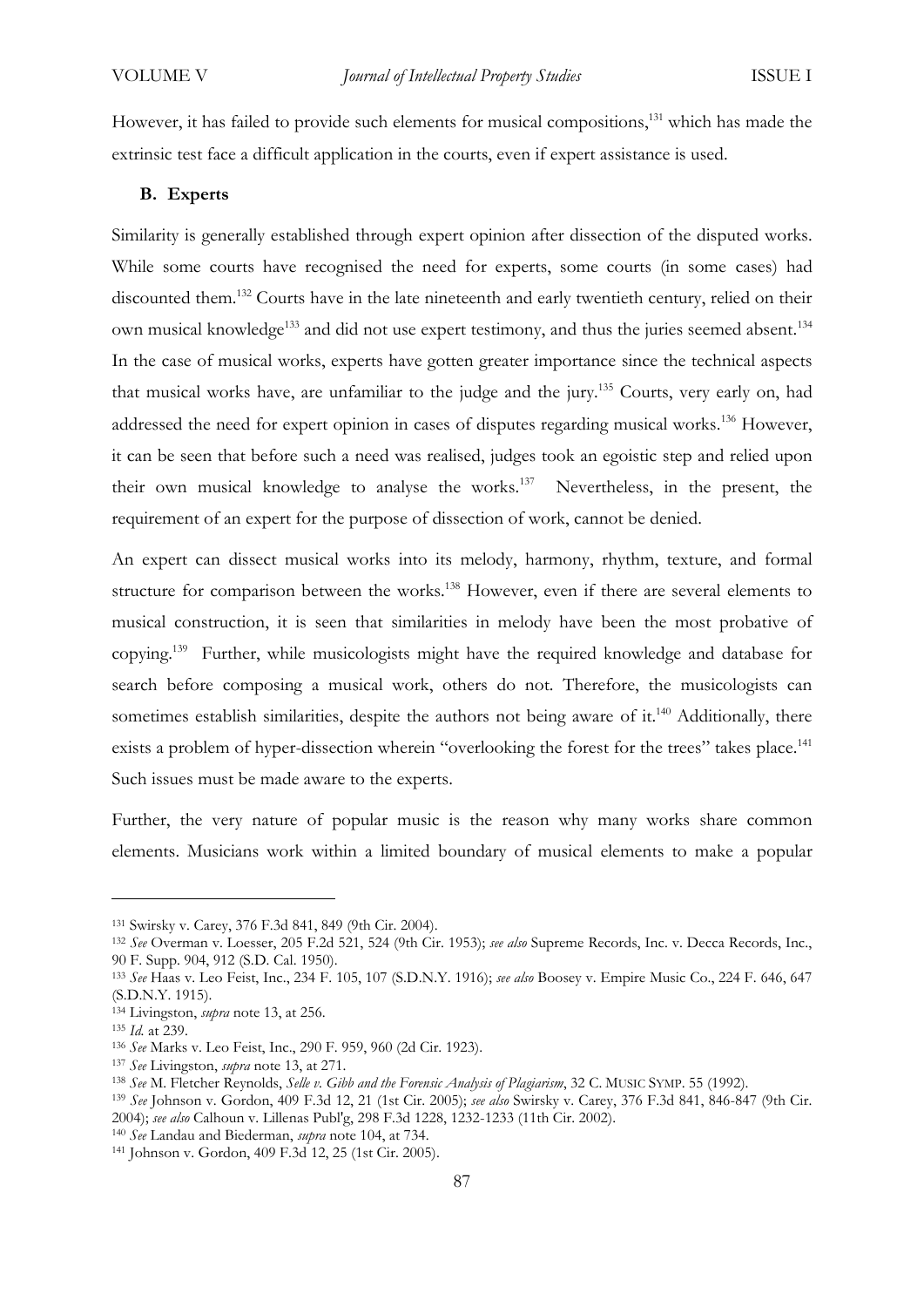musical composition, as there are limited patterns of such musical elements that the consumers prefer (See, **VI (D)** and **VI (E)**). The requirement of familiar chord progression and lyrical themes are some of the reasons for common elements in music. Therefore, the experts should establish which elements used in the work of the plaintiff cannot be protected, taking these limitations into account. The music experts can analyse both the works and provide an opinion as to whether the patterns of notes and chords in the work are likely works of independent creation, works created from common public domain sources, or works created by copying the work of the plaintiff.<sup>142</sup> The experts can dissect the musical compositions and analyse if there is any similarity among the elements of melody, harmony, rhythm, etc. Further, they should also be able to look into the historical context and describe the music's public domain antecedents.<sup>143</sup> Since musical works are largely based on the historical development and prior arts in the field, the greater the knowledge and understanding that one has, the greater the perception of what is original and what is not.<sup>144</sup>

It is also important to note that while expert evaluation is important, experts have reached faulty conclusions.<sup>145</sup> Experts often aggregate their objective findings to come to a subjective conclusion. Thus, while hyper-dissection should be prevented, an expert must also not cross the boundary of the extrinsic test to analyse the "total concept and feel" of the work, which is a part of the intrinsic analysis.<sup>146</sup>

Additionally, courts have also been of the opinion that a party can buy an expert opinion. Therefore, a doubtful functioning of experts can be seen.<sup>147</sup> Further, a musicologist, while may understand and analyse the composition based on music theory, might lack an understanding of the particular nuances of a genre.<sup>148</sup> Therefore, it is of the utmost importance to assure the independence of the experts and that the experts' expertise aligns with the subject matter (genre) of the work, while also making them aware of the boundaries of the extrinsic test. Such expert opinion should be given importance in infringement analyses, even during the intrinsic test. (See,

**V (A) (2)**)

<sup>142</sup> *See* Repp v. Webber, 132 F.3d 882, 886-87 (2d Cir. 1997); *see also* Straughter v. Raymond, CV 08-2170 CAS (CWx) 23, (C.D. Cal. Aug. 19, 2011).

<sup>143</sup> Livingston, *supra* note 13, at 271.

<sup>144</sup> *Id.* at 241.

<sup>145</sup> *See id.* at 279.

<sup>146</sup> *See* Shaw v. Lindheim, 919 F.2d 1353, 1356 (9th Cir. 1990).

<sup>147</sup> *See* Baron v. Leo Feist, Inc., 78 F. Supp. 686, 686-87 (S.D.N.Y. 1948); Livingston, *supra* note 13, at 273.

<sup>148</sup> *See* Yvette Joy Liebesman, *Using Innovative Technologies to Analyze for Similarity Between Musical Works in Copyright Infringement Disputes,* 35 AIPLA Q. J. 331, 345 (2007) [hereinafter "Liebesman"].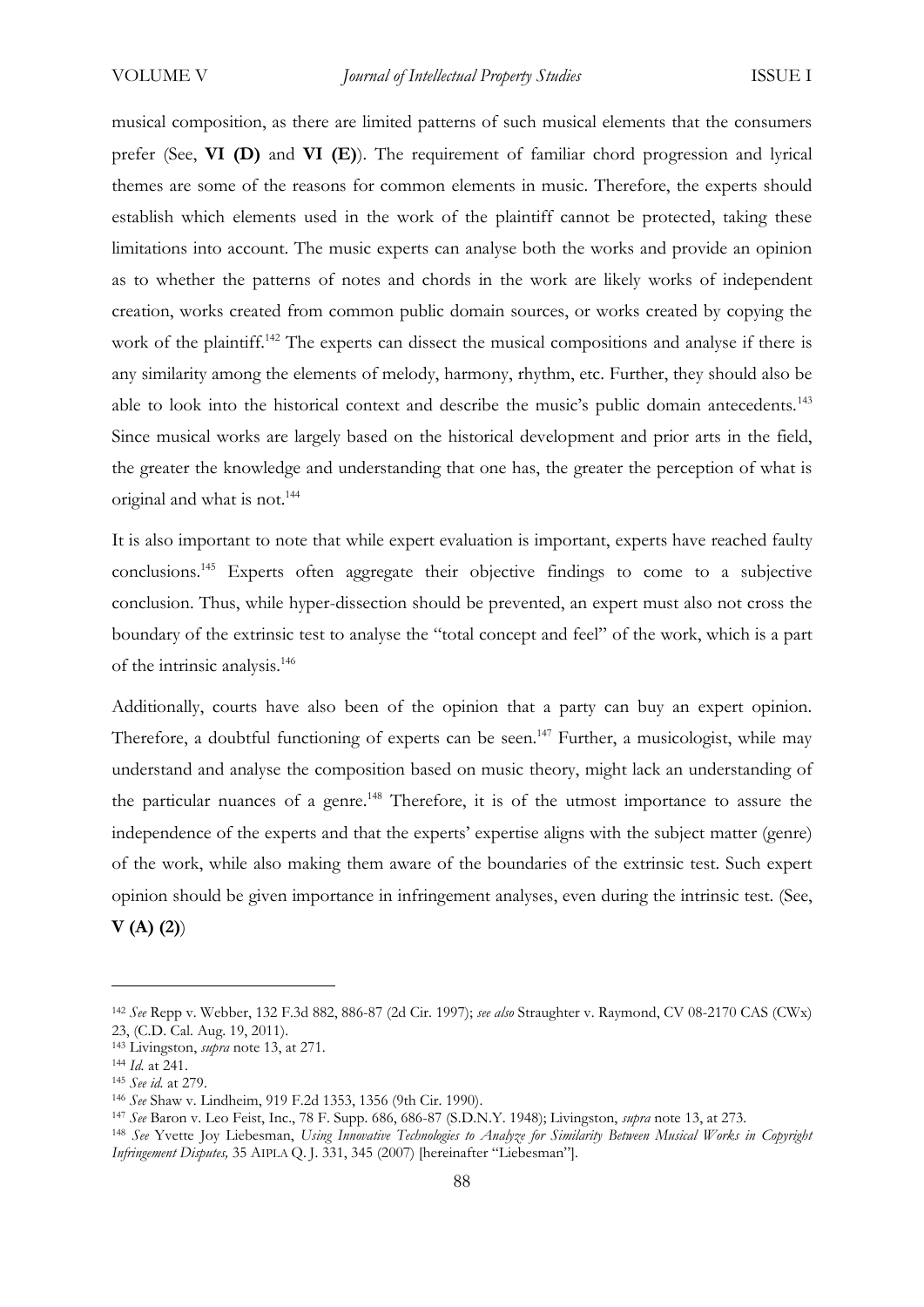## **V. INTRINSIC TEST (SUBJECTIVE TEST)**

Both the intrinsic and the extrinsic tests need to be fulfilled to establish substantial similarity.<sup>149</sup> The subjective intrinsic test is necessary because it helps in determining *"whether the ordinary, reasonable person would find the total concept and feel of the works to be substantially similar."*<sup>150</sup> Herein, it is seen if there are similarities in the "total concept and feel" of the works.<sup>151</sup> Accordingly, an analytical dissection and expert testimonies are said to be inappropriate in this test. In *Shaw,* the Ninth Circuit made it clear that in the intrinsic test, substantial similarity in expression is to be determined depending on the response of an ordinary reasonable person. It does not depend on the type of external criteria and analysis which marks the extrinsic test.<sup>152</sup>

It is important to note that, as decided by the Second Circuit, *"… infringement analysis is not simply a matter of ascertaining similarity between components viewed in isolation."*<sup>153</sup> Similarly, the Ninth Circuit, in *Seth Swirsky v. Mariah Carey* provided that *"to pull these elements out of a song individually, without looking at them in combination, is to perform an incomplete and distorted musicological analysis."*<sup>154</sup> It was further stated that elements of a musical work might not be protected individually, but they may be protected when combined.<sup>155</sup> Thus, the extrinsic test is not enough. A musical work consists of elements like rhythm, harmony, and melody.<sup>156</sup> However, similarities between the songs are to be seen in overall sound, groove, and vibe rather than within melody, lyrics, or harmony.<sup>157</sup> For instance, in the case of *Three Boys¸* substantial similarity was found due to *"a combination of five unprotectable elements: (1) the title hook phrase (including the lyric, rhythm, and pitch); (2) the shifted cadence; (3) the instrumental figures; (4) verse/chorus relationship; (5) the fade ending."*<sup>158</sup>

However, in the case of *Williams v. Gaye*,<sup>159</sup> (See, **(VI) (G) (2)**) the jury found infringement simply because the groove of the two songs sounded similar, despite there being several

<sup>149</sup> *See* Funky Films, Inc. v. Time Warner Entm't Co., 462 F.3d 1072, 1076-1077 (9th Cir. 2006).

<sup>150</sup> Three Boys Music Corp. v. Bolton, 212 F.3d 477, 485 (9th Cir. 2000).

<sup>151</sup> Cavalier v. Random House, Inc., 297 F.3d 815, 822 (9th Cir. 2002); Sid & Marty Krofft Television Productions., Inc. v. McDonald's Corp., 562 F.2d 1157, 1165 (9th. Cir. 1977); Roth Greeting Cards Co. v. United Card Co., 429 F.2d 1106, 1110 (9th Cir. 1970).

<sup>152</sup> Shaw v. Lindheim, 919 F.2d 1353, 1356 (9th Cir. 1990).

<sup>153</sup> Tufenkian Import/Export Ventures, Inc. v. Moomjy, 338 F.3d 127, 134 (2d Cir. 2003).

<sup>154</sup> Swirsky v. Carey, 376 F.3d 841, 848 (9th Cir. 2004).

<sup>155</sup> *Id.* at 848; Satava v. Lowry, 323 F.3d 805, 811 (9th Cir. 2003).

<sup>156</sup> Bridgeport Music, Inc. v. UMG Recordings, Inc., 585 F.3d 267, 273 (6th Cir. 2009).

<sup>157</sup> *See* David Post, *Blurred Lines and Copyright Infringement,* WASHINGTON POST (Mar. 12, 2015), https://www.washingtonpost.com/news/volokh-conspiracy/wp/2015/03/12/blurred-lines-and-copyrightinfringement/.

<sup>158</sup> Three Boys Music Corp. v. Bolton, 212 F.3d 477, 485 (9th Cir. 2000).

<sup>159</sup> Williams v. Gaye, 885 F.3d 1150 (9th Cir. 2018).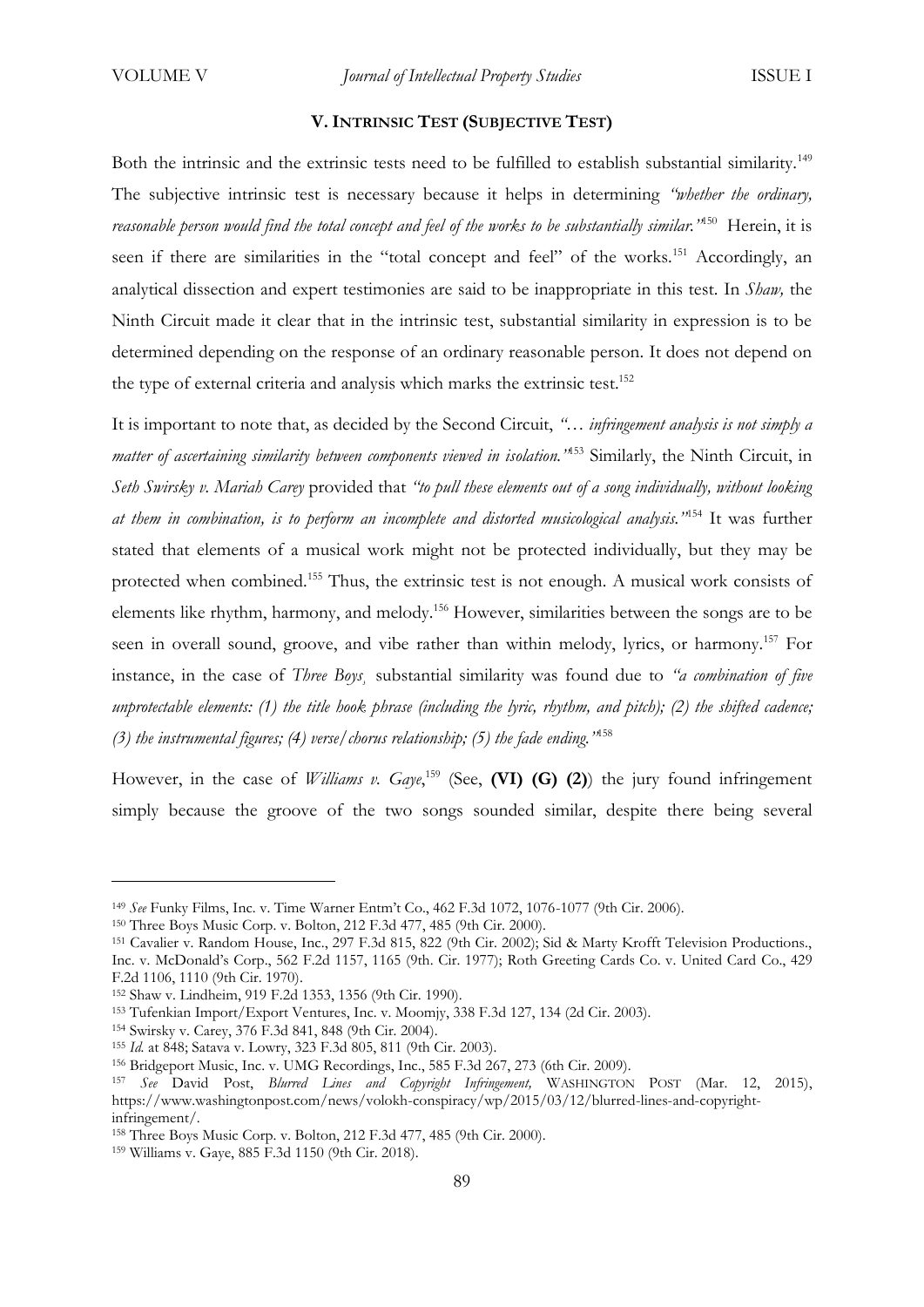compositional differences.<sup>160</sup> This decision has not considered the history of art and musical composition,<sup>161</sup> as the genre of the music has not been given much consideration. Even if a subjective test is being undertaken, similarities in feel or groove should not solely result in infringement, because such element of "groove" can be fundamental to a specific musical style (genre).<sup>162</sup> Thus, the judgment has been heavily criticised in the musical and the legal world.

Additionally, the intrinsic test is problematic because it requires the jury to analyse the musical work, by disregarding the expert opinion taken during the extrinsic test. It is difficult for a juror to forget what has been explained to him during the extrinsic test, and make a new analysis.<sup>163</sup> In the case of *Williams v. Gaye*, it has been said that the jurors were most likely influenced by Gaye's expert musicologist, while the best source for evaluation of similarity would have been the songs themselves.<sup>164</sup> This decision by the Ninth Circuit was said to definitely lessen outputs from artists.<sup>165</sup>

Further, the requirement to inquire about the "total concept and feel" of the works makes the matter worse. It requires the courts to look into "total concept", although "concepts" are not protected under Section-102 (b) of the Copyright Act.<sup>166</sup> Now, observation of an ordinary observer to determine substantial similarity is the least likely to respect such a boundary.<sup>167</sup> Further, the "feel" of a work can be a result of such elements of the work which are *scène à faire* (See, **VI (G)**), and are outside the scope of copyright protection. Thus, the dissection that takes place in the extrinsic test should not be entirely ignored, but should not be entirely relied upon either.

#### **A. SUBSTANTIAL SIMILARITY**

As already mentioned, to establish substantial similarity, both the intrinsic and the extrinsic test needs to be fulfilled. To prove substantial similarity, it should be shown that (a) the defendant

<sup>160</sup> *See* John Quagliariello, *Blurring the Lines: The Impact of Williams v. Gaye on Music Composition,* 10 HARV. J. SPORTS & ENT. L. 133, 138 (2019).

<sup>161</sup> *See* Tim Wu, *Why the "Blurred Lines" Copyright Verdict Should Be Thrown Out*, NEW YORKER (Mar. 12, 2015), https://www.newyorker.com/culture/culture-desk/why-the-blurred-lines-copyright-verdict-should-be-thrown-out <sup>162</sup> Olivia Lattanza, *The Blurred Protection for the Feel or Groove of a Song under Copyright Law: Examining the Implications of Williams v. Gaye on Creativity in Music*, 35 TOURO L. REV. 723, 751 (2019) [hereinafter "Lattanza"].

<sup>&</sup>lt;sup>163</sup> Lisa Field, *Copyright Infringement and Musical Expression: Creating Specific Jury Instructions for Comparing Music 38 T.* JEFFERSON L. REV. 152, 171 (2016) [hereinafter "Field"].

<sup>164</sup> Lattanza, *supra* note 162, at 725-726.

<sup>165</sup> *See* Randy Lewis, *More Than 200 Musicians Rally Behind Appeal of 'Blurred Lines' Verdict,* L.A. TIMES (Aug. 31, 2016), https://www.latimes.com/entertainment/music/la-et-ms-blurred-lines-appeal-musicians-20160831-snap-story.html. <sup>166</sup> Springman, *supra* note 26, at 580.

<sup>167</sup> *Id.* at 574.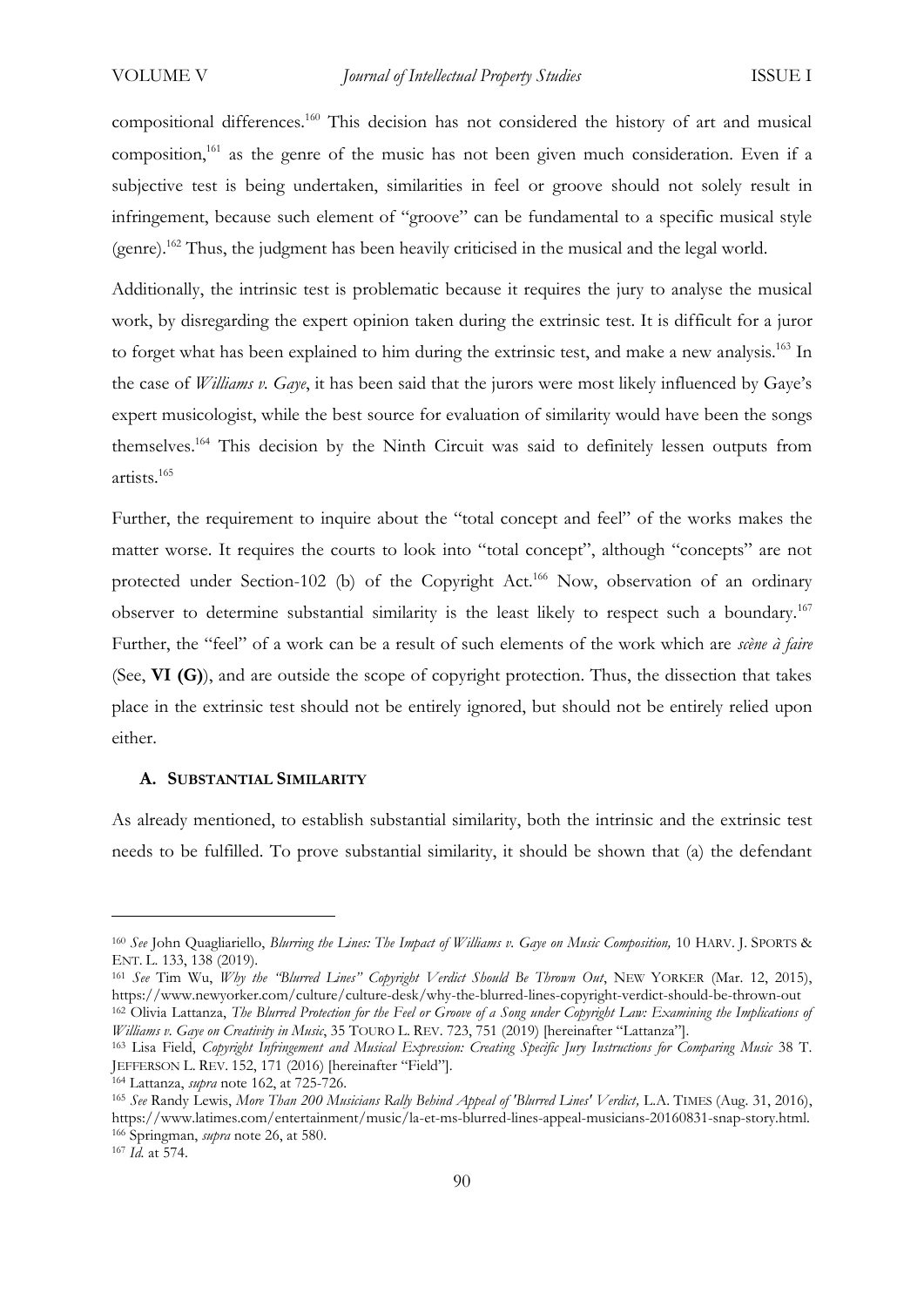copied from the plaintiff's work and (b) that the copying constituted improper appropriation.<sup>168</sup> While the work of the defendant once needed to be virtually similar to the work of the plaintiff,<sup>169</sup> the current view is that significant parts of the work are also protected by copyright.<sup>170</sup> Exact copying of the work is not required to establish infringement.<sup>171</sup>

# *1. Qualitative, not Quantitative*

Substantial similarity is based on the qualitative aspect of copying, as has been affirmed by courts of various jurisdictions within the US. The question is not "how much" has been copied but rather "what" has been copied.<sup>172</sup> As Judge Learned Hand has rightly remarked, *"no plagiarist can excuse the wrong by showing how much of his work he did not pirate."*<sup>173</sup> In the case of *Universal Pictures Co. v. Harold Lloyd Corp*, <sup>174</sup> it was decided that copyright infringement need not arise due to copying of the entire work or even a large portion of the work, in form or substance. However, it is important to note that there have been attempts by other Courts to set a quantitative ground to determine copying.<sup>175</sup> In the case of *Marks v. Leo Feist, Inc.*<sup>176</sup> (the case is responsible for the "sixbar rule") number of bars that were copied was looked upon by the Second Circuit and it was decided that taking of six bars is not actionable per se. However, courts have moved away from this finding as lesser copying of bars were also found to be actionable.<sup>177</sup> Copying of six-note chorus with similar melodies has been held to infringe copyright protection since the chorus formed the heart of the composition.<sup>178</sup> Copying of "the meritorious part of a song" can amount to infringement.<sup>179</sup> Some portion of musical works can contribute to or showcase the success of the work, and such substantial components, if copied, can easily amount to infringement.<sup>180</sup>

<sup>168</sup> Stillman v. Leo Burnett Co., Inc., 720 F. Supp. 1353, 1357 (N.D. I11. 1989).

<sup>169</sup> Mark A. Lemley & Mark P. McKenna, *Is Pepsi Really a Substitute for Coke? Market Definition in Antitrust and IP*, 100 GEO. L. J. 2055, 2105 (2012).

<sup>170</sup> Jay Dalter, Jr., *Trademark Protection for Industrial Designs*, U. ILL. L. REV. 887, 912-913 (1988).

<sup>171</sup> *See* Arnstein v. Porter, 154 F.2d 464, 469 (2d Cir. 1946).

<sup>172</sup> *See* Maura Giannini, *The Substantial Similarity Test and Its Use in Determining Copyright Infringement through Digital Sampling,* 16 RUTGERS COMPUTER & TECH. L.J. 509, 520 (1990).

<sup>173</sup> Sheldon v. Metro-Goldwyn Pictures Corp., 81 F.2d 49, 56 (2d Cir. 1936).

<sup>174</sup> Universal Pictures Co. v. Harold Lloyd Corporation, 162 F.2d 354, 361 (9th Cir. 1947).

<sup>175</sup> *See* Molly McGraw, *Sound Sampling Protection and Infringement in Today's Music industry*, 4 HIGH TECH. L. J. 147, 163 (1989).

<sup>176</sup> Marks v. Leo Feist, Inc., 290 F. 959 (2d Cir. 1923).

<sup>177</sup> *See* Northern Music Corp. v. King Record Distributing Co., 105 F. Supp. 393, 399 (S.D.N.Y. 1952); *see also* Robertson v. Batten, Barton, Durstine & Osborn, Inc., 146 F. Supp. 795, 798 (S.D. Cal. 1956).

<sup>178</sup> *See* Boosey v. Empire Music, 224 F. 646 (S.D.N.Y. 1915).

<sup>179</sup> Northern Music Corp. v. King Record Distributing. Co., 105 F. Supp. 393, 397 (S.D.N.Y. 1952).

<sup>180</sup> *See* Fred Fisher, Inc. v. Dillingham, 298 F. 145, 147 (S.D.N.Y. 1924).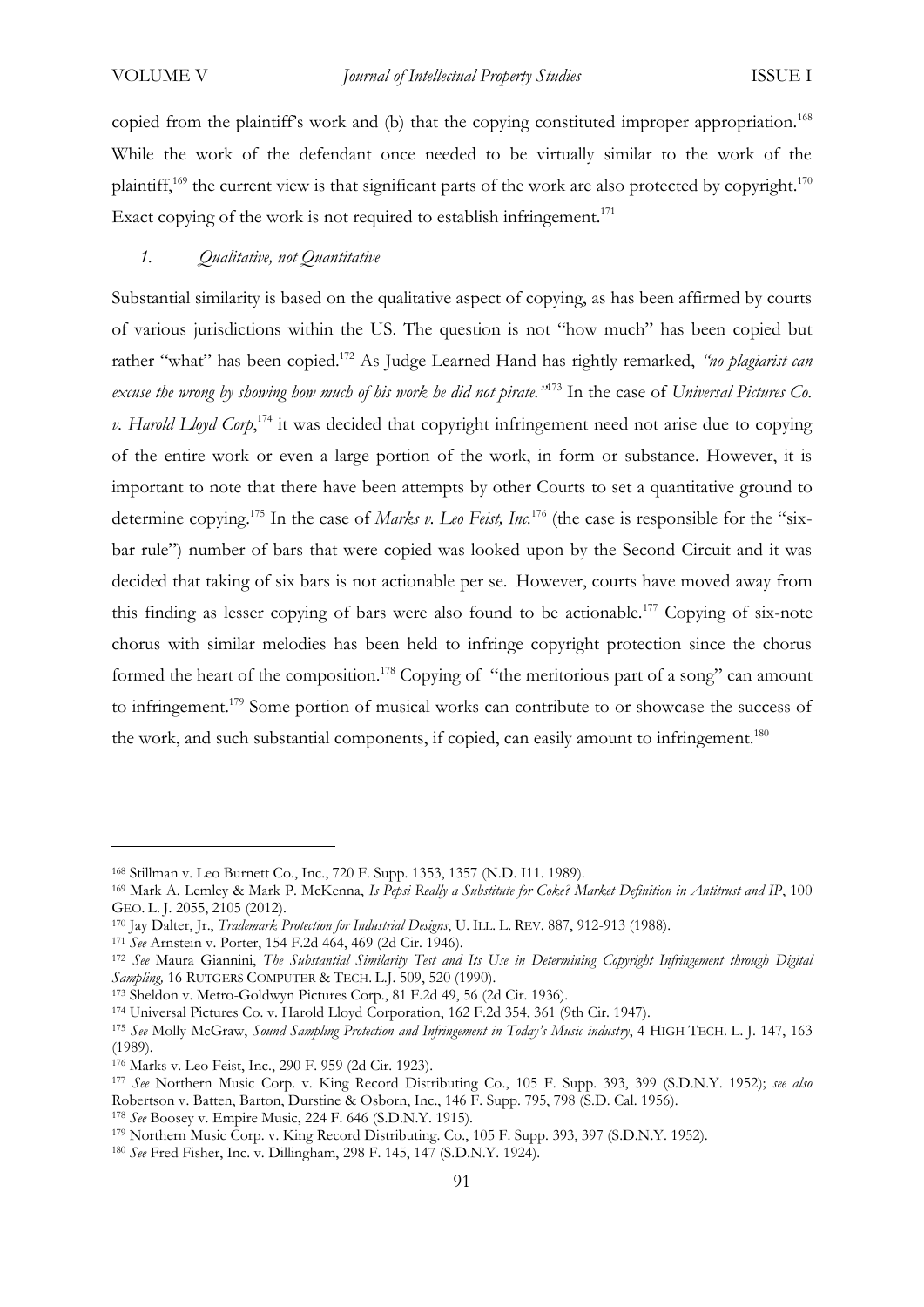Similarly, in *Newton v. Diamond*, the Ninth Circuit found that a three-note segment melody was not quantitatively or qualitatively significant to give rise to an infringement.<sup>181</sup> Substantial taking includes qualitative substantial taking, as can be seen in the case of *Harper & Row Publishers, Inc. v. Nation Enterprises*, <sup>182</sup> wherein the Supreme Court found that copying 300 words of a 20,000 words article amounts to substantial taking as it was considered as the "heart of the matter". Qualitative analysis is favoured because signature-type sounds can have large commercial value. As largely observed in the Second Circuit, it is important to note that a "demands test" has been propounded. It sees if the copied work will lead to a decrease in demand of the plaintiff's work.<sup>183</sup> This highlights that the test is a qualitative test.

However, commentators have criticised the court's reliance upon outdated notions of melody, harmony, and rhythm, which are not reflective of the contemporary musical expression.<sup>184</sup> Further, it has been criticised that, application of the tests have arisen the problem of subjective and inconsistent results.<sup>185</sup> Therefore courts should see what "actually is" of qualitative significance rather than "what they think actually is" of qualitative significance. Now, to determine which part of the work has qualitative significance, the court must have some musical knowledge and should not completely ignore the extrinsic test.

### *2. Ordinary Observer Test*

While dealing with the ordinary observer test, the Seventh Circuit provided that the test is to find out if the works are so similar that a lay observer can conclude that the defendant appropriated the protectable aspects of the plaintiff's work by taking that material of substance and value.<sup>186</sup> As provided by the Second Circuit, the test is used to determine *"whether defendant took from the plaintiff's work, so much of what is pleasing to the ears of lay listeners, who comprise the audience for whom such popular music is composed, that defendant wrongfully appropriated something which belongs to the plaintiff."*<sup>187</sup> Similarity is determined based on whether an ordinary person can recognize copying of the plaintiff's work in the defendant's work.<sup>188</sup> For instance, the audience test (or the ordinary

<sup>181</sup> Newton v. Diamond, 388 F.3d 1189, 1194-96 (9th Cir. 2004).

<sup>182</sup> Harper & Row v. Nation Enterprises, 471 U.S. 539, 565 (1985).

<sup>183</sup> Rosemont Enters., Inc. v. Random House, Inc., 366 F.2d 303, 307 (2d Cir. 1966).

<sup>184</sup> *See* Alan Korn, *Issues Facing Legal Practitioners in Measuring Substantiality of Contemporary Musical Expression,* 6 J. MARSHALL REV. INTELL. PROP. L. 489, 489-91 (2007).

<sup>185</sup> *See* Liebesman, *supra* note 148, at 333-35.

<sup>186</sup> Atari, Inc. v. North American Philips Consumer Electronics Corp., 672 F.2d 607, 614 (7th Cir. 1982).

<sup>187</sup> Arnstein v. Porter, 154 F.2d 464, 473 (2d Cir. 1946).

<sup>188</sup> *See* Warner Bros. Inc. v. American Broadcasting Cos., 654 F.2d 204, 208 (2d Cir. 1981).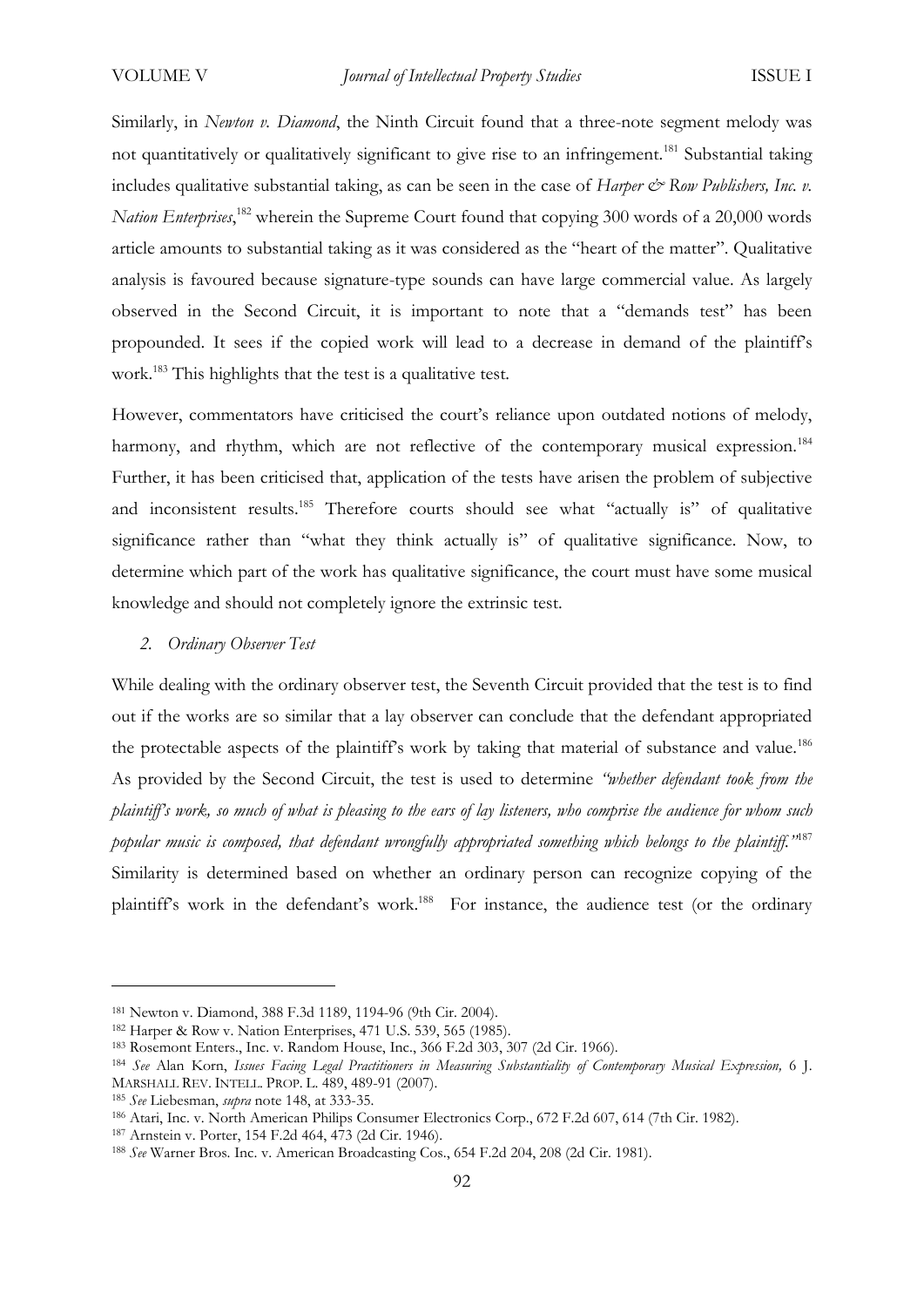observer test)<sup>189</sup> was undertaken by the Ninth Circuit to determine if a film infringed a novel.<sup>190</sup> However, such a test remains in use across all circuits while analysing different kinds of work.<sup>191</sup>

The ordinary observer test identifies which work of infringement may act as a market substitute to the copyrighted work, thus taking profits away from the owner of the copyrighted work.<sup>192</sup> In infringement of musical works, the test becomes an ordinary listener test.<sup>193</sup> However, articulation of a listener's experience after listening to the musical work is difficult due to the abstractness that aural perception holds.<sup>194</sup> This demands for a side-by-side comparison of the competing works.<sup>195</sup>

The ordinary observer test has caused confusion and prejudice amongst the jury.<sup>196</sup> Courts play sound recordings to jurors, for them to assess if there is any substantial similarity.<sup>197</sup> Judges can be both over-inclusive and under-inclusive in the assessment of infringement.<sup>198</sup> Judges and jury may find similarities in musical works merely because there exist similarities in performance and basic characteristics of the genre. Further, performances might cover up the similarity that lies in the protected musical components, thus easily fooling a judge.<sup>199</sup>

If a listener does not belong to the audience of the musical work, the listener is less likely to remember and recognize the presence or absence of key original elements.<sup>200</sup> Therefore, jurors are not able to recognize the elements since the songs may not be directed to their usual taste which they are familiar with. Where a listener is not able to draw elements of musical works into familiar structures, the listener's musical memory declines and the person is unable to recognize the expressive content of the composition to determine similarity.<sup>201</sup> In the case of *Dawson v. Hinshaw Music Inc.,* the Fourth Circuit stated that *"only a reckless indifference to common sense would lead a court to embrace a doctrine that requires a copyright case to turn on the opinion of someone who is ignorant of the* 

<sup>&</sup>lt;sup>189</sup> Carl Sundholm, *Computer Copyright Infringement: Beyond the Limits of the Iterative Test*, 3 SANTA CLARA HIGH TECH. L.J. 369, 373 (2012).

<sup>190</sup> *See* Harold Lloyd Corp. v. Witwer, 65 F.2d 1, 19 (9th Cir. 1933).

<sup>191</sup> *See* Dalton, *supra* note 33 at 27.

<sup>192</sup> Jeanne C. Fromer & Mark A. Lemley, *The Audience in Intellectual Property Infringement*, 112 MICH. L. REV. 1251, 1254-1255 (2014).

<sup>193</sup> *See* Springman, *supra* note 26, at 574.

<sup>194</sup> *See* W. JAY DOWLING, PERCEPTION OF MUSIC, BLACKWELL HANDBOOK OF PERCEPTION 470-71 (E. Bruce Goldstein ed.) (2001).

<sup>195</sup> Gherman, *supra* note 36, at 504.

<sup>196</sup> *See* Lund, *supra* note 34, at 140.

<sup>197</sup> *Id.* at 147.

<sup>198</sup> Alice J. Kim, *Expert Testimony and Substantial Similarity: Facing the Music in (Music) Copyright Infringement Cases,* 19 COLUM.-VLA J.L. & ARTS 109, 128 (1994).

<sup>199</sup> *See* Livingston, *supra* note 13, at 274.

<sup>200</sup> JANE O'DEA, VIRTUE OR VIRTUOSITY? EXPLORATION IN THE ETHICS OF MUSICAL PERFORMANCE 4-17 (2000).

<sup>201</sup> Gherman, *supra* note 36, at 513.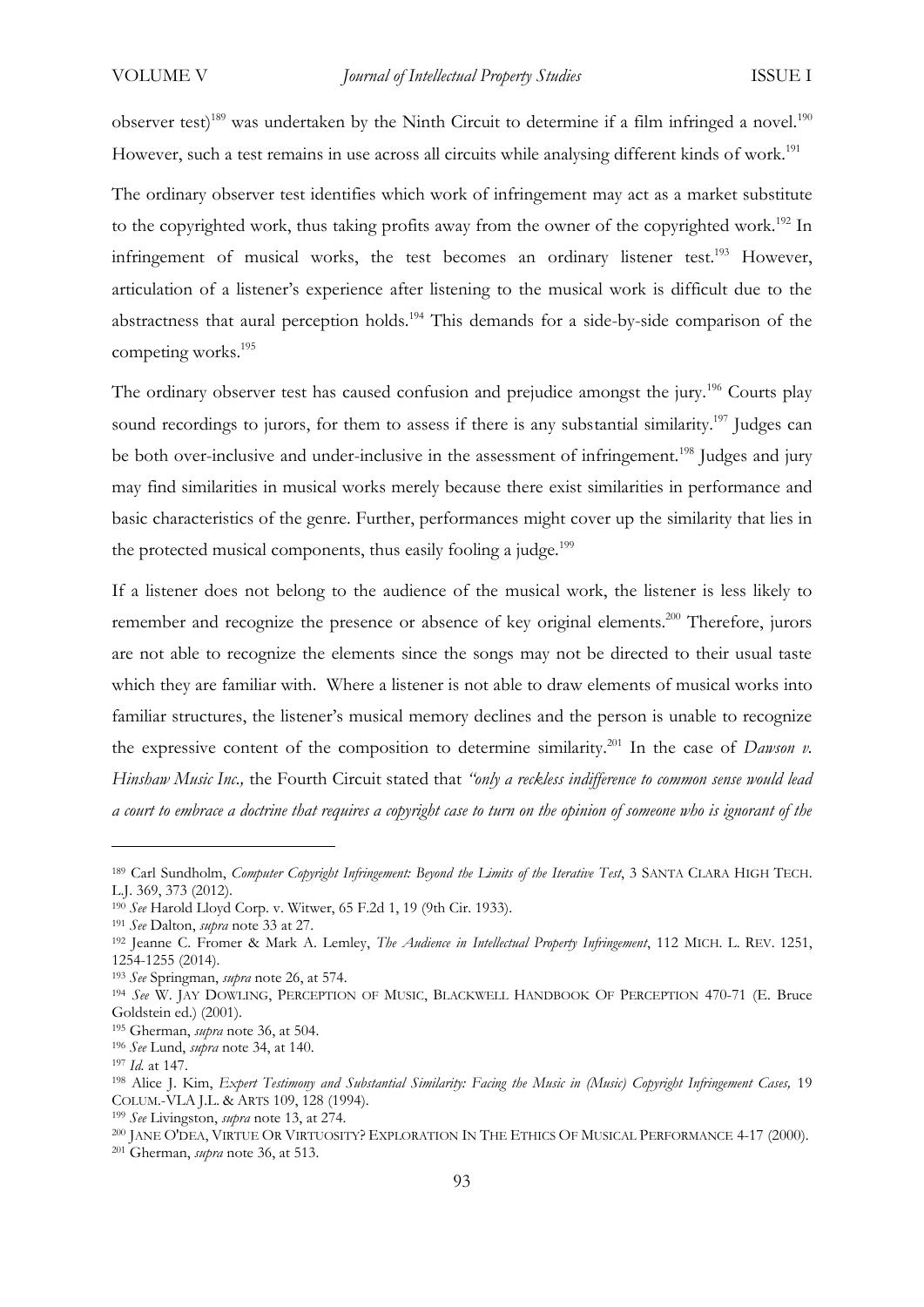*relevant differences and similarities between the two works."*<sup>202</sup> Therefore, it is important to determine the narrow-audience for whom the music is made i.e. the "intended audience", rather than simply going with a "lay observer" test.<sup>203</sup>

It is important to note that a lay listener cannot be given so much power that *scène à faire* (See, **VI (G)**) becomes a copyrightable element, as can be seen in the case of *Kroft* where there was subconscious inclusion of *scène à faire* as a copyrightable element. Thus, expert testimony is required so that lay listeners can conduct their subjective test with full knowledge and context.<sup>204</sup> Since the ordinary observer test was not able to differentiate the unprotected elements of the work, the Second Circuit came up with the "more discerning ordinary observer test".<sup>205</sup> Further, successive filtering test has been suggested as an addition to the doctrines used by the circuits, during which, elements of the works are determined and further, it is determined if such elements are protected by the copyright laws.<sup>206</sup> However, when it comes to the Ninth Circuit, it might appear that such an additional step is not required as filtration of unprotected elements would already have been done in the extrinsic test, by an expert. Nevertheless, while undertaking the intrinsic test, only subjective analysis is undertaken and the extrinsic test is ignored. Therefore, the possibility of an unprotected element being protected can be observed, like in the case of *Williams v. Gaye.*<sup>207</sup> However, in *Williams v. Gaye*, the problem was with over-reliance upon the extrinsic test. Therefore, while undertaking the intrinsic test, the court should not entirely ignore the findings made in the extrinsic test. However, the court should also not completely depend on the findings of the extrinsic test. Such a situation arises because unprotected elements, together, can form a protectable work<sup>208</sup> and further because, similarity in "feel" of the work alone, while ignoring compositional differences, *scène à faire*, etc., cannot amount to infringement. <sup>209</sup>

## **VI. ADDITIONAL ISSUES**

Additional issues which are general in nature and (mostly) not specific to the Ninth Circuit have also plagued the infringement analysis. For example, even if the tests have been satisfied on the face of it, there might exist justified grounds for copying which the court must also examine.

<sup>202</sup> Dawson v. Hinshaw Music Inc., 905 F.2d. 731, 735 (4th Cir. 1990).

<sup>203</sup> *See* Arnstein v. Porter, 154 F.2d 464, 473 (2d Cir. 1946).

<sup>204</sup> Torrean Edwards, *Scène à faire in Music: How an Old Defense Is Maturing, and How It Be Improved,* 23 MARQ. INTELL. PROP. L. REV. 105, 110 (2019) [hereinafter "Edwards"].

<sup>205</sup> Laureyssens v. Idea Group, Inc., 964 F.2d 131, 141 (2d Cir. 1992).

<sup>206</sup> *See* David Nimmer, Richard L. Brenacchi & Gary N. Frischling, *A Structured Approach to Analyzing the Substantial Similarity of Computer Software in Copyright Infringement Cases*, 20 ARIZ. ST. L.J. 625, 651 (1988). <sup>207</sup> Williams v. Gaye, 885 F.3d 1150 (9th Cir. 2018).

<sup>208</sup> *See* Swirsky v. Carey, 376 F.3d 841, 848 (9th Cir. 2004); *see also* Satava v. Lowry, 323 F.3d 805, 811 (9th Cir. 2003). <sup>209</sup> *See* Lattanza, *supra* note 162, at 750-751.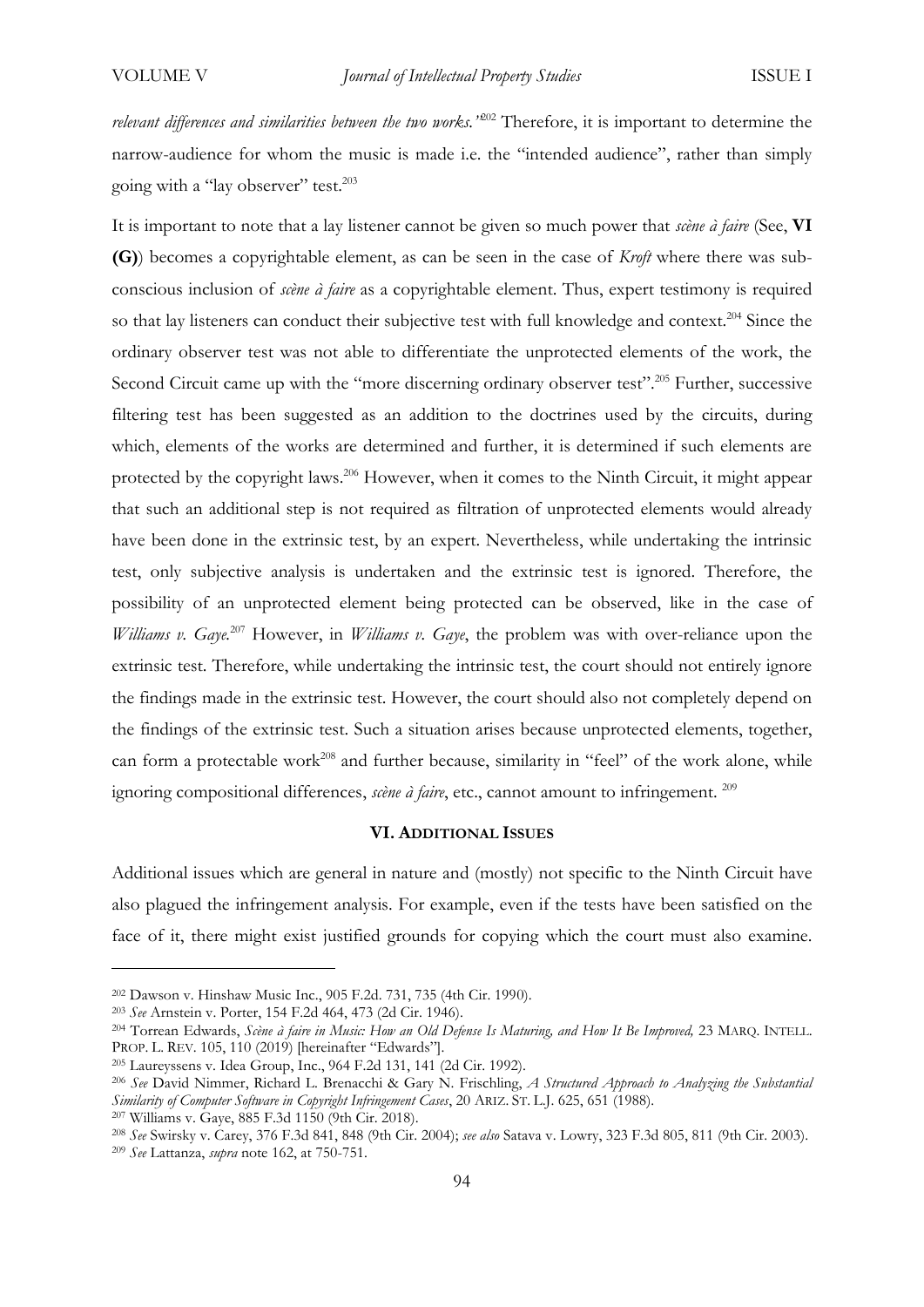Similarly, there exist issues with jury instructions and summary judgments, which are specific to the Ninth Circuit. Such issues add to the above-mentioned shortcomings within the tests undertaken by the Ninth Circuit.

#### **A. Jury Instructions**

As discussed above, the case of *Skidmore v. Led Zeppelin* (See **III**) highlighted the importance of jury instructions. Jury instructions provide guidance regarding the protected elements of a work. However, this is not the case in the Ninth Circuit when it comes to cases concerning musical infringement, because of the lack of a set of specific jury instructions with regards to musical infringement. This lacking leaves the test in the Ninth Circuit open to interpretation by jurors and courts, which results in confusion and chaos. Therefore, a model jury instruction needs to be added, which instructs the jury on the test, identification of protectable musical elements, etc.<sup>210</sup> Typical jury instructions as provided in the Ninth Circuit, in cases of alleged infringement, has disadvantaged the jurors due to the exclusion of specificity with regard to musical elements which forms the basis for their analysis.<sup>211</sup>

# **B. Issues with Summary Judgments**

Plea for summary judgment can be observed in a lot of copyright disputes. A summary judgment can be provided in favour of both the defendants or the plaintiffs. It must be noted that to grant a summary judgment, only the extrinsic test is important as the subjective test is left to the jury*.* 212 Summary judgement is granted to the plaintiff where the works are overwhelmingly similar. It is granted to the defendant when the works are so dissimilar that an infringement claim would be without merit.<sup>213</sup> A summary judgment can be allowed in favour of the defendant where the defendant has copied mere ideas. Also, where copying of *scène à faire*, copying of mere facts, or the expressions which are obviously dissimilar have occurred, summary judgment can be provided in favour of the defendant.<sup>214</sup> In the case of *Narell v. Freeman*, <sup>215</sup> it was decided that *"…summary judgment is appropriate [in favour of the non-moving party (defendant)] if…no reasonable juror could find substantial similarity of ideas and expression."* Summary judgment should only be provided

<sup>210</sup> Field, *supra* note 163, at 168-169.

<sup>211</sup> *Id.* at 175.

<sup>212</sup> Seth Swirsky v. Mariah Carey*,* 376 F.3d 841, 845 (9th Cir. 2004); *see also* Brown Bag Software v. Symantec Corp., 960 F.2d 1465, 1477 (9th Cir. 1992).

<sup>213</sup> Twentieth Century-Fox Film Corp. v. MCA, Inc., 715 F.2d 1327, 1330 (9th Cir. 1983).

<sup>214</sup> Frankel, *supra* note 24, at 441.

<sup>215</sup> Narell v. Freeman, 872 F. 2d. 907, 909 (9th Cir. 1989).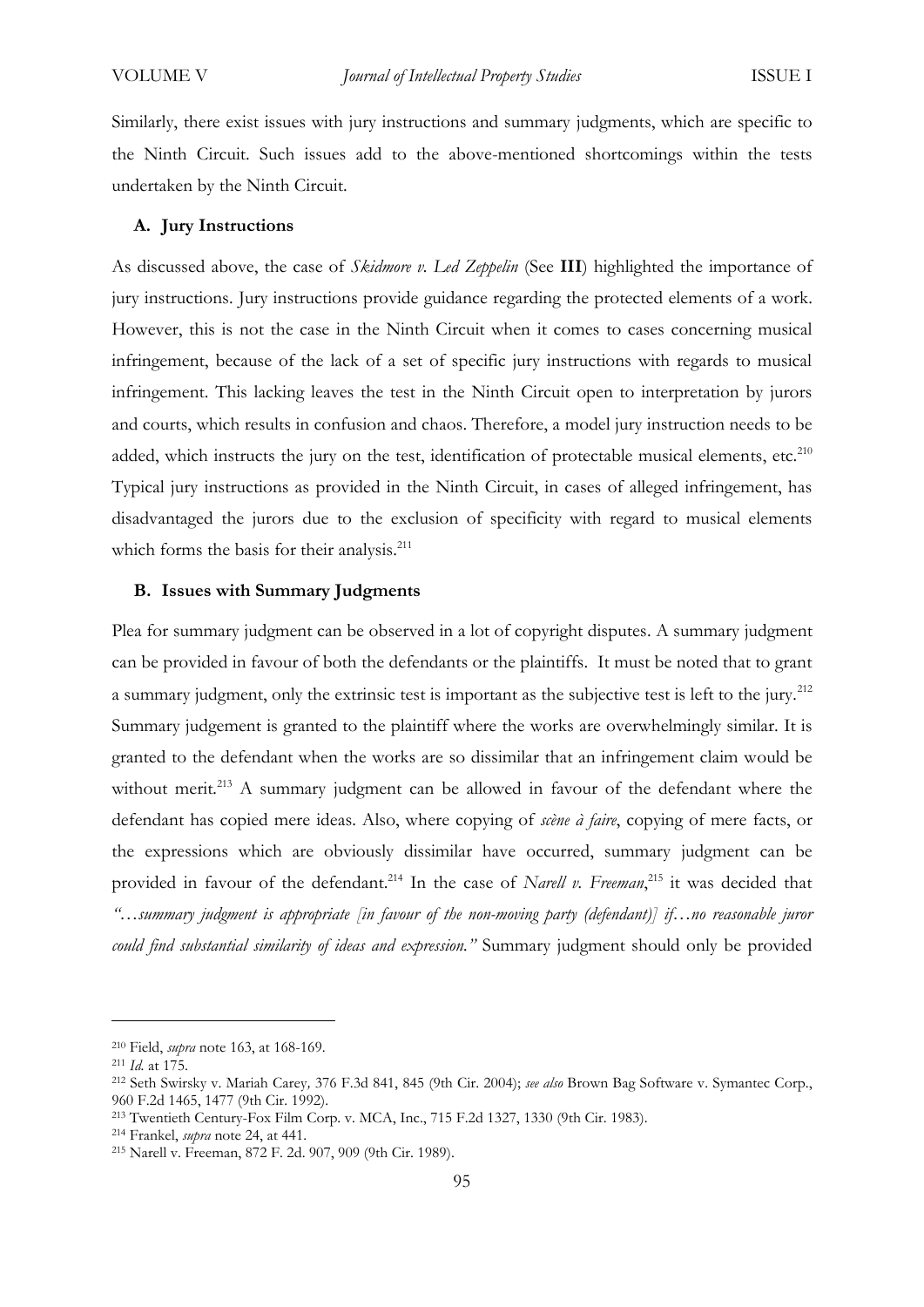(in favour of the plaintiff) only in cases where the similarities are too obvious.<sup>216</sup> Here again, the problems observed in the case of extrinsic test comes into play. Further, courts should be careful not to look into subjective determination of similarity or dissimilarity. <sup>217</sup> However, courts have dealt with the findings of a reasonable juror as a ground to grant or dismiss summary judgment. 218

However, summary judgment on the issue of substantial similarity is said to be unusual.<sup>219</sup> It is not favoured while dealing with substantial similarity issue.<sup>220</sup> Summary judgment has been frowned upon since the examination of substantial similarity is a question of fact.<sup>221</sup> But, the extrinsic test is largely a legal test rather than factual. The fact-based nature of the issue of substantial similarity, makes summary judgments rare.<sup>222</sup> Despite this, summary judgments in cases of substantial similarity have been pleaded substantially.

Defending a copyright action has become more expensive as cases which could have once ended in summary judgment itself, goes on to trial and appeal.<sup>223</sup> Thus summary judgment holds importance. On practical grounds, rather than disfavouring summary judgments completely, courts should provide such judgments in cases where there is absolute obviousness or nonobviousness of similarity or non-similarity, based on both legal and factual analysis. Such judgments should however, be rare.

#### **C. Subconscious/Unconscious Copying**

The terms "subconscious copying" and "unconscious copying" have been used synonymously in infringement cases.<sup>224</sup> Musicians and people are exposed to a large number of music every day, which gets stored in their memory consciously and subconsciously.<sup>225</sup> Further, contemporary music is consciously or subconsciously influenced by the previous generation of composers.<sup>226</sup> Subconscious copying occurs when a musician makes use of a combination of sounds that would

<sup>216</sup> *See* Peter Pan Fabrics, Inc. v. Dan River Mills, Inc., 295 F. Supp. 1366, 1369 (S.D.N.Y. 1969); Shonack, *supra* note 67, at 307.

<sup>217</sup> *See* Kouf v. Walt Disney Pictures & Television, 16 F.3d. 1042, 1045 (9th Cir. 1994).

<sup>218</sup> Narell v. Freeman, 872 F. 2d. 907, 910 (9th Cir. 1989); *Id.*

<sup>219</sup> T-Peg, Inc. v. Vermont Timber Works, Inc., 459 F.3d 97, 112 (1st Cir. 2006).

<sup>220</sup> Berkic v. Crichton, 761 F.2d 1289, 1292 (9th Cir. 1985); *see also* Shaw v. Lindheim, 919 F.2d 1353, 1355 (9th Cir. 1990).

<sup>221</sup> Hoehling v. Universal City Studios, Inc., 618 F.2d 972, 977 (2d Cir. 1980).

<sup>222</sup> Axelrod Cherveny Architects v. Winmar Homes, 2:05-cv-711-ENV-ETB, 14 (E.D.N.Y. Mar. 6, 2007).

<sup>223</sup> Landau and Biederman, *supra* note 104, at 725-726.

<sup>224</sup> Christopher Brett Jaeger, *Does That Sound Familiar: Creators' Liability for Unconscious Copyright Infringement,* 61 VAND. L. REV. 1903, 1905 n.9 (2008) [hereinafter "Jaeger"].

<sup>225</sup> Livingston, *supra* note 13, at 269-70.

<sup>226</sup> Livingston, *supra* note 13, at 290.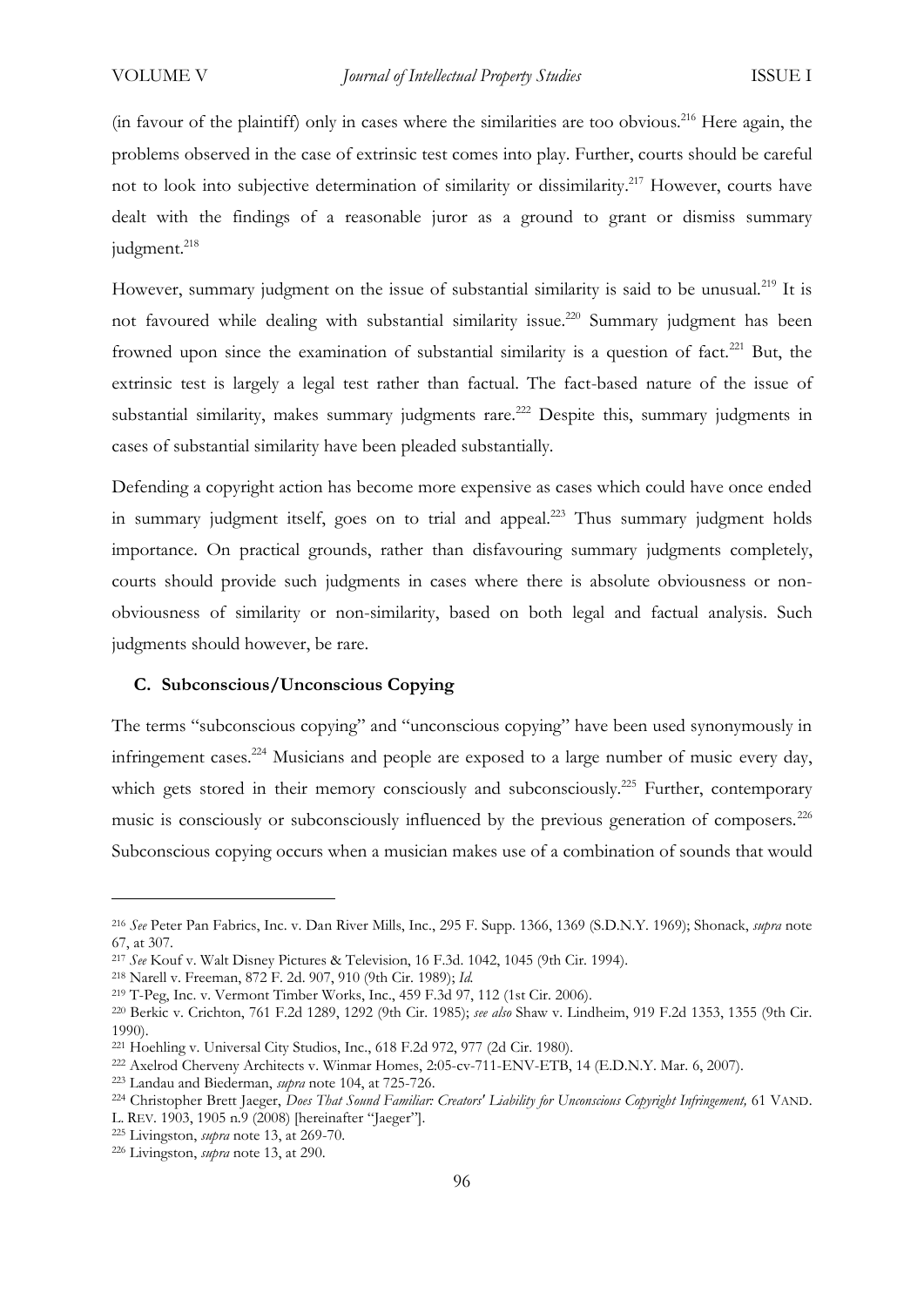be pleasing to the listeners because *"his subconscious [mind] knew that [such combination] had already worked in a song his conscious mind did not remember."*<sup>227</sup> However, such copying would not escape infringement liability.<sup>228</sup> The doctrine of unconscious copying provides that if one produces from memory, a thing that his mind has been familiar with, it amounts to infringement. It is not relevant if the defendant unconsciously followed the plaintiff's work.<sup>229</sup>

While independent creation is a complete defence against copyright infringement,<sup>230</sup> subconscious copying is not.<sup>231</sup> Now, herein, it is important to note that the theory of subconscious copying is largely seen in musical works.<sup>232</sup> Relative simplicity, commonality within the genre, rich shared musical heritage and daily exposure to music, can lead to the creation of two similar works.<sup>233</sup>

Implicit memories, which are a part of the "unconscious", can affect behaviours even though the person is not aware of their influence.<sup>234</sup> However, subconscious copying being put on the same pedestal as deliberate copying is wrong. Courts treat unconscious copying as deliberate copying, making the unconscious copier liable for infringement.<sup>235</sup> Further, lack of awareness of copying is immaterial while determining infringement.<sup>236</sup> Such practices will negatively affect creative expressions and moral fairness.<sup>237</sup>

*1. Plaintiff-Centric-Rule* 

The doctrine of sub-conscious copying might lead to a denial of the fact that copying does not always amount to infringement in the contemporary world.<sup>238</sup> The doctrine puts a substantial burden on the defendants.<sup>239</sup> For instance, in *Fred Fisher, Inc. v. Dillingham* in the US Court for the Southern District of New York, Judge Hand agreed with the defendant's argument of not having

<sup>239</sup> *See* Landau and Biederman, *supra* note 104, at 733 n.74.

<sup>227</sup> Bright Tunes Music Corp. v. Harrisongs Music, Ltd., 420 F. Supp. 177, 180 (S.D.N.Y 1976).

<sup>228</sup> *Id.* at 180-181; Fred Fisher, Inc. v. Dillingham, 298 F. 145, 148 (S. D.N.Y. 1942).

<sup>229</sup> Edwards & Deutsch Lithographing Co. v. Boorman, 15 F.2d 35, 37 (7th Cir. 1926); Fred Fisher, Inc. v. Dillingham, 298 F. 145, 148 (S.D.N.Y. 1924).

<sup>230</sup> *See* Nichols v. Universal Pictures Corp., 45 F.2d 119, 122 (2d Cir. 1930).

<sup>231</sup> ABKCO Music, Inc. v. Harrisongs Music, Ltd., 722 F.2d 988, 998 (2d Cir. 1983).

<sup>232</sup> *See* Rebecca Tushnet, *Worth A Thousand Words: The Image of Copyright*, 125 HARV. L. REV. 683, 729 n.209 (2012).

<sup>233</sup> Livingston, *supra* note 13, at 282.

<sup>234</sup> *See* Howard Shevrin & Scott Dickman, *The Psychological Unconscious: A Necessary Assumption for All Psychological Theory?,* 35 AM. PSYCHOLOGIST 421, 423 (1980).

<sup>235</sup> *See* Olufunmilayo B. Arewa, *The Freedom to Copy: Copyright, Creation, and Context,* 41 U.C. DAVIS L. REV. 477, 479- 81 (2007).

<sup>236</sup> *See* Fred Fisher, Inc. v. Dillingham, 298 F. 145, 148 (S.D.N.Y. 1942).

<sup>237</sup> Jaeger, *supra* note 224, at 1927; *see also* Kimberly Shane, *The Unconscious Erosion of Copyright Legitimacy by the Unconscious Copying Doctrine,* 13 U. DENV. SPORTS & ENT. L.J. 53, 67 (2012) [hereinafter "Shane"].

<sup>238</sup> Jonathan Lethem, *The Ecstasy of Influence: A Plagiarism*, HARPER'S MAGAZINE (Feb. 2007), https://harpers.org/archive/2007/02/the-ecstasy-of-influence/.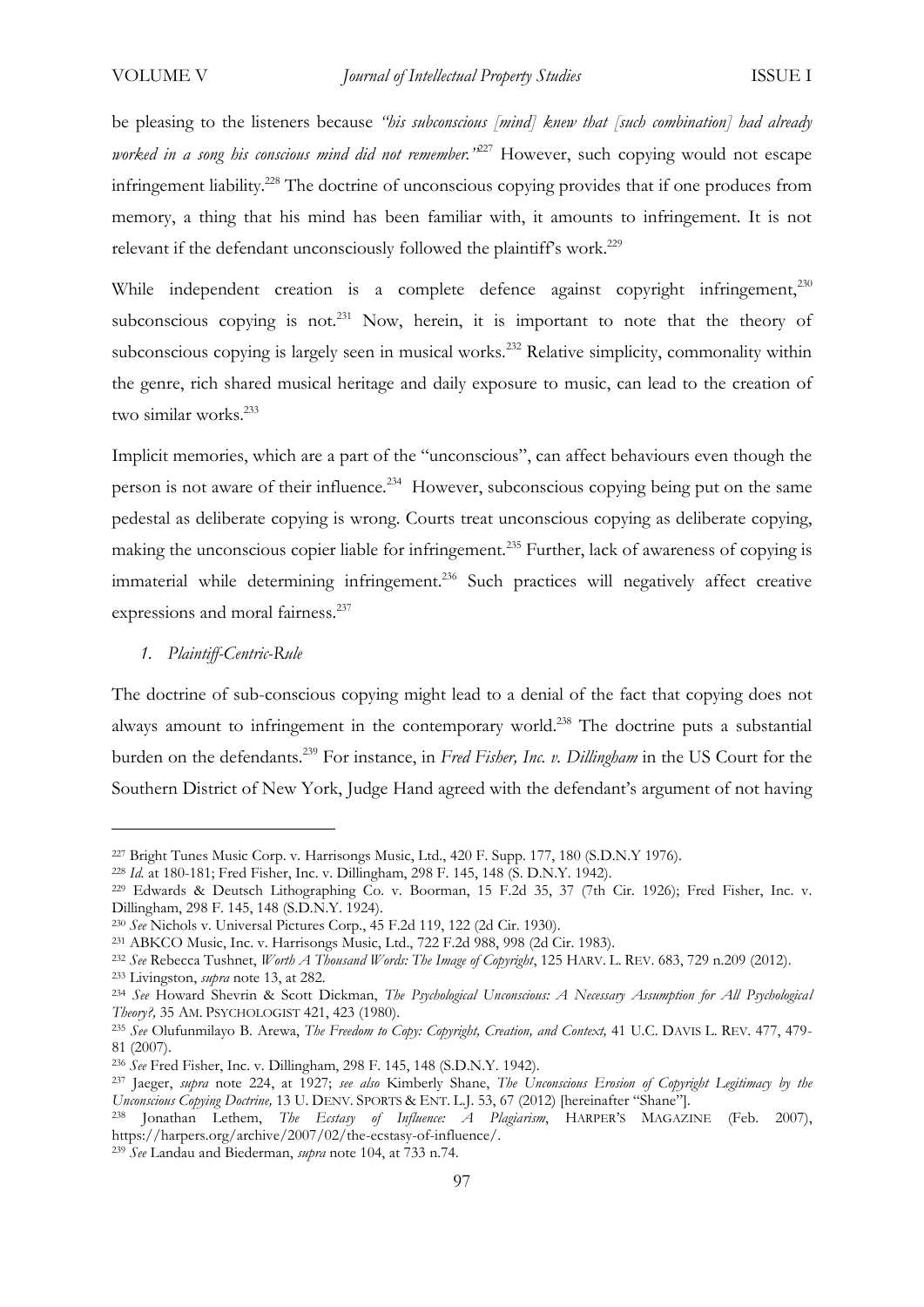copied the work consciously but the court was constrained to find infringement due to the virtual identity of the works and lack of a common prior source.<sup>240</sup> Additionally, despite long gaps of time between access and subconscious copying, courts have held the defendant liable.<sup>241</sup>

In *ABKCO*, where sub-conscious copying was established by the Second Circuit, it was held that *"the similarity was so striking and where access was found, the remoteness of that access provides no basis for reversal [of the finding of subconscious copying]"* <sup>242</sup> Similarly, in *Three Boys Music*, it was decided that the defendants must have subconsciously copied the plaintiff's work, even if there was a weak case of access.<sup>243</sup> The court held the defendant liable for infringement. The jury's finding of access was based on the defendant's admitted admiration of the plaintiff's music, and radio and television airplay in the mid-1960s. The defendant's exposure to the plaintiff's song was twentyfive years before his own song was written. Further, the defendant had no recollection of having heard the song, unlike in the case of *ABKCO Music*. 244

Subconscious copiers might raise the argument of independent creation as a defence, as they believe that they have created the work independently.<sup>245</sup> Subconscious copying is difficult to be distinguished from the defence of independent creation.<sup>246</sup> Further, evidence of widespread dissemination may also support the theory of subconscious copying.<sup>247</sup> Therefore, the doctrine weakens even the defence of independent creation that is available to the defendant. Further, since wide dissemination can be easily done in the present, subconscious copying can be easily established as well.

Currently, subconscious copying can merely lessen the damages liability of the defendant.<sup>248</sup> Courts should allow subconscious copying as a defence, and should allow a rebuttable presumption that all copying is conscious. It has been argued that such defence should either be an entirely separate defence or a sub-set defence to the defence of independent creation.<sup>249</sup> Such defence should be allowed because it is unreasonable for courts to punish some artists, while blindly accepting that the artists who have been awarded the copyright (plaintiffs) have created

<sup>240</sup> *See* Fred Fisher, Inc. v. Dillingham, 298 F. 145, 152 (S.D.N.Y. 1924).

<sup>241</sup> *See* Three Boys Music Corp. v. Bolton, 212 F.3d 477, 483 (9th Cir. 2000).

<sup>242</sup> ABKCO Music, Inc v. Harrisongs Music, Ltd., 722 F.2d 988, 998 (2d Cir. 1983).

<sup>243</sup> *See* Three Boys Music Corp. v. Bolton, 212 F.3d 477, 484-486 (9th Cir. 2000).

<sup>244</sup> *See* ABKCO Music, Inc. v. Harrisongs Music, Ltd., 722 F.2d 988, 998-999 (2d Cir. 1983).

<sup>245</sup> Jaeger, *supra* note 224, at 1912-1913.

<sup>246</sup> *See* Jessica Litman, *The Public Domain,* 39 EMORY L.J. 965, 1008-12 (1990).

<sup>247</sup> Three Boys Music Corp. v. Bolton, 212 F.3d 477, 482 (9th Cir. 2000).

<sup>248</sup> Livingston, *supra* note 13, at 268.

<sup>249</sup> Jaeger, *supra* note 224, at 1925.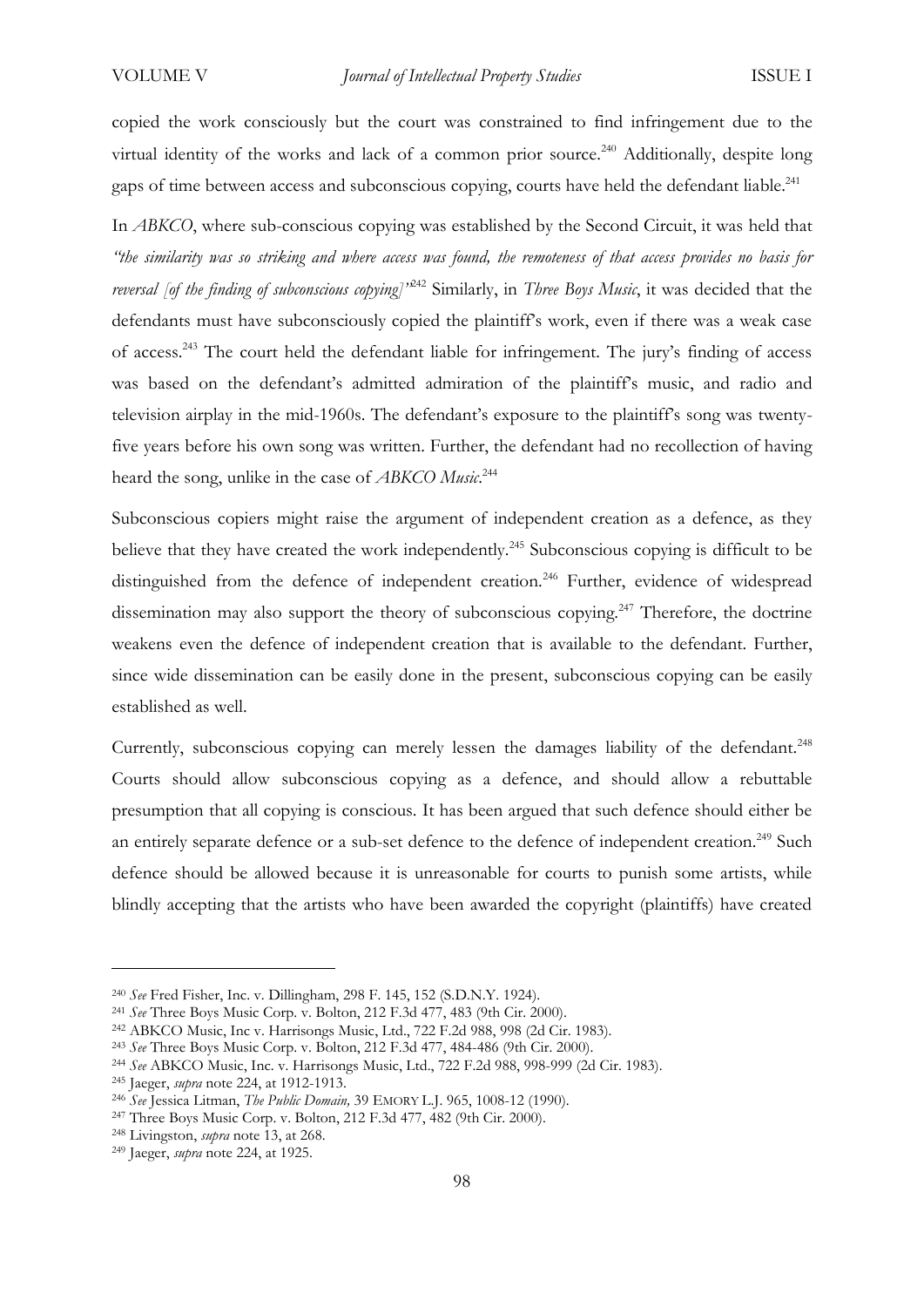their works independent of any borrowing, influence, and their sub-consciousness.<sup>250</sup> Additionally, subconscious copying, if taken as a defence, serves the economic and moral aims of the copyright law itself.<sup>251</sup> However, "defence" as referred in this paragraph means "absolute defence from punishment" and not that the subconscious copier should be provided with copyright as well, because intention is irrelevant while determining if infringement has taken place. Again, however, it must be noted that the defence of subconscious copying should also be rare. Else, every defendant would take the defence of subconscious copying and intentional copying would go unpunished.

# **D. Limited Scope of Originality**

While dealing with elements of musical work like rhythms and tempos, it has been observed that *"…these appear to have been long since exhausted; originality of rhythm is a rarity, if not an impossibility."*<sup>252</sup> Therefore, such limitations decrease the likelihood that similarities alone can prove copying, as common prior source can justify the similarity among the two works.<sup>253</sup> The tonality to the western music limits composition to finite boundaries and thus, similarity is inevitable. Further, although independent creation negates plagiarism, there exists an inevitable possibility of similarity among music based on the same genre.<sup>254</sup> Musical styles like country-western, hip hop, rock, blues, etc. have certain rhythms and musical motives. Therefore, a musical work is limited to some compositional choices, so as to comply with the expectations and requirements of the genre that the music intends to be based on.<sup>255</sup> This issue can be observed in the *Williams v. Gaye* judgment (See, **VI (G) (2)**). The Ninth Circuit as well has used this idea of "limited-ness" in the case of *Ets-Hokin v. Skyy Spirits*, wherein it decided that there are limited ways to photograph a vodka bottle and thus no copyright infringement can be made.<sup>256</sup>

Every artist is a finite source.<sup>257</sup> While considering the highly controversial issue of selfplagiarism, it has been argued that there exists only limited ways in which a single personality expresses himself. Therefore, repetition within his works is inevitable.<sup>258</sup> Thus, an artist is largely limited due to the limited elements available for composition of a music and by his own abilities.

<sup>250</sup> Shane, *supra* note 237, at 66.

<sup>251</sup> Jaeger, *supra* note 224, at 1928.

<sup>252</sup> Northern Music Corp. v. King Record Distributing Co., 105 F. Supp. 393, 400 (S.D.N.Y. 1952).

<sup>253</sup> *See* Strachborneo v. Arc Music Corp., 357 F. Supp. 1393, 1403 (S.D.N.Y. 1973).

<sup>254</sup> Livingston, *supra* note 13, at 227.

<sup>255</sup> *Id.* at 262.

<sup>256</sup> *See* Ets-Hokin v. Skyy Spirits, Inc., 255 F.3d 1068, 1082 (9th Cir. 2000).

<sup>257</sup> *See* Esquire v. Varga Enters. Inc., 81 F. Supp. 306, 307-08 (N.D. I11. 1948).

<sup>258</sup> *See* Laurie Stearns, *Copy Wrong: Plagiarism, Process, Property, and the Law,* 80 CAL. L. REV. 513, 543-44 (1992).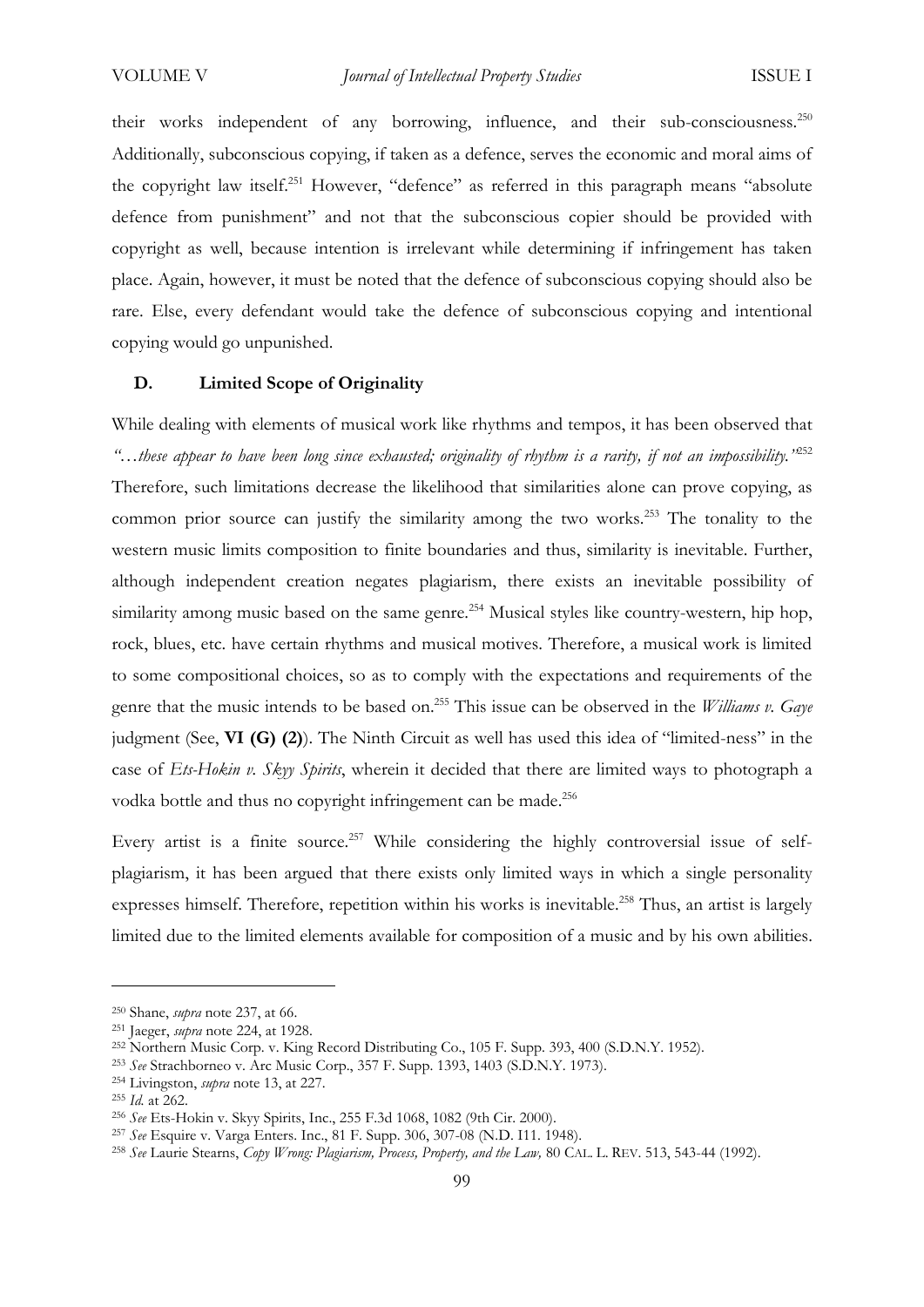This further validates an artist being inspired by the works of other musicians. Thus, courts must recognise the limited scope of originality that exists for musical works.

# **E. Pleasing to the Ear**

Judge Learned Hand once famously observed that *"it must be remembered that while there are an enormous number of possible permutations of the musical notes of the scale, only a few are pleasing; and much fewer still suit the infantile demands of the popular ear. Recurrence is not therefore an inevitable badge of plagiarism."*<sup>259</sup> There is an inherent limitation to the combination of notes that will sound pleasing or acceptable to a listener due to the conventional tonal practices in western musical works. It is universal human nature to prefer certain sounds, which again limits the scope of the combination of notes.<sup>260</sup> The restriction on the key signatures in music exists because they are what is pleasing to the ear.<sup>261</sup> Since musical compositions are based on common vocabulary and must be pleasing to one's sense of hearing, subconscious copying might exist in almost all works.<sup>262</sup> Further, popular music follows well-worn grooves, which again limits invention and variety in musical works.<sup>263</sup>

In copyright cases, one can observe that while the protection provided is broad, there are only a limited number of ways in which ideas can be expressed. <sup>264</sup> Only a limited number of chords and notes are available for the composition of musical works.<sup>265</sup> The Second Circuit, in the case of *Marks v. Leo Feist*, shows how the inherent limitations in musical components and the need for compliance with the consumer's preference (and their ability to sing and perform the song) can create similarity among musical works. It was decided that *"To be successful, it must be a combination of tones that can be played as well as sung by almost anyone. Within these limits, there will be some similarity of tone succession."*<sup>266</sup> When it comes to pop songs, the public seeks simple tonal-functional harmony, and the number of possible variations to the system is scarce.<sup>267</sup> Therefore, even for compliance with the consumer's need, repetition is inevitable.

<sup>259</sup> *Darrell v. Joe Morris Music Co.,* 113 F. 2d 80 (2d Cir. 1940)*.*

<sup>260</sup> *See* Edward Lee, *Fair Use Avoidance in Music Cases,* 59 B.C. L. REV. 1873, 1895-96 (2018).

<sup>261</sup> *See* Grant Beiner, *Copyright in Music in U.S. Interpretation: The Case for Moving away from Easy and Nonsensical Findings of Copyright Infringement*, 60 S. TEX. L. REV. 459, 493 (2019) [hereinafter "Beiner"].

<sup>262</sup> Livingston, *supra* note 13, at 270.

<sup>263</sup> David W. Melville, *An Author's Right to Return to a Theme: Protecting Artistic Freedom in Visual, Musical and Literary Works*, 14 LOY. L.A. ENT. L. J. 427, 454 (1993-1994).

<sup>264</sup> *See* Emily Ranger-Murdock, *"Blurred Lines" to "Stairway to Heaven": Applicability of Selection and Arrangement Infringement Actions in Musical Compositions*, 67 UCLA L. REV. 1066, 1099 (2020).

<sup>265</sup> Gaste v. Kaiserman, 863 F.2d 1061, 1068 (2d Cir. 1988). <sup>266</sup> Marks v. Leo Feist, Inc., 290 F. 959, 960 (2d Cir. 1923).

<sup>267</sup> Gherman, *supra* note 36, at 497-98.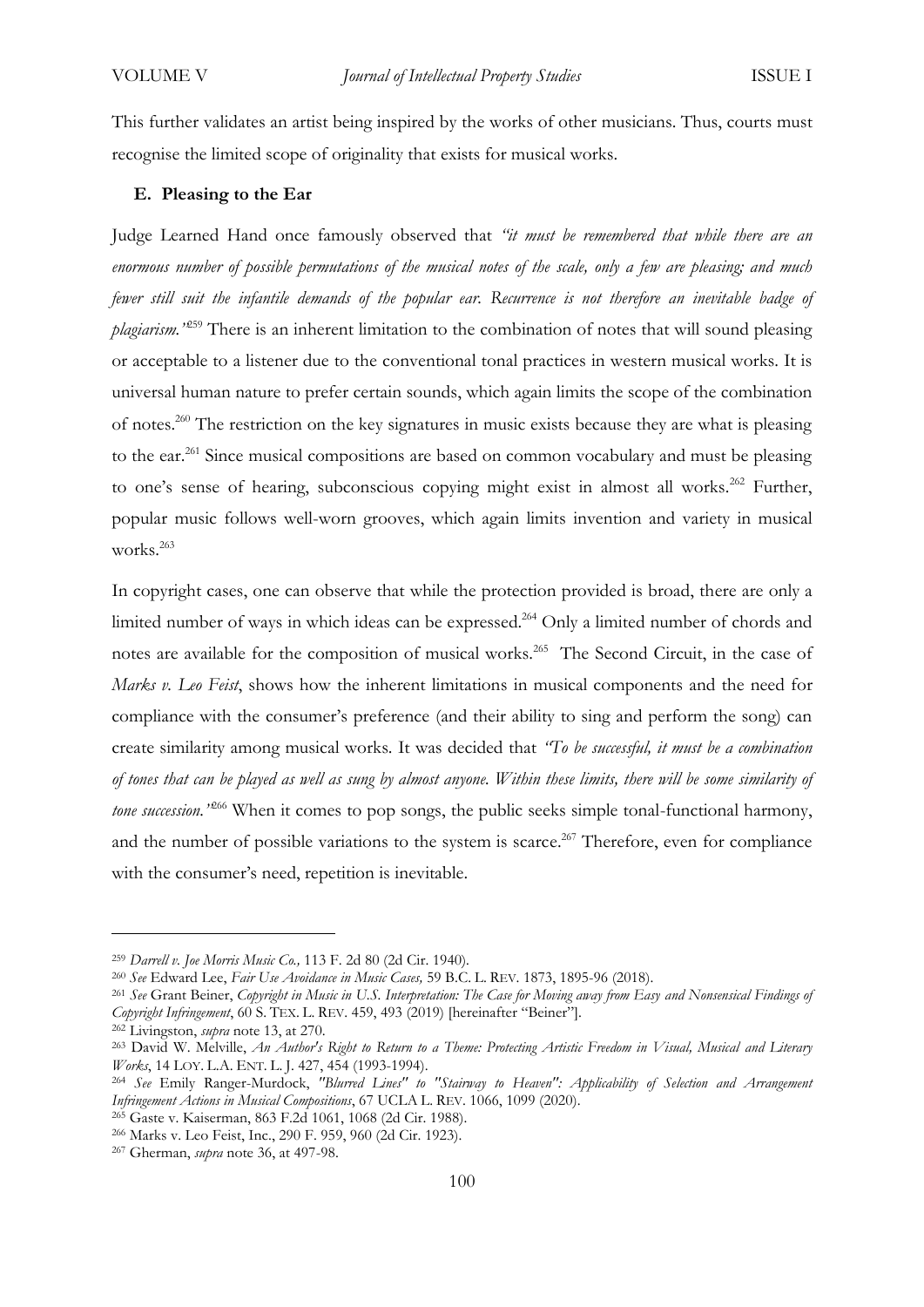#### **F. Looking into the Past**

It is important to note that earlier works inevitably influence an artist. Today, songs are inspired in parts by some musical genre, or artists, or even previous songs.<sup>268</sup> Composers from the US were, by the end of the 19<sup>th</sup> century, generating their musical works based on the European models.<sup>269</sup> Different pitch organisations, whether melodic, harmonic, or contrapuntal, and corresponding rhythms, beats, accents, and formal structure, are based on organisation of eight notes on or around one principle of tone (tonality).<sup>270</sup> In the  $20<sup>th</sup>$  Century, the predominant style of contemporary music like country, folk, jazz, etc. followed the tenets of traditional tonality.<sup>271</sup> Therefore, historically, musical elements have been borrowed and composed within a narrow boundary of tonality.

Borrowing from past works is necessary in the music industry, $272$  as it is a pervasive part of producing music.<sup>273</sup> Given the narrow field for the composition of musical works, musicians step on each other's toes for "creative necessity"<sup>274</sup> and borrow from other works of music.<sup>275</sup> Therefore, courts should acknowledge that borrowing from past musical works should be allowed to some reasonable extent especially given the fact that historically, music has developed through part-borrowings. Such argument is even more true considering the inherent limitation of elements faced when composing a musical work. However, such observations were not made in the highly criticised case of *Williams v. Gaye.* (See, **VI (G) (2)**)

## **G. Scène à faire**

Not all copying amounts to copyright infringement, $^{276}$  as not all elements of musical work can be copyright protected.<sup>277</sup> "*The mere fact that a work is copyrighted does not mean that every element of the work* 

<sup>&</sup>lt;sup>268</sup> Taylor Turville, *Emulating vs. Infringement: The "Blurred Lines" of Copyright Law,* 38 WHITTIER L. REV. 199, 218  $(2018)$ .

<sup>269</sup> RICHARD CRAWFORD, AMERICA'S MUSICAL LIFE 372-82 (2001).

<sup>270</sup> Livingston, *supra* note 13, at 239-240.

<sup>271</sup> *Id.* at 250.

<sup>272</sup> Carys J. Craig & Guillaume Laroche, *Out of Tune: Why Copyright Law Needs Music Lessons*, 10 OSGOODE LEGAL STUDIES RESEARCH PAPER SERIES 43, 48 (2014).

<sup>273</sup> Olufunmilayo B. Arewa, *From J.C. Bach to Hip Hop: Musical Borrowing, Copyright and Cultural Context,* 84 N.C. L. REV. 547, 571-72 (2006).

<sup>274</sup> *See* Robert Rogoyski, *The Melody Machine: How to Kill Copyright, and Other Problems with Protecting Discrete Musical Elements,* 88 J. PAT. & TRADEMARK OFF. SOC'Y 347, 409 (2006).

<sup>275</sup> *See* J. Michael Keyes, *Musical Musings: The Case for Rethinking Music Copyright Protection,* 10 MICH. TELECOMM. & TECH. L. REV. 407, 429 (2004).

<sup>276</sup> *See* Feist Publ'n, Inc. v. Rural Tel. Serv. Co., Inc., 499 U.S. 340, 361 (1991).

<sup>277</sup> *See* Jeffrey Cadwell, *Expert Testimony, Scenes a Faire, and Tonal Music: A (Not So) New Test for Infringement,* 46 SANTA CLARA L. REV. 137, 166-67 (2005).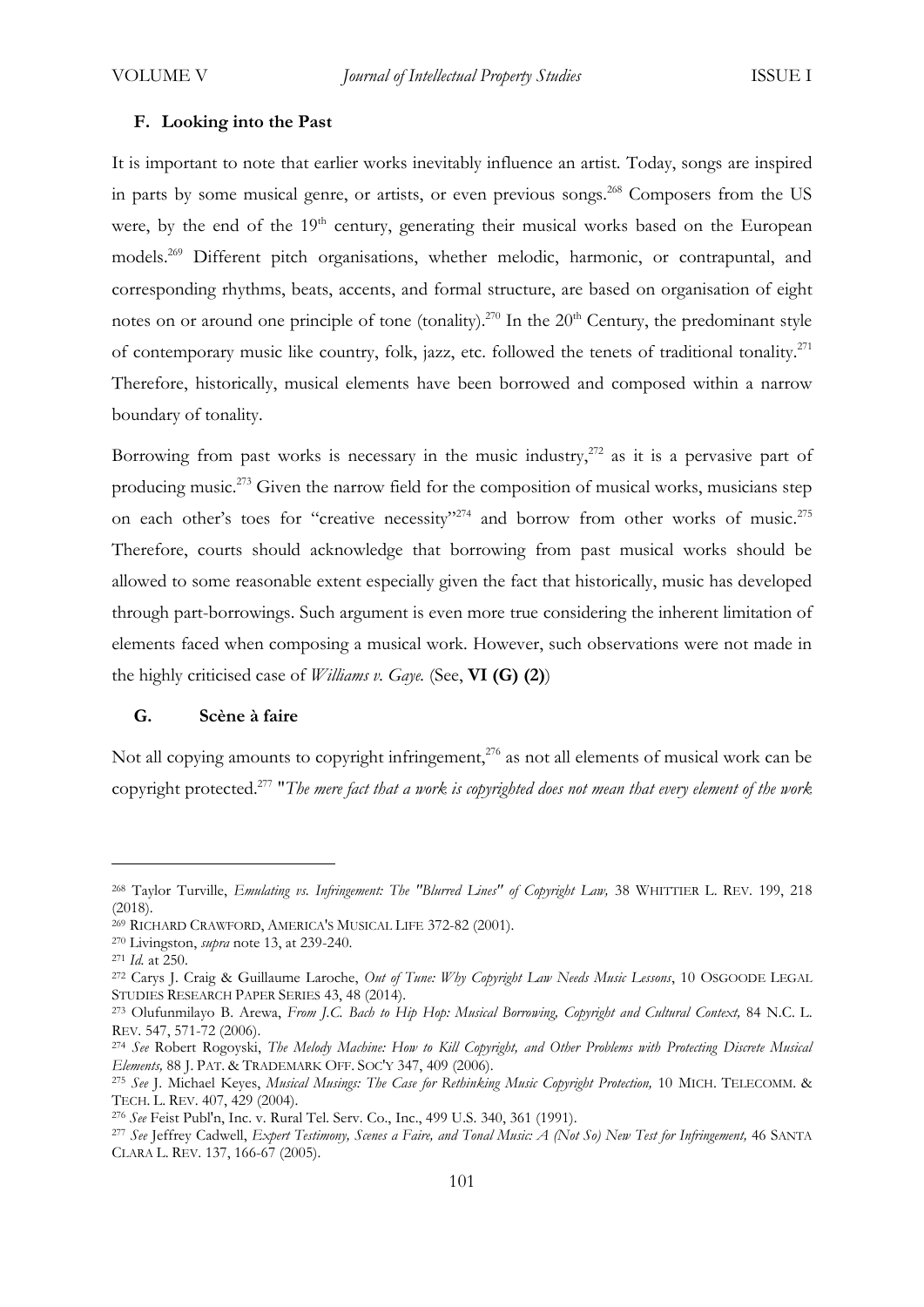*may be protected.*<sup>"278</sup> Elements of musical works like a key, meter, tempo, common song structures, common chord progressions, common melodies and, common percussive rhythms should be unprotected.<sup>279</sup>

*Scène à faire*, is a French expression that literally means "scene which 'must' be done".<sup>280</sup> Judge Yankwich introduced the doctrine of *scène à faire* to the US copyright law in 1942.<sup>281</sup> It is a theatre term which means *"the most important scenes in a play or opera, made inevitable by the action which leads up to it."*<sup>282</sup> However, courts struggle to determine which elements form *scène à faire*. 283

*Scène à faire* can be a defence even in the presence of substantial similarity.<sup>284</sup> In the case of *Cain v*. Universal Pictures Co.,<sup>285</sup> it was decided that no infringement can be made out because the thematic commonality of the "scenes" was "common faire". In the legal world, it signifies that new works can come from a common idea which is germane to the genre.<sup>286</sup> *Scène à faire* flows from the theme itself and not from minds. Thus, they should not be copyright protected.<sup>287</sup> However, for instance, it is again important to note that the larger genre of "hip-hop" cannot be said to be a *scène à faire*. <sup>288</sup> *Scène à faire* prevents ownership of such elements of work that must not be owned.<sup>289</sup> Works under Section 102 (b) of the Copyright Act and *scène à faire* are placed outside the scope of copyright protection.<sup>290</sup> Since, infringement can arise only if there are similarities in protected elements of the works,<sup>291</sup> similarity of *scène à faire* among two works, does not amount to infringement. Further, Adorno's theory provides that the two essential elements of popular music are standardization and pseudo-individualization.<sup>292</sup> Therefore, protecting essential material of any composition would hinder the ability of the other composer.

<sup>278</sup> Feist Publ'n, Inc. v. Rural Tel. Serv. Co., Inc., 499 U.S. 340, 348 (1991).

<sup>279</sup> Griffin v. Sheeran*,* 351 F. Supp. 3d 492, 497 (S.D.N.Y. 2019).

<sup>280</sup> Schwarz v. Universal Pictures Co., 85 F. Supp. 270, 275 (S.D. Cal. 1945).

<sup>281</sup> Leslie A. Kurtz, *Copyright: The Scenes a faire Doctrine,* 41 FLA. L. REV. 79, 80 (1989).

<sup>282</sup> Edwards, *supra* note 204, at 108; *see also* Bucklew v. Hawkins, Ash, Baptie & Co., 329 F.3d 923, 929 (7th Cir. 2003).

<sup>283</sup> *See* Edwards, *supra* note 204, at 110.

<sup>284</sup> *See id.* at 106.

<sup>285</sup> *See* Cain v. Universal Pictures Co., 47 F. Supp. 1013, 1017 (S.D. Cal. 1942).

<sup>286</sup> *See* ETS-Hokin v. Skyy Spirits, Inc., 255 F.3d 1068, 1082 (9th Cir. 2000).

<sup>287</sup> MyWebGrocer, LLC v. Hometown Info, Inc., 375 F.3d 190, 194 (2d Cir. 2004).

<sup>288</sup> Swirsky v. Carey, 376 F.3d 841, 850 (9th Cir. 2004).

<sup>289</sup> *See* Patrick Metzger, *The Millennial Whoop: The Simple Melodic Sequence That's Showing Up All Over Contemporary Pop*, Brow Beat Slate's Culture Blog, (Aug. 29, 2016, 09:45 AM), : https://slate.com/culture/2016/08/the-millennialwhoop-the-simple-wa-oh-ing-melodic-sequence-showing-up-all-over-pop.html; *see also* Walker v. Time Life Films, Inc., 784 F.2d 44, 50 (2d Cir. 1986); *see also* Gates Rubber Co. v. Bando Chemical Indus., Ltd., 9 F.3d 823, 838 (10th Cir. 1993).

<sup>290</sup> Springman, *supra* note 26, at 572-573.

<sup>291</sup> *See* Gates Rubber Co. v. Bando Chemical Indus., Ltd., 9 F.3d 823, 834 (10th Cir. 1993).

<sup>292</sup> *See* RICHARD MIDDLETON, STUDYING POPULAR MUSIC 34-63 (1990).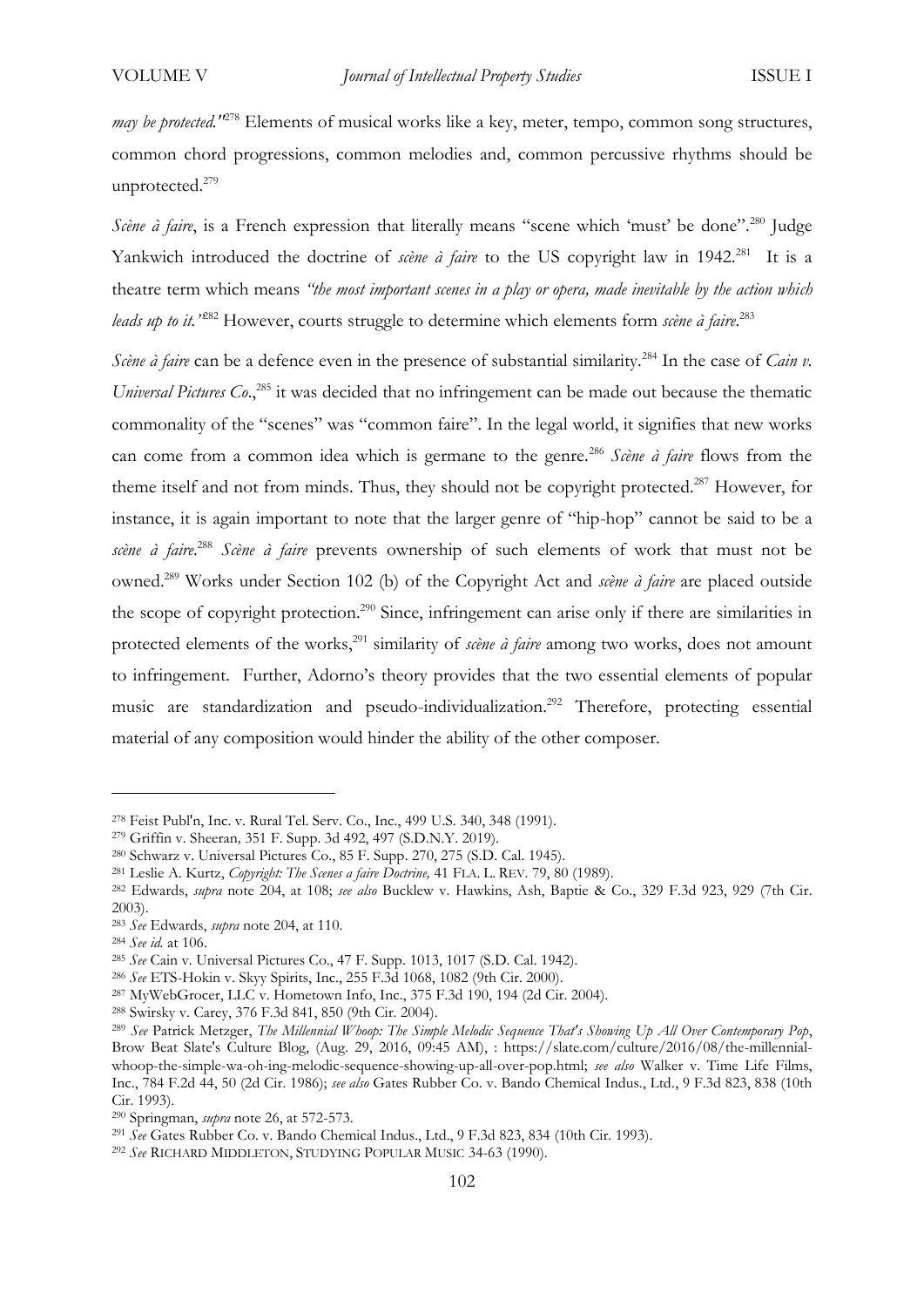Contemporary musical works are similar to each other, particularly when both are in the same genre.<sup>293</sup> Taking the example of the blues genre, the "walking" bass line might as well be a *scène à faire.* Further, the genre is based on the same " $1/4/5$ " chord structure.<sup>294</sup> Now, for the jurors to accept such similarity, they must hold some musical knowledge.<sup>295</sup> Based on the similarities observed in a genre, it has been observed that, in some way, "feel" and "groove" are analogous to the *scène à faire* in a musical work.<sup>296</sup> This poses a large difficulty because, while dealing with alleged infringement cases, courts undertake a subjective test, wherein such elements are analysed. Specifically talking about the Ninth Circuit, the court considers the "feel" of the work in its intrinsic test, and has also found infringement based on similarity of the "groove" of the musical work. Judges must hold knowledge regarding such issues to correctly analyse infringement cases.

Courts have used the "useful article doctrine" and separated useful features from aesthetic features, in the context of copyright. Using this doctrine, courts provide protection to aesthetic features that are separable from the subject matter's useful application. However, such doctrine has largely been limitedly used for pictorial, graphical, and sculptural works.<sup>297</sup>

## *1. Smith v. Micheal Jackson*

Micheal Jackson as well had to defend himself in an alleged copyright infringement case (*Smith v. Jackson*).<sup>298</sup> In an appeal to the Ninth Circuit by the plaintiffs, the court applied the extrinsicintrinsic test to determine substantial similarity. In this case, the plaintiff forwarded the argument that there is a "presumption of originality" established by the certificate of copyright registration, even in case of a question as to whether certain motives constitute *scène à faire.* The lower court had held that "motives" from the song were unprotected *scène à faire* since they were so common. The court, during appeal, referred to the case of *Apple Computer*, *Inc.*,<sup>299</sup> wherein, the originality inquiry and *scène à faire* inquiry were dealt with separately. Thus, the Ninth Circuit, in the appeal, stated that the presumption of originality as accorded by a registration certificate cannot determine if some elements are copyrightable or not. It only validates the ownership of

<sup>293</sup> Moore v. Columbia Pictures Industries, Inc., 972 F.2d 939, 946 (8th Cir. 1992).

<sup>294</sup> *See How to Play the Blues: Chords, Patterns and Fills for Major and Minor Blues*, Guitar Player (April 14, 2020), https://www.guitarplayer.com/lessons/how-to-play-the-blues-chords-patterns-and-fills-for-major-and-minor-blues. <sup>295</sup> *See* Springman, *supra* note 26, at 590.

<sup>296</sup> Lattanza, *supra* note 162, at 750.

<sup>297</sup> Gherman, *supra* note 36, at 500-501.

<sup>298</sup> Smith v. Jackson, 84 F.3d 1213 (9th Cir. 1996).

<sup>299</sup> *See* Apple Computer, Inc. v. Microsoft Corp., 35 F.3d 1435, 1444-45.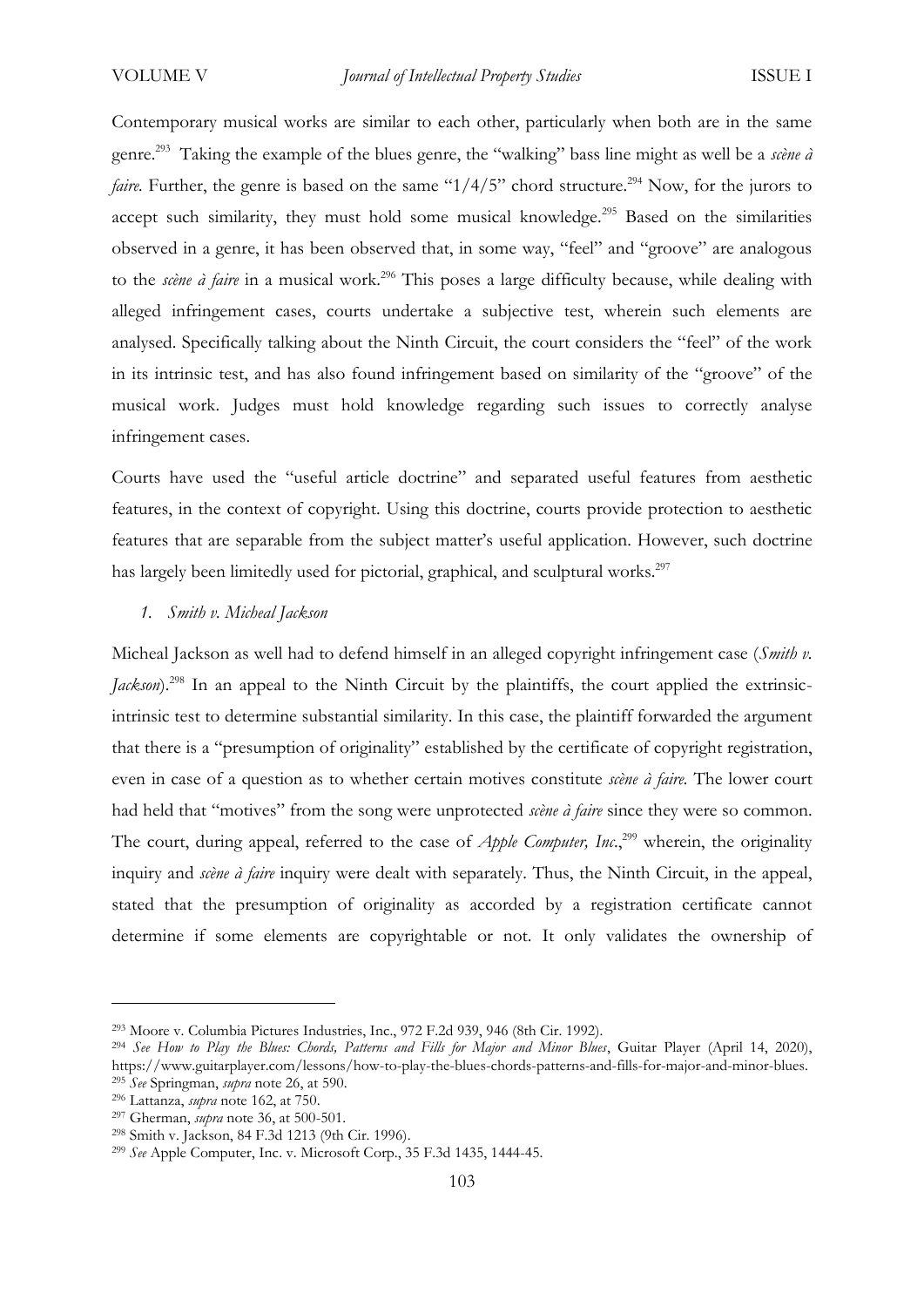copyrightable work. The court in *Smith v. Micheal* also noted that proof of access is irrelevant for determining whether the similarity is due to unprotected *scène à faire*. 300

*2. Williams v. Gaye* 

The case of *Williams v. Gaye*<sup>301</sup> was unique because the two-musical works in dispute did not have similar melodies. The songs did not even share the same melodic phrase. The songs did not have any sequence of chords (not even two), played in the same order, for the same duration. The songs had differences in song structures and had no common lyrics.<sup>302</sup> The Ninth Circuit in the case improperly expanded the scope of copyright protection to the groove or feel of the song. To say that something "sounds like" the other, does not amount to copyright infringement.<sup>303</sup> The judgment in *Gaye* has essentially has protected ideas, which clearly goes against the intent of copyright protection, as provided in Section 102(b) of the Copyright Act.<sup>304</sup> The phrases with six consecutive eight notes in "Blurred Lines" (a song by William and others) and "Got to Give it up" (a song by Marvin Gaye) should have been considered as *scène à faire*, as such notes can also be found, for example, in the song "Thrift Shop" by Macklemore, Fetty Wap's "Trap Queen", Selena Gomez's "Bad Liar" and Ariana Grande's "breathin".<sup>305</sup>

In this case, Pharrell Williams, Robin Thicke, and others were sued by the family of Marvin Gaye for appropriation of a melody present in one of the Marvin Gaye's songs. Infringement was established based on groove and melody of the songs. However, the court was unable to distinguish between what is protected and what is not under the *scène à faire* doctrine. Attorneys of Thicke stated that the jury blurred the lines between what is protected and what is not, and that the musical style (genre) and the groove in Marvin Gaye's song were unprotected. The parties had accepted that their musical work was inspired by Marvin Gaye. However, such acceptance should not have influenced the court's decision because, as has been mentioned above, there is a large difference between "being inspired" and "infringement". Further, it is said that Gaye's song "Got to Give it Up" was itself inspired by Johnnie Taylor's "Disco Lady".<sup>306</sup> Therefore, the judgment is largely faulty. The protection provided to the groove of the song was

<sup>300</sup> Smith v. Jackson, 84 F.3d 1213, 1220 (9th Cir. 1996).

<sup>301</sup> Williams v. Gaye, 895 F.3d 1106 (9th Cir. 2018).

<sup>302</sup> Edwin F. McPherson, *Crushing Creativity: The Blurred Lines Case and Its Aftermath*, 92 S. CAL. L. REV. 67, 67-68 (2018) [hereinafter "McPherson"].

<sup>303</sup> Tim Wu, *Why the "Blurred Lines" Copyright Verdict Should Be Thrown Out*, NEW YORKER (Mar. 12, 2015), https://www.newyorker.com/culture/culture-desk/why-the-blurred-lines-copyright-verdict-should-be-thrown-out. <sup>304</sup> Copyright Act of 1976, 17 U.S.C. § 102(b); McPherson, *supra* note 302, at 68.

<sup>305</sup> Paymaneh Parhami, *Williams v. Gaye: Blurring the Lines of Copyright Infringement in Music*, 34 BERKELEY TECH. L.J. 1113, 1141 (2019).

<sup>306</sup> McPherson, *supra* note 302, at 74-76.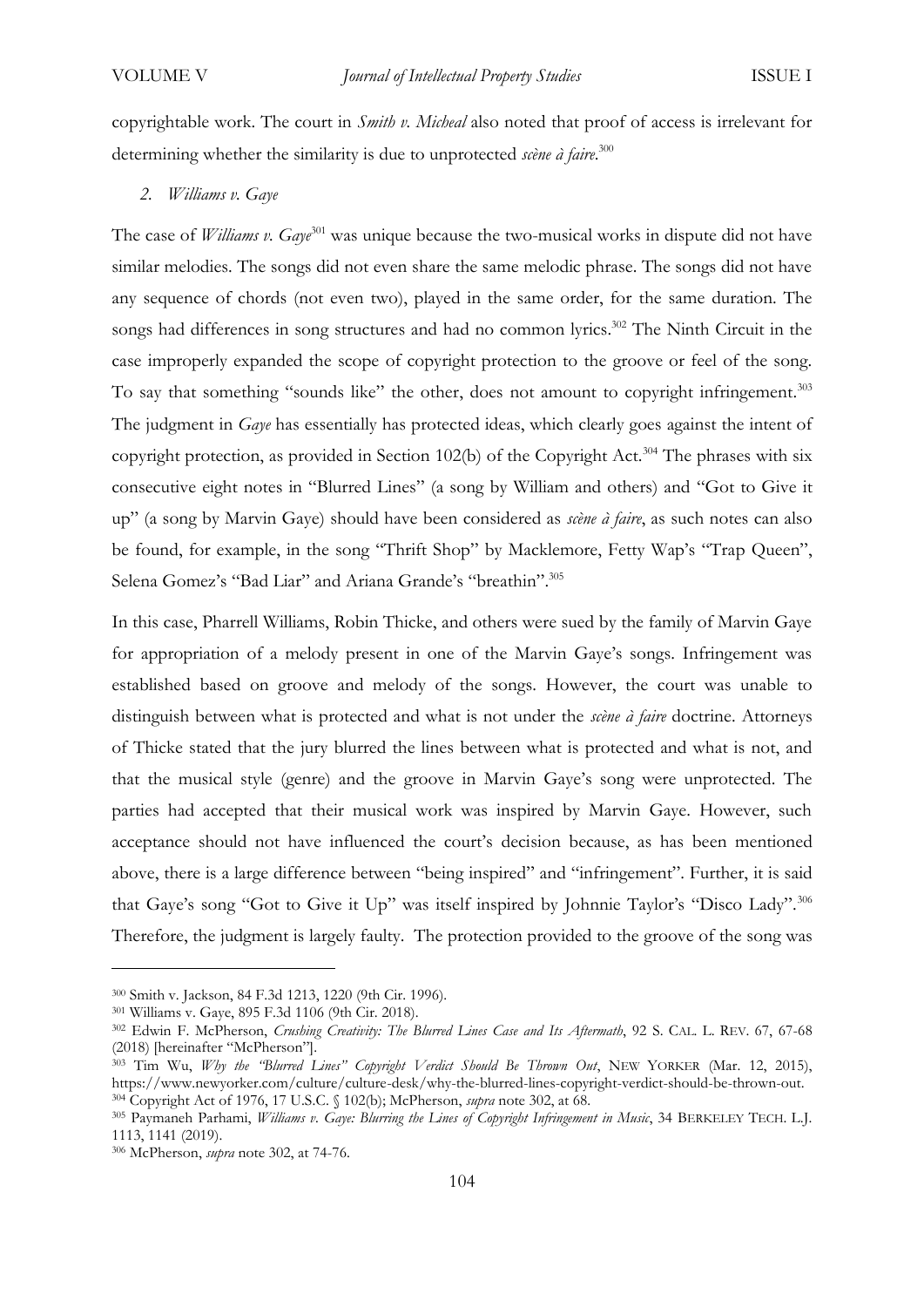inappropriate as protectable elements like melody and lyrics were completely different.<sup>307</sup> Lack of proper instruction, or understanding of *scène à faire*, perhaps lead to an improper holding of infringement.<sup>308</sup> However, *Skidmore v. Zeppelin*, is thought to mark an end to the curse of "Blurred Lines".<sup>309</sup>

# **H. Functional Feature, Creativity and, Originality Requirement**

Individual elements such as notes or scales should not be protected by copyright.<sup>310</sup> Basic musical harmonies are too unoriginal to provide them with copyright protection.<sup>311</sup> A twelve-bar blues harmonic progression should be unprotectable because of the functional feature that it lacks. <sup>312</sup> It has been argued that the doctrine of functionality, as can be seen in trademark laws, are to be applied so as to determine if protection to basic harmonic progression is to be provided or not.<sup>313</sup>

Unlike in cases of infringement of melodies, cases on infringement of lyrics are not confusing. In the case of *Hall v. Swift*, the chorus of Taylor Swift's Song "Shake It Off" was alleged to have infringed the song "Playas Gon' Play". The case concerned allegation of infringement based on the chorus which uses two three-word phrases i.e., "haters gonna hate" and "players gonna play". However, the district court found that the short phrases were unprotected as they were not sufficiently creative. It was further decided that while the amount of creative input required to be paid is low, it is not negligible. However, upon appeal to the Ninth Circuit, the decision of the district court was reversed and remanded. Nevertheless, what needs to be noted is that the Ninth Circuit did not state that there was a copyright infringement. It merely stated that *"because the absence of originality is not established either on the face of the complaint or through the judicially noticed matters, we reverse the district court's dismissal."* Currently (after the remand), the case can go to trial, because Taylor's request for a summary judgement has been denied.<sup>314</sup> Similarly, it has been

<sup>307</sup> David Post, *Blurred Lines and Copyright Infringement,* WASHINGTON POST (Mar. 12, 2015), https://www.washingtonpost.com/news/volokh-conspiracy/wp/2015/03/12/blurred-lines-and-copyrightinfringement/.

<sup>308</sup> *See* Edwards, *supra* note 204, at 112.

<sup>309</sup> *See* Ben Sisario, *The 'Blurred Lines' Case Scared Songwriters. But Its Time May Be Up.,* N.Y. TIMES (Mar. 24, 2020), https://www.nytimes.com/2020/03/24/arts/music/blurred-lines-led-zeppelin-copyright.html.

<sup>310</sup> Skidmore v. Zeppelin, 905 F.3d 1116, 1126 (9th Cir. 2018).

<sup>311</sup> Gherman, *supra* note 36, at 489.

<sup>312</sup> *Id.* at 484.

<sup>313</sup> *Id.* at 489.

<sup>314</sup> Hall v. Swift, No. 18-55426, 2-3 (9th Cir. 2019); Amanda Holpuch, *Taylor Swift Copyright Lawsuit May Go to Trial, Judge Rules,* N.Y. Times (December 10, 2021), https://www.nytimes.com/2021/12/10/arts/music/taylor-swiftlawsuit-shake-it-off.html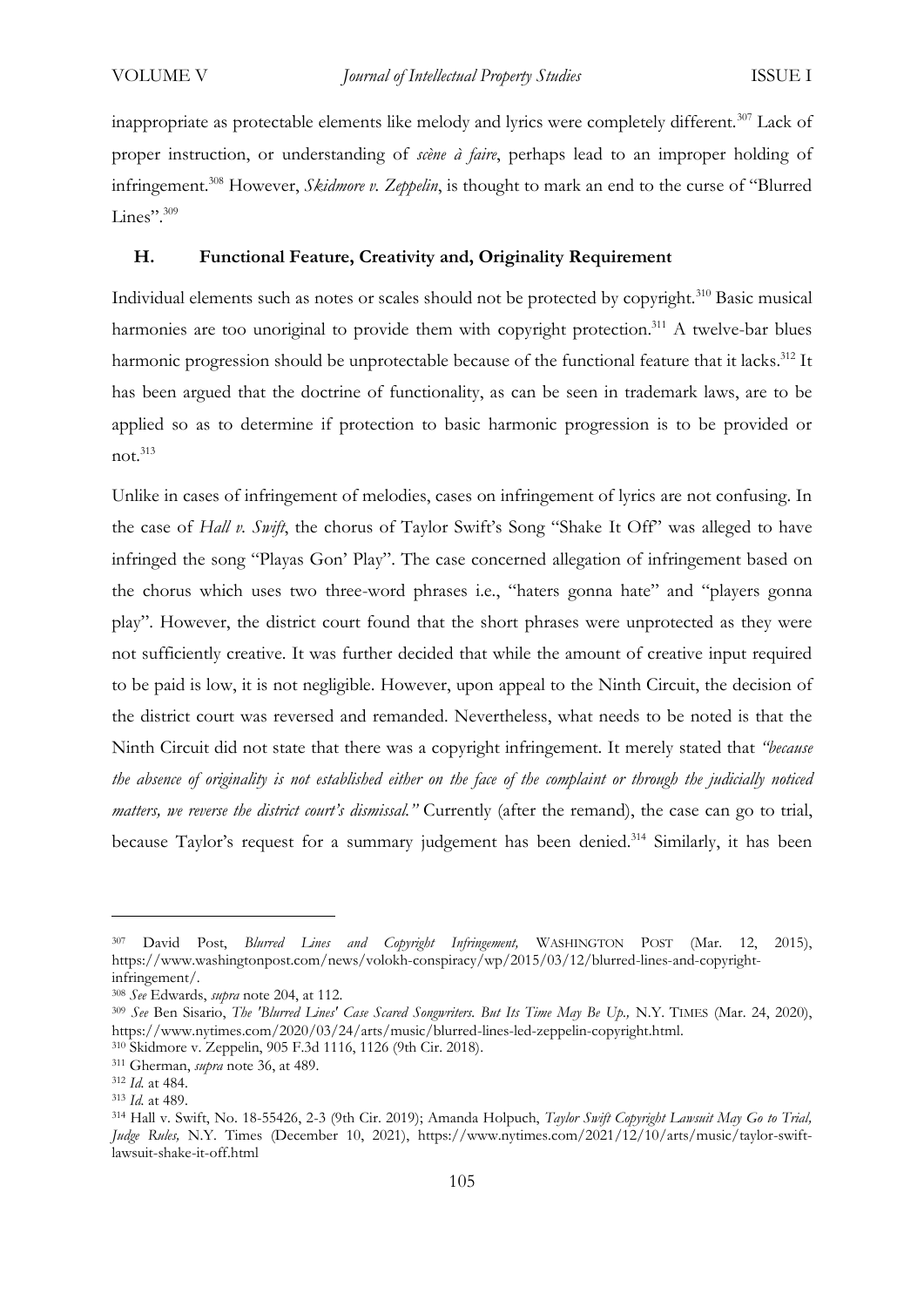decided in another case that the use of the phrase "party and bullshit" is not enough to amount to infringement.<sup>315</sup>

Musical composition consists of musical notes, chord progression, lyrics, melodies, and anything with a spark of creativity and originality.<sup>316</sup> In the case of *Newton v. Diamond*,<sup>317</sup> the Ninth Circuit decided that *"C-D[b]--C, over a held C note…, lacked sufficient originality to merit copyright protection."*  However, where a sequence of notes becomes protectable cannot be pinpointed. Further, the court's analysis of originality while dealing with melodies appears to lack formal guidelines.<sup>318</sup> Therefore, due to the very nature of musical compositions, there is difficulty in drawing the line from where "creativity" begins and with it, copyright protection. Thus, experts and judges should inquire together.

# **VII. SUGGESTIONS AND CONCLUSION**

Led Zeppelin has faced many infringement allegations.<sup>319</sup> It can be observed that artists like Michael Jackson and Lionel Richie (Prince) were sued for copyright infringement half a dozen times or more, per year. Most of them were based on an outlandish accusation of access. Further, given the monetary stake at hand, copyright disputes are brought to court against popular music which creates the problem of "hits bring writs". However, the accusations, however far-fetched, consume the defendant's time and money. In the English Legal System, there are far fewer copyright infringement cases than in the US. This might be because of the requirement on the losing party to pay the other party's court costs and attorney's fees.<sup>320</sup> In the US as well, it has been decided in a case concerning infringement of musical work, that *"blatant disregard for the law warrants an award of cost and attorney's fee.*<sup>321</sup> If such an approach can be a practise, it can help in reducing frivolous litigations in the first place.

A consolidated test was developed by the Second Circuit<sup>322</sup> and has been adopted by many other circuits as well. This approach combines the extrinsic-intrinsic approach to one single inquiry. While the lay observer test is similar to that of the Ninth Circuit, one distinct advantage of the

<sup>315</sup> Oyewole v. Ora*,* 291 F. Supp. 3d 422, 436 (S.D.N.Y. 2018).

<sup>316</sup> Coe W. Ramsey & Amanda M. Whorton, *Music Law 101: What Does Copyright Law Protect?,* Reverbnation Blog (April 25, 2018), https://blog.reverbnation.com/2018/04/25/music-law-101-what-does-copyright-law-protect. <sup>317</sup> Newton v. Diamond, 349 F.3d 591, 592 (9th Cir. 2003).

<sup>318</sup> Johannes Hoffman, *Breaking up Melodic Monopolies: A New Approach to Originality, Substantial Similarity, and Fair Use for Melodies in Pop Music,* 28 J.L. & POL'Y 762, 780 (2020).

<sup>319</sup> *See* Skidmore v. Zeppelin, Plaintiff's Complaint, (U.S. Dist. Court, Eastern Dist. of PA), http://business.cch.com/ipld/zeppelincomplaint.pdf

<sup>320</sup> Landau and Biederman, *supra* note 104, at 729-731.

<sup>321</sup> Tempo Music, Inc. v. Christenson Food & Mercantile Co*.,* 806 F. Supp. 816, 821 (D. Minn. 1992).

<sup>322</sup> Arnstein v. Porter, 154 F.2d 464, 468 (2d Cir. 1946).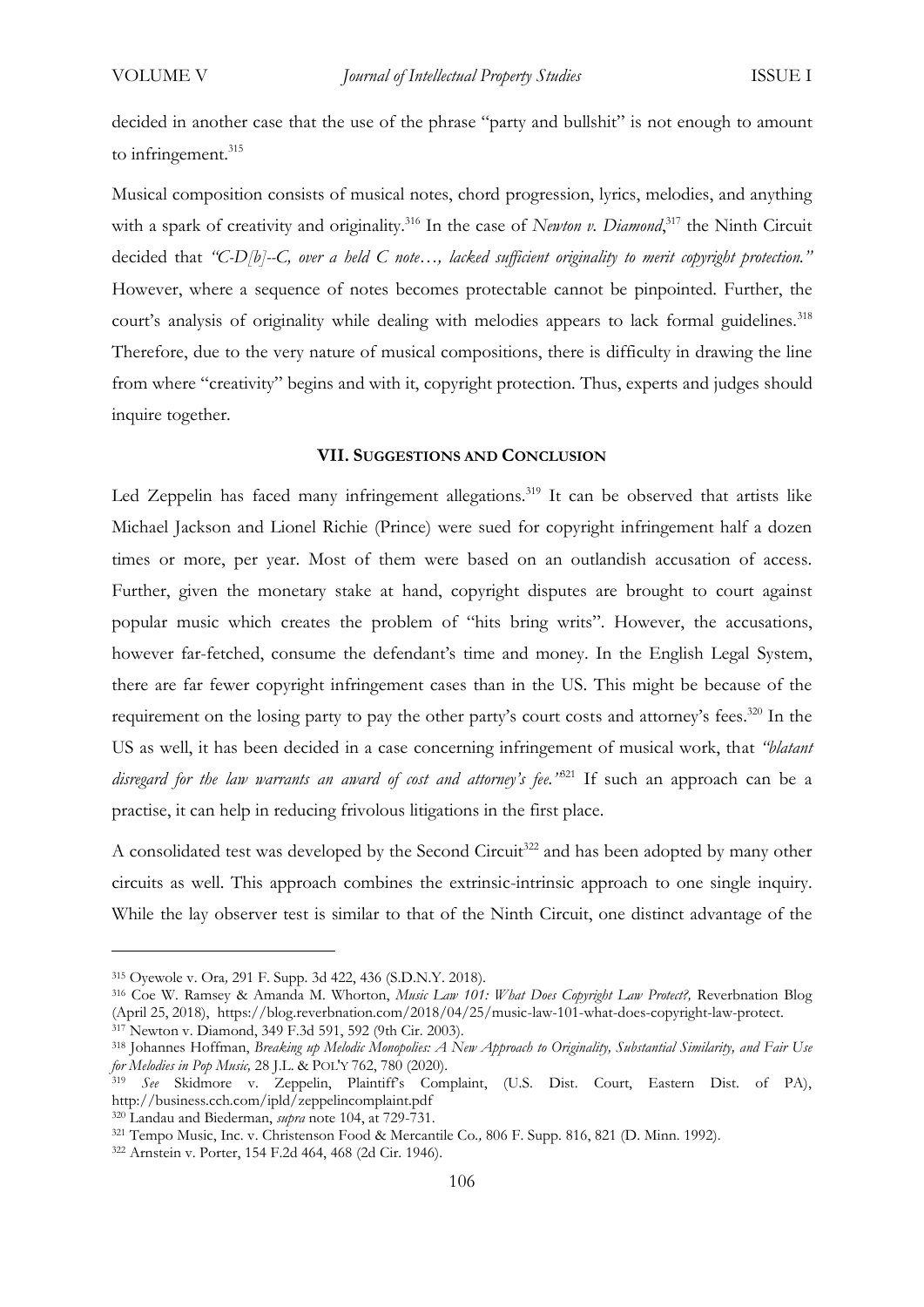consolidated approach is that there is no loss of information as can be observed while moving from the extrinsic test to the intrinsic test.<sup>323</sup> Such a system can be adopted by the Ninth Circuit to deal with the issue of information flow between extrinsic and intrinsic tests. While the intrinsic test is said to be independent of the extrinsic test, there remains a need to communicate some findings from the extrinsic test to the next stage of intrinsic test. Similarly, there remains an issue with the court's analysis being entirely clouded by the extrinsic test. A simple consolidated approach can help resolve such issues. Further, a logical end-all solution to the problems explained above might be to consolidate extrinsic-intrinsic test to a single inquiry such that the judges and the experts can work together.

While the latest decision on the *Skidmore v. Zeppelin* has helped the Ninth Circuit to come halfway on the "stairway to better copyright protection", we can observe from the above texts that there are other shortcomings as well. Lack of court's experience and familiarity with musical copyright issues, along with unpredictability and biases of juries<sup>324</sup> has led to contradictory and confusing results at the district court level. Judge Learned Hand had mentioned (although in relation to patent dispute) that *"I cannot stop without calling attention to the extraordinary condition of the law which makes it possible for a man without any knowledge of even the rudiments of chemistry to pass upon such questions as these."*<sup>325</sup> A similar situation can be seen in musical works, where juries and judges, unfamiliar with musical elements, have the authority to make decisions regarding their originality. Nearly all jurors face difficulty in separating and identifying protected and unprotected elements in a musical work's melody, harmony, genre, rhythm, chord structure, progression, etc.<sup>326</sup> Therefore, the requirement of musical knowledge among judges and juries is important to decide on a copyright case. For example, in England, such cases were routinely put before Mr. Justice Whitford, who was an experienced musician, with knowledge both in law and music.<sup>327</sup> Thus, education of music to a juror is a solution.<sup>328</sup> In line with this suggestion, it can be said that the jury should be replaced with a panel of musicologists and music theorists.<sup>329</sup> In addition, the "more discerning ordinary observer test" and consolidated approach can be introduced in the Ninth Circuit.

<sup>323</sup> Springman, *supra* note 26, at 581.

<sup>324</sup> Landau and Biederman, *supra* note 104, at 737.

<sup>325</sup> ParkeDavis & Co. v. H.K. Mulford Co., 189 F.95, 115 (S.D.N.Y. 1911).

<sup>326</sup> Springman, *supra* note 26, at 575.

<sup>327</sup> Landau and Biederman, *supra* note 104, at 731.

<sup>328</sup> *See* Maureen Baker, *La[w]: A Note to Follow So: Have We Forgotten the Federal Rules of Evidence in Music Plagiarism Cases?,* 65 S. CAL. L. REV. 1583, 1619 (1992).

<sup>329</sup> Beiner, *supra* note 261, at 495.